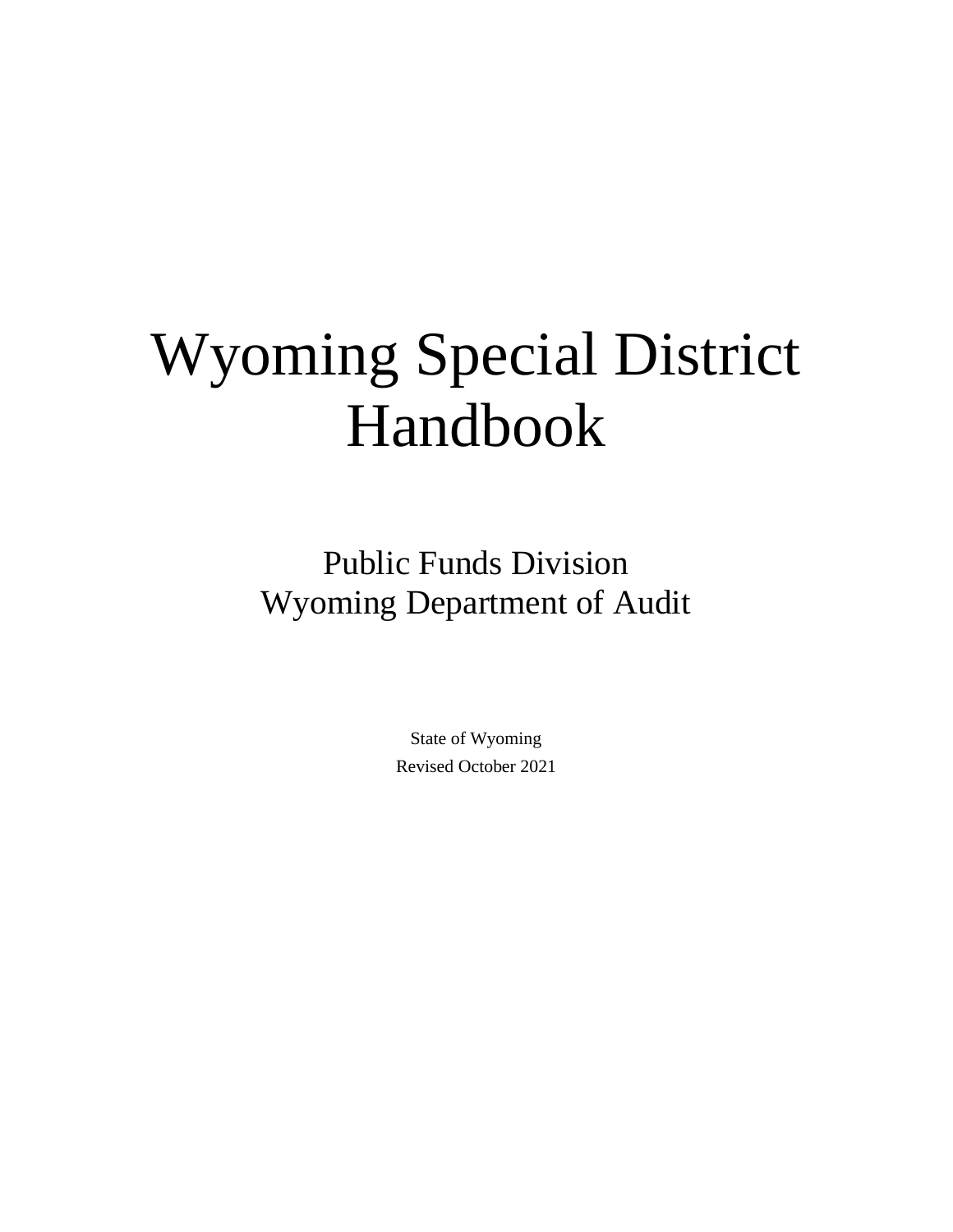| <b>Table of Contents</b> |  |
|--------------------------|--|
|                          |  |
|                          |  |
|                          |  |
|                          |  |
|                          |  |
|                          |  |
|                          |  |
|                          |  |
|                          |  |
|                          |  |
|                          |  |
|                          |  |
|                          |  |
|                          |  |
|                          |  |
|                          |  |
|                          |  |
|                          |  |
|                          |  |
|                          |  |
|                          |  |
|                          |  |
|                          |  |
|                          |  |
|                          |  |
|                          |  |
|                          |  |
|                          |  |
|                          |  |
|                          |  |
|                          |  |
|                          |  |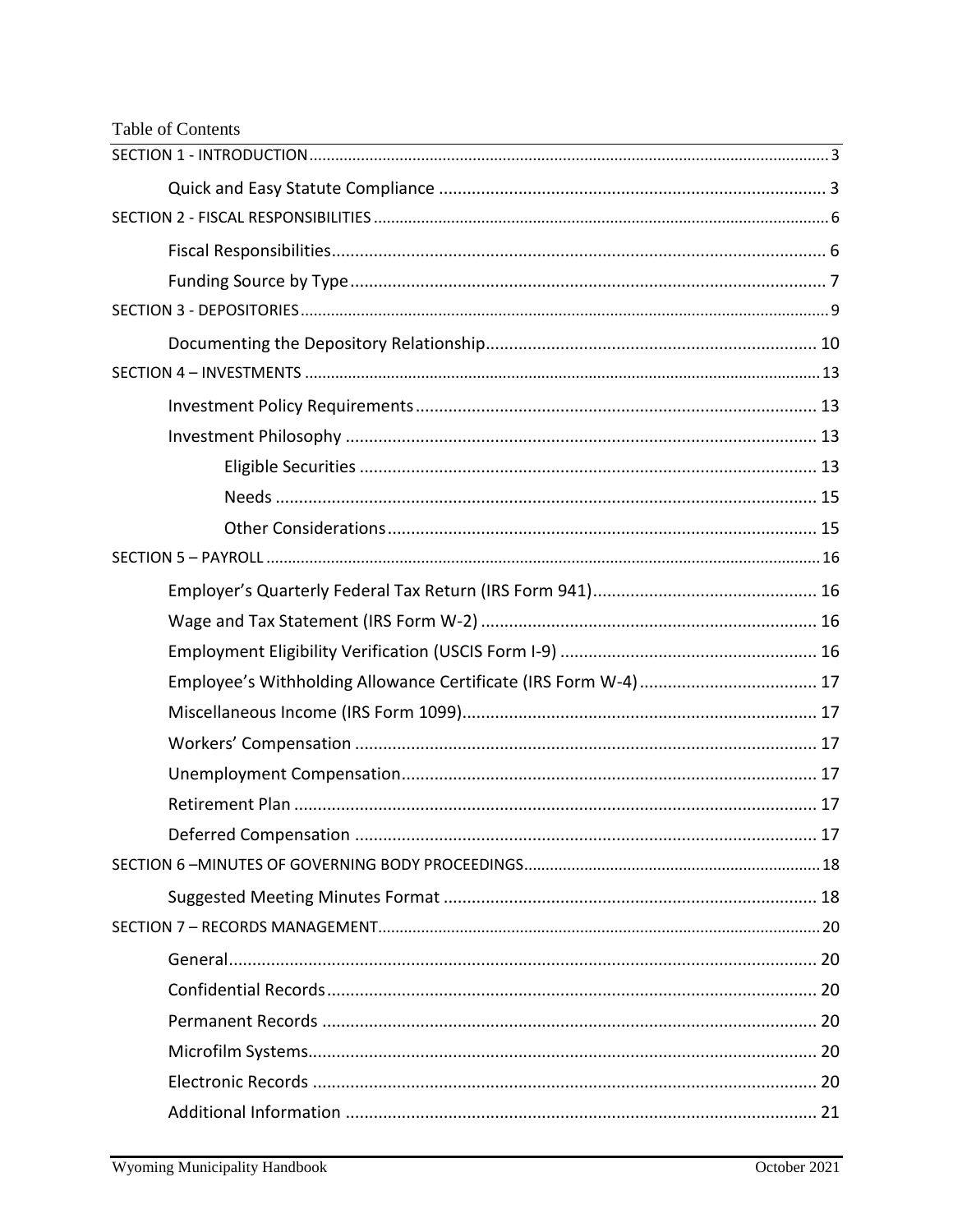| 1.                                                                                  |
|-------------------------------------------------------------------------------------|
| 2.                                                                                  |
| 3.                                                                                  |
|                                                                                     |
|                                                                                     |
|                                                                                     |
|                                                                                     |
|                                                                                     |
|                                                                                     |
|                                                                                     |
|                                                                                     |
|                                                                                     |
|                                                                                     |
|                                                                                     |
|                                                                                     |
| Illustration 1 - Resolution by the Board of Directors of an Approved Depository  42 |
|                                                                                     |
|                                                                                     |
|                                                                                     |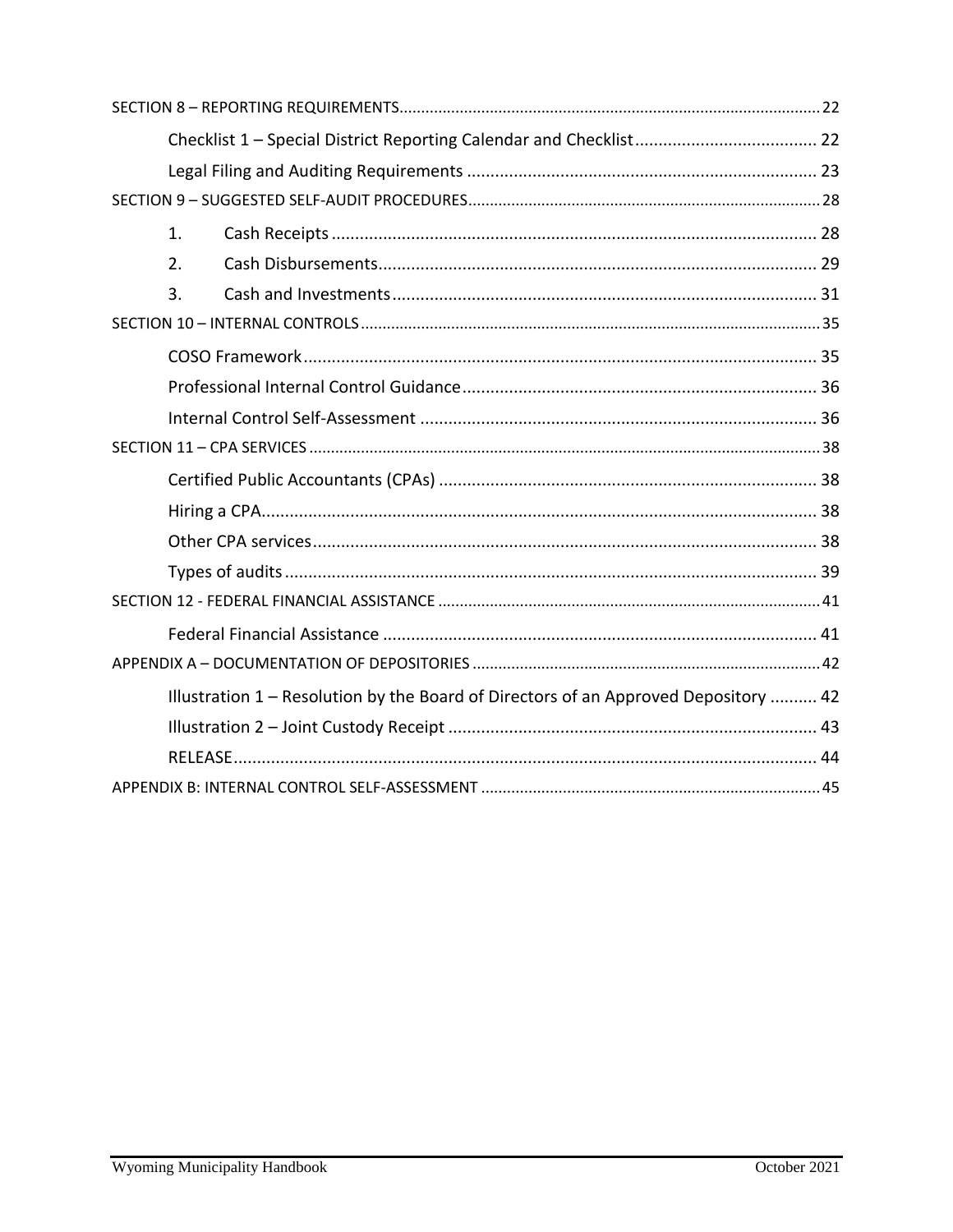## <span id="page-3-0"></span>**SECTION 1 - INTRODUCTION**

The Special District Handbook for Wyoming special purpose districts has been prepared to satisfy the need for a reference and instruction manual in compliance with W.S. 9-1-507 and W.S. 9-1-510.

A single handbook cannot incorporate the exact requirements for the numerous types of special purpose districts within state. This handbook is designed to provide a sound basic system with provisions for more sophisticated systems when needed. Districts should use only those portions of the handbook which pertain to their individual functions. Where statutory direction is given or where other regulating agencies are involved, the special district must comply as required.

This handbook is intended to be used in conjunction with the Department of Audit's Wyoming Governmental Entity Budgeting, Accounting, and Reporting Manual (Manual), which can be found on the Department of Audit's (the Department) website. The Manual contains information such as a uniform chart of accounts and accounting principles, among other information necessary to generate accurate financial information, consistent with the standards established by the Governmental Accounting Standards Board (GASB) of the Financial Accounting Foundation.

For clarification regarding the accounting matters discussed the Manual, in this handbook, or matters not addressed here, officials should consult the Wyoming Department of Audit at the following address:

**Wyoming Department of Audit, Public Funds Hathaway Building 2300 Capitol Avenue, 2 nd Floor Cheyenne, Wyoming 82002 Phone: (307) 777-7799 Email: doa-pfd-web@wyo.gov Website: publicfunds.wyo.gov**

## <span id="page-3-1"></span>**Quick and Easy Statute Compliance**

In an effort to assist district officials with some of the more common compliance requirements and for other necessary management procedures, the following short summaries may be helpful, especially for persons new to local government entities.

Banks and depositories must return cancelled checks or scanned image of the cancelled checks. Records are not complete or auditable without these documents. Copies of all bank reconcilements must be retained as permanent records [W.S. 9-1-507(a)(i), W.S. 9-2-411, W.S. 9-2-412].

**Pre-signing of blank checks**, whether by facsimile or an actual signature, is prohibited. Checks should be signed only after the payee name and amounts are entered. Computerized check printing should have **documented** controls insuring that cash assets are properly safeguarded [W.S. 9-1-  $507(a)(i)$ ].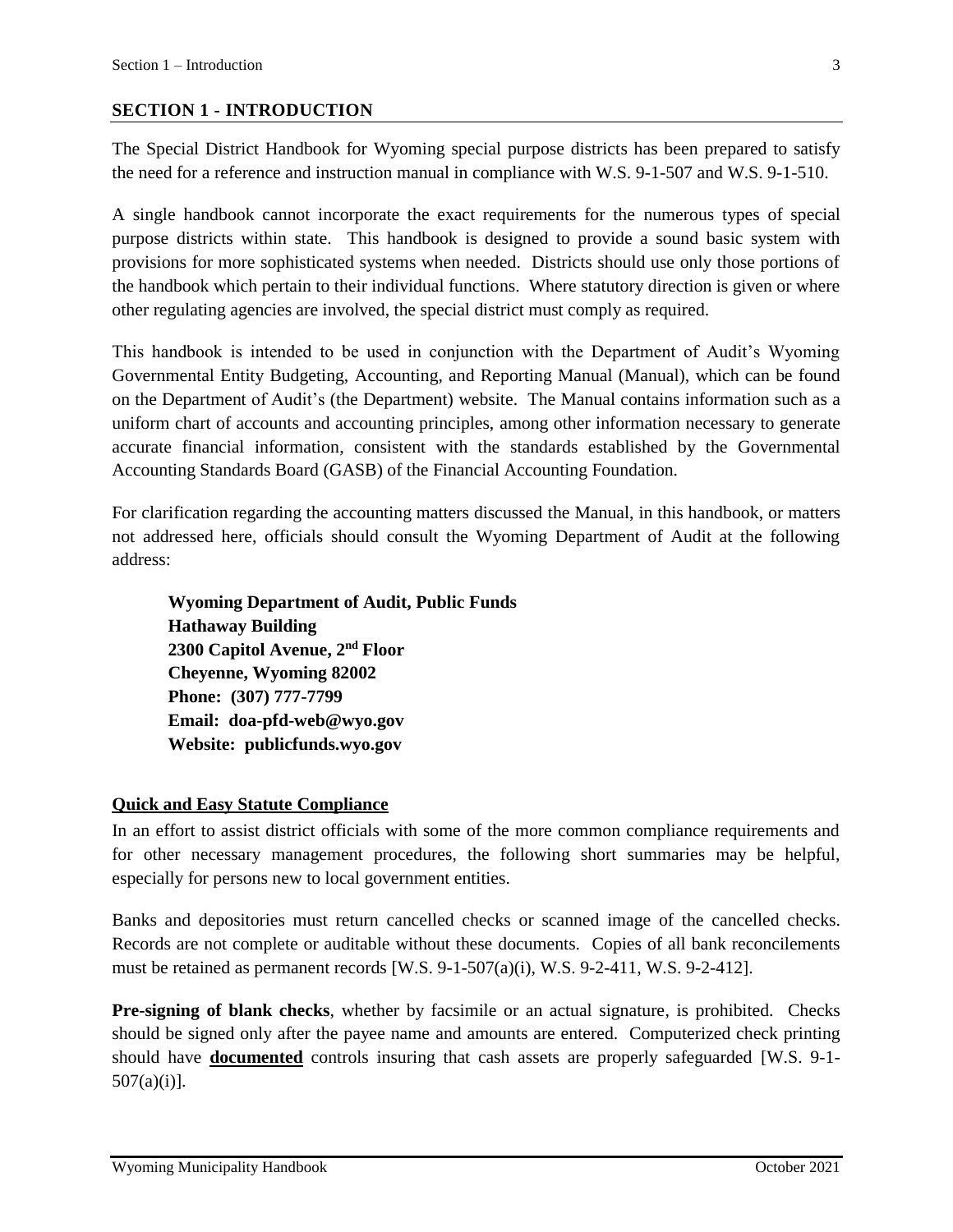**Pledging of deposits** over \$250,000.00 in any depository must be closely monitored by the treasurer and strictly adhered to by the financial institution with the use of an approved Joint Custody Receipt [W.S. 9-4-817 through 9-4-828].

Banking arrangements, (**designation of an official depository**), should be documented at least when a new treasurer is appointed or when elections of a new governing board has occurred or when both has happened [W.S. 9-4-806 and W.S. 9-4-817].

**Receipts** must be written for all money received by the district, including bank interest. [W.S. 9-1- 507(a)(i)].

**Travel and pay advances** are considered loans and are prohibited by the Wyoming Constitution, Article 16, Section 6.

Per Attorney General's opinion of January 29, 1992, **expenses for travel**, unless specifically exempted in the statutes, such as Joint Powers Boards, special districts should only reimburse actual expenses documented by receipts submitted by the official or employee.

**Meals** (unless part of conducting business), flowers, or gifts to employees are considered donations and as such are prohibited [Wyoming Constitution, Article 16, Section 6].

**Minutes** of a meeting are required to be recorded. All minutes where action is taken by the governing body must be published. The minutes should be signed by two officials of the special district. It is preferred the chairman sign the minutes to accept the approval and the treasurer sign to attest publishing the minutes [W.S. 16-4-403, W.S. 16-12-304].

All bills presented for approval for payment (even if payment is denied) should be entered as part of the minutes [W.S. 9-1-507(a)(i), W.S. 16-4-403].

**Budgets** must be amended before "over-expenditures" are approved for payment and the amendment process is the same as for the original budget approval process [Wyoming Constitution Article 16, Section 7; W.S. 16-4-109 through W.S. 16-4-125(c), W.S. 16-12-407].

**Transfers of budget appropriations** (between departments) should be documented and approved via board meeting minutes [W.S. 16-4-112, W.S. 16-12-409].

**Emergency Expenditures** –If the governing body determines an emergency exists and the expenditure of money in excess of the general fund budget is necessary, it may make the expenditures from available funds as reasonably necessary to meet the emergency. Notice of the declaration of emergency and the amount expended shall be provided in accordance with W.S. 16-4- 404. Also, refer to W.S. 16-4-404(d) regarding emergency meetings to properly amend the budget prior to spending over the appropriated amount [W.S. 16-4-114, W.S. 16-12-411].

**Transfers of money** between bank accounts are not revenue or expense and should not be recorded in the journals or ledgers as such [W.S.  $9-1-507(a)(i)$ , W.S. 16-4-120, and W.S. 16-4-125].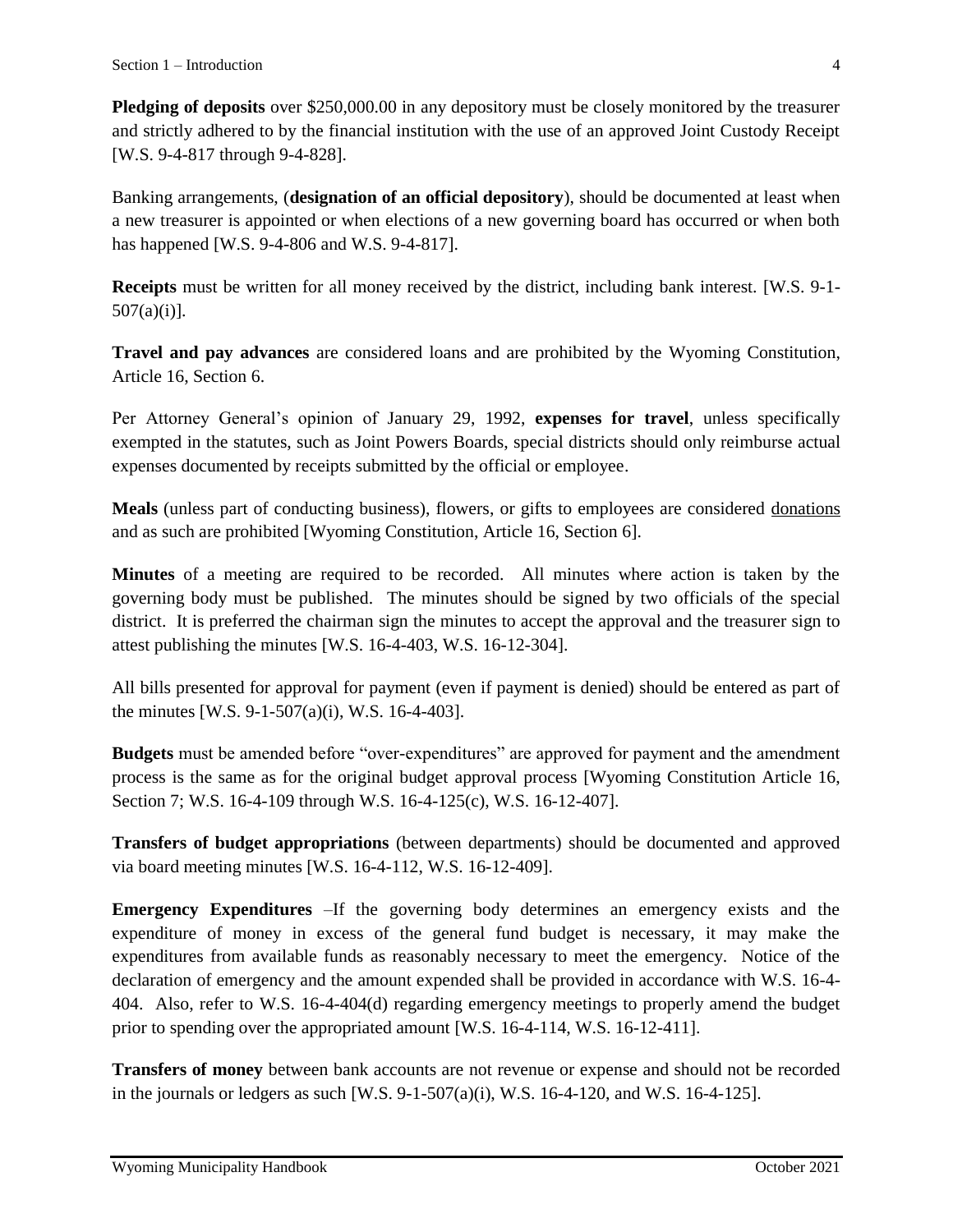**Conflict of Interest** statutes would prohibit any of the governing body members from voting on any issue that would, in any way, benefit them personally [W.S. 6-5-106 and W.S. 16-6-118].

**Surety Bonds** for special district treasurers and any other public officer having the custody of moneys must be bonded [W.S. 38-2-101].

**Vouchers** with a fully itemized statement must be used by all special districts for approving payment of expenditures. The wording on the vouchers must contain the phrase "certified under penalty of perjury" [Wyoming Constitution Article 16, Section 7].

**Contract Labor** persons need to have a contract on file (see an attorney for appropriate contract format). If amounts paid in total for a calendar year equal or exceed \$600, this must be reported to the IRS on Form 1099.

The only **retirement plan** permitted for political subdivisions is the Wyoming Retirement System [W.S. 9-3-427].

**Statement of Investment Policy:** All special districts must have on file a "Statement of Investment Policy" [W.S. 9-4-831(h)]. Investments that are allowed under state law are also detailed in W.S. 9- 4-831.

**Mutual funds** are not authorized. Mutual funds are a pool money from the investors and use that money to buy other securities, usually stocks and bonds. The investor in a mutual fund is buying the rough equivalent of stock in a private company. Investment in private companies by governmental entities is prohibited by Article 16, Section 6, of the Wyoming Constitution.

All public officials, public employees, and public member must abide by **Government Ethics** as prescribed in the Ethics and Disclosure Act [W.S. 9-13-101 through 9-13-109].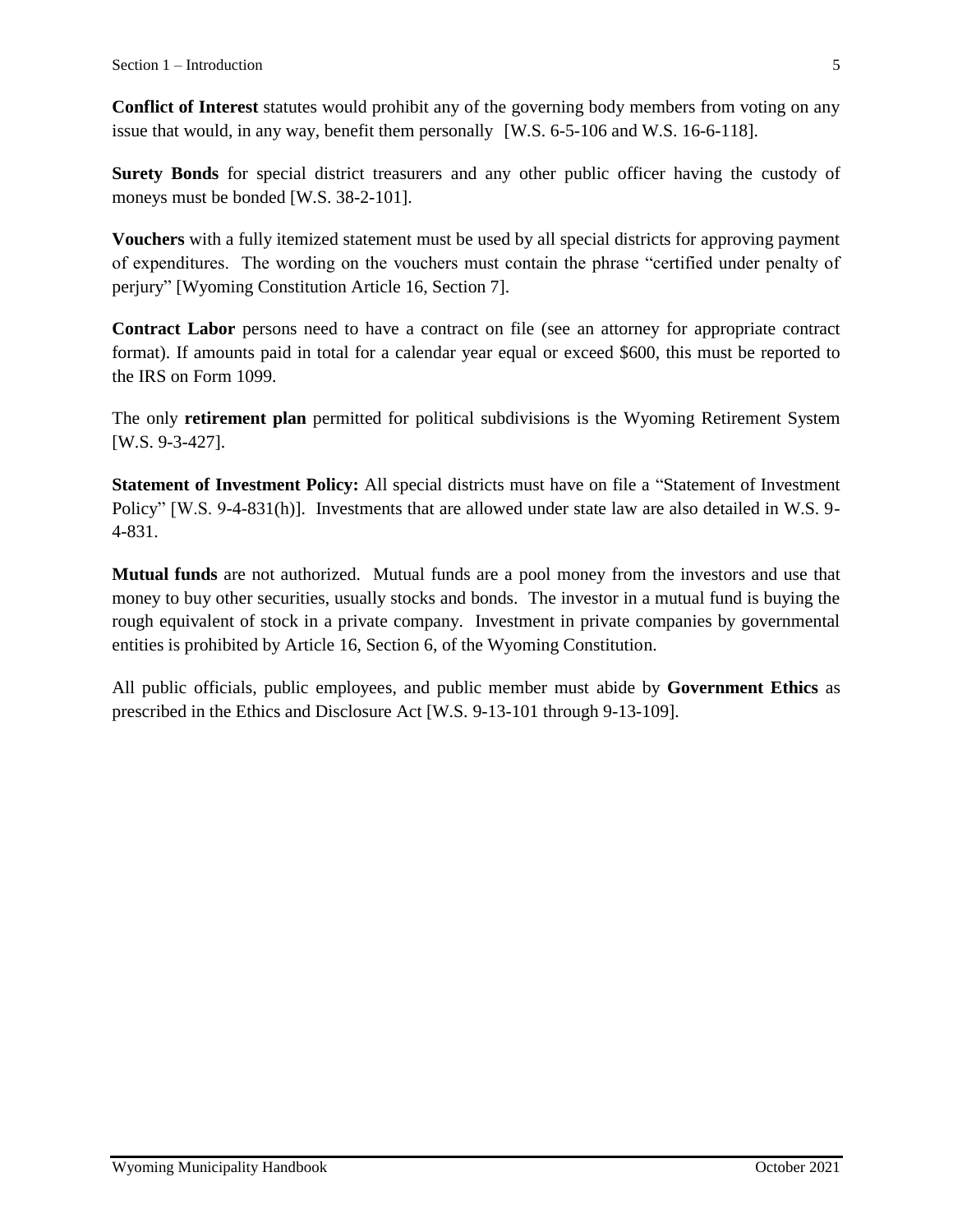#### <span id="page-6-0"></span>**SECTION 2 - FISCAL RESPONSIBILITIES**

#### <span id="page-6-1"></span>**Fiscal Responsibilities**

The overall fiscal responsibility and accountability of a special purpose district rests with its governing body. While specific fiscal responsibilities may be given by law to specific elected or appointed officials, the governing body, through their powers to appoint, review, and prescribe rules and regulations are responsible for the overall district operations.

Generally, the state formation statutes provide a district with its mission and give it specific direction in fulfilling that mission. These statute references are provided at the end of this section. There are other statutes a district must also abide by, some of which are listed below:

- 1. Director of the Wyoming Department of Audit W.S. 9-1-500 et al.
- 2. Facsimile Signatures W.S. 16-2-102
- 3. Uniform Municipal Fiscal Procedures act W.S. 16-4-100 et al.
- 4. Fiscal Year for Governmental Entities W.S. 16-4-125
- 5. Public Records W.S. 16-4-200 et al. and W.S. 16-12-303
- 6. Public Meetings W.S. 16-4-400 et al. and W.S. 16-12-304
- 7. Public Funds W.S. 9-4-800 et al.
- 8. Special Districts W.S. Title 16, Chapter 12
- 9. Special Districts General Provision W.S. 16-12-200 et al.
- 10. Special Districts Administration of Finances W.S. 16-12-400 et al.
- 11. Special District Elections Act of 1994 W.S. Title 22, Chapter 29
- 12. Wyoming Constitution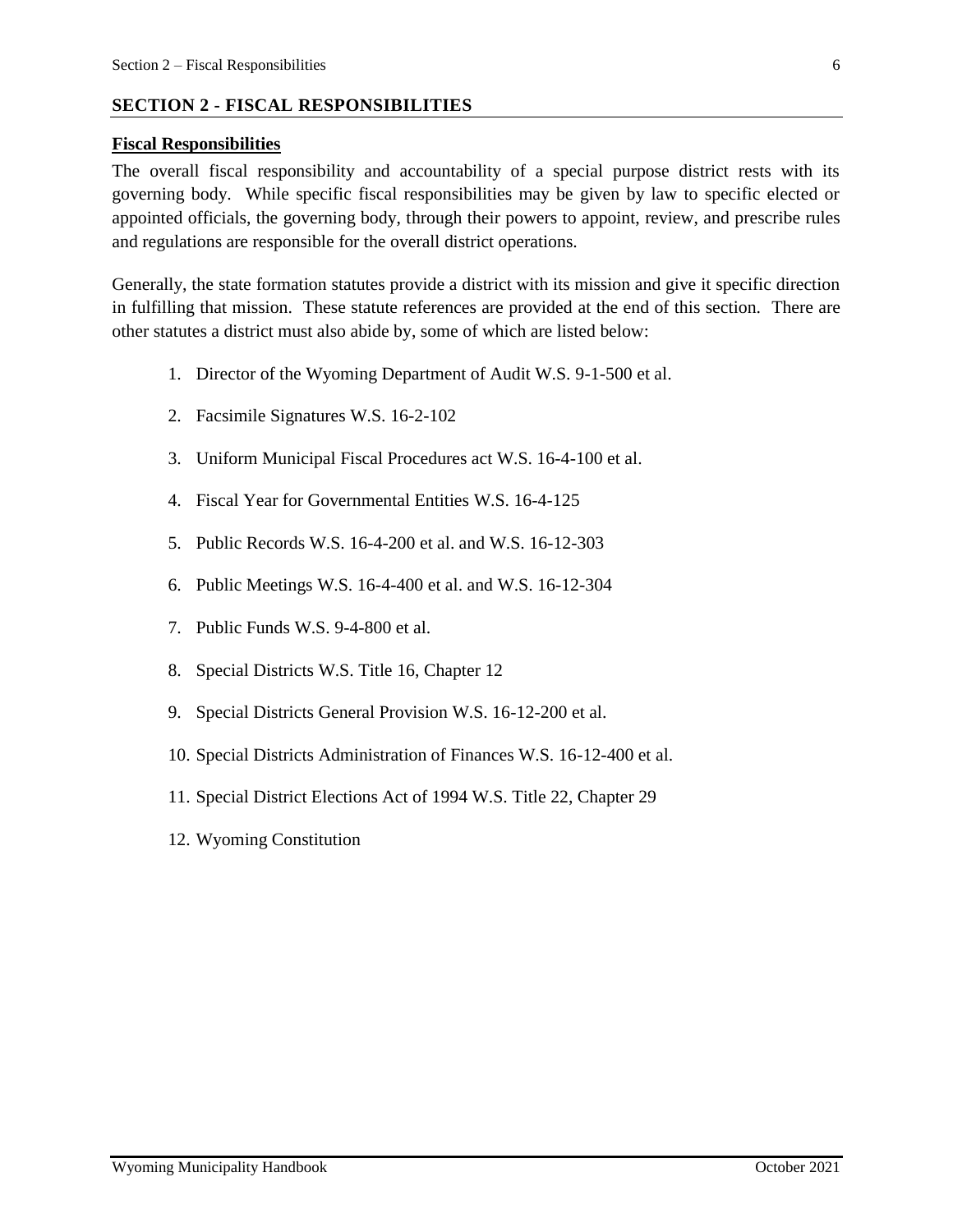## <span id="page-7-0"></span>**Funding Source by Type**

| <b>Types of</b><br><b>Districts</b>   | Officials-<br><b>Elected or</b><br><b>Appointed</b>                             | <b>Authority</b><br>to Issue<br><b>Bonds?</b> | <b>Funding Sources</b>                                                                                                   | <b>Statute</b><br>Reference |
|---------------------------------------|---------------------------------------------------------------------------------|-----------------------------------------------|--------------------------------------------------------------------------------------------------------------------------|-----------------------------|
| <b>Airport JPB</b>                    | Appointed by<br>oining entities                                                 | Yes                                           | Various, including all powers<br>inherent to the joined entities                                                         | W.S. 16-1-101               |
| <b>BOCES</b>                          | Elected by<br>board of<br>$Trustees - coop$<br>entities                         | N <sub>o</sub>                                | Cooperating entity support, up to<br>$\frac{1}{2}$ mill levy unapproved, up to<br>additional 2 mills voter approved      | W.S. 21-20-101              |
| Cemetery                              | Elected trustees                                                                | N <sub>o</sub>                                | Up to 3 mills                                                                                                            | W.S. `35-8-301              |
| Conservation                          | Elected<br>officials                                                            | N <sub>o</sub>                                | Up to 1 mill with voter approval                                                                                         | W.S. 11-16-101              |
| Downtown<br>Development               | <b>Directors</b><br>appointed by<br>governing body                              | Yes,<br>through<br>municipality               | Up to 30 mills with approval of<br>property owners & municipality;<br>revenue bonds                                      | W.S. 15-9-201               |
| Drainage                              | Elected<br>commissioners                                                        | Yes                                           | Assessment approved by District<br>Court                                                                                 | W.S. 41-9-101               |
| Fire                                  | Elected<br>directors                                                            | Yes                                           | Up to 3 mills                                                                                                            | W.S. 35-9-201               |
| Hospital                              | <b>Elected</b> trustees                                                         | Yes                                           | Up to 3 mills, up to additional 3<br>mills with voter approval                                                           | W.S. 35-2-401               |
| Housing<br>Authority                  | Commissioners<br>appointed by<br>participating<br>municipality<br>and/or county | N <sub>o</sub>                                | May accept federal assistance                                                                                            | W.S. 15-10-101              |
| Improvement<br>and Services           | Elected<br>directors                                                            | Yes                                           | For emergency medical services,<br>up to 2 mills and up to additional<br>2 mills with directors and electors<br>approval | W.S. 18-12-101              |
| Irrigation                            | Elected<br>commissioners                                                        | Yes                                           | Assessment approved by District<br>Court                                                                                 | W.S. 41-7-101               |
| <b>Joint Powers</b><br>Board          | Appointed by<br>Governing<br><b>Bodies</b>                                      | Yes                                           | Various, including all powers<br>inherent to joining entity types                                                        | W.S. 16-1-101               |
| Lodging Tax<br>$-IPB$                 | Appointed by<br>each<br>governmental<br>entity                                  | No                                            | Up to 2% sales tax. Approved by<br>electors                                                                              | W.S. 39-15-204              |
| Museum                                | Elected trustees                                                                | Yes                                           | Up to 1 mill                                                                                                             | W.S. 18-10-201              |
| Predatory<br>Management               | Elected (1)<br>possible<br>director appt)                                       | N <sub>0</sub>                                | Check off fee on brand inspection<br>at sale                                                                             | W.S. 11-6-201               |
| Recreation –<br>City, Town,<br>County | Appointed<br>trustee by<br>governing body                                       | Yes, if JPB                                   | County Commissioners may levy<br>funds                                                                                   | W.S. 18-9-201               |
| Recreation-                           | Appointed                                                                       | Yes, if JPB                                   | Up to 1 mill approved by CC                                                                                              | W.S. 18-9-201               |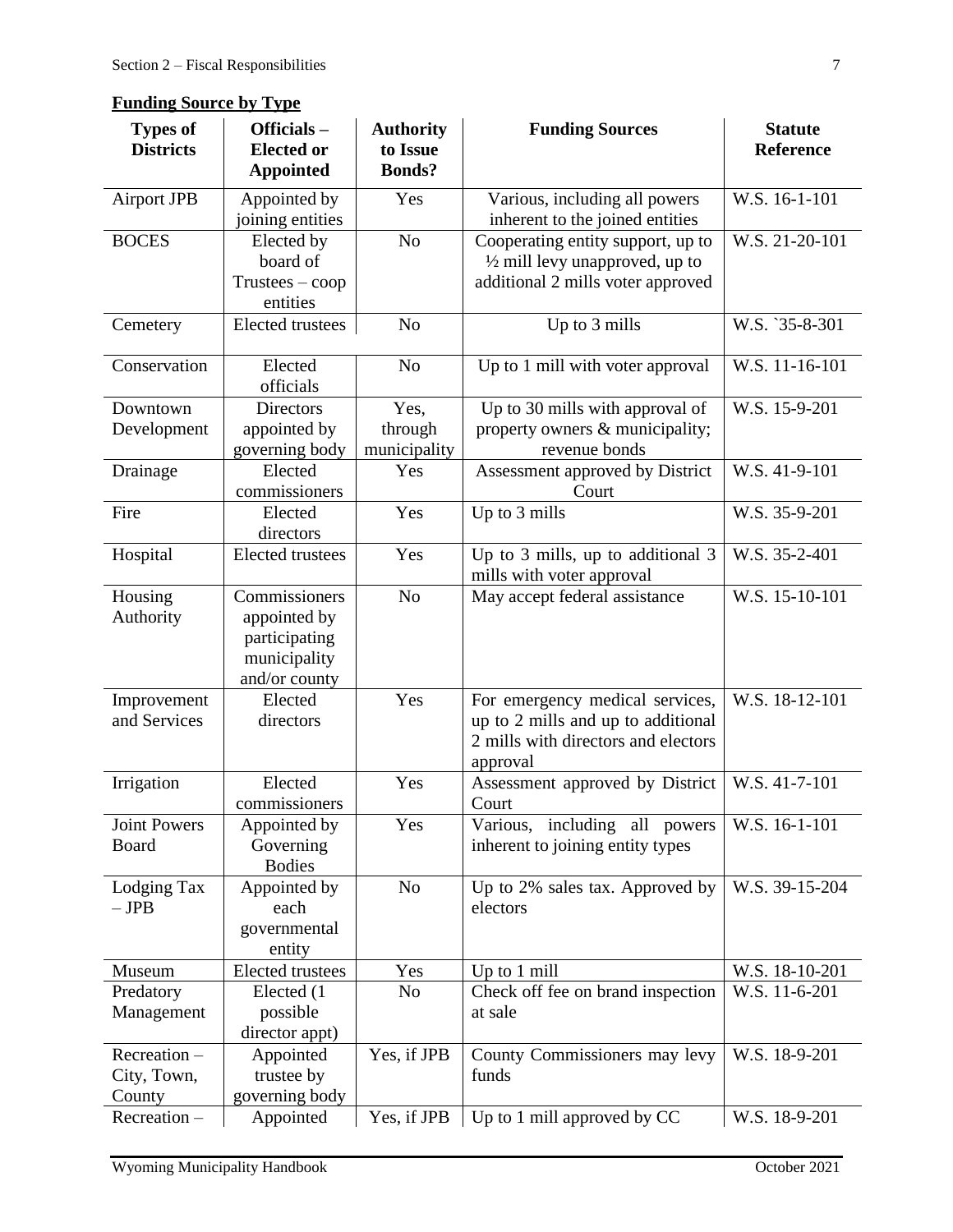| School<br>district          | trustee by<br>governing body            |                |                                                                                                                              |                |
|-----------------------------|-----------------------------------------|----------------|------------------------------------------------------------------------------------------------------------------------------|----------------|
| Resort<br>District          | Elected<br>directors                    | Yes            | Up to 3 mills; board of directors<br>assessment; special<br>sales tax<br>approved by electors                                | W.S. 18-16-101 |
| <b>Rural Health</b>         | <b>Elected</b> trustees                 | Yes            | Up to 2 mills, additional 2 mills<br>with voter approval                                                                     | W.S. 35-2-701  |
| Sanitary and<br>Improvement | <b>Elected</b> trustees                 | Yes            | Up to 1 mill                                                                                                                 | W.S. 35-3-101  |
| Senior<br>Citizens          | <b>Elected</b> trustees                 | N <sub>o</sub> | Up to 2 mills                                                                                                                | W.S. 18-15-101 |
| Solid Waste<br>Disposal     | Appointed by<br>county<br>commissioners | N <sub>0</sub> | Up to $3$<br>mills<br>approved<br>by<br>electors                                                                             | W.S. 18-11-101 |
| Water and<br>Sewer          | Elected<br>directors                    | Yes            | Up to 8 mills                                                                                                                | W.S. 41-10-101 |
| Water<br>Conservancy        | Elected<br>directors                    | Yes            | Board of directors assessment                                                                                                | W.S. 41-3-701  |
| Watershed<br>Improvement    | Elected<br>directors                    | Yes            | Board of Directors assessment                                                                                                | W.S. 41-8-101  |
| Weed and<br>Pest            | Appointed by<br>county<br>commissioners | N <sub>0</sub> | Up to 1 mill approved by county<br>commissioners,<br>up<br>to<br>an<br>additional 1 mill for "special<br>management program" | W.S. 11-5-101  |

This is not a complete list. If there are specific questions about how the district needs to comply with statutes, contact the Department of Audit. For any questions regarding elections contact the district's County Clerk.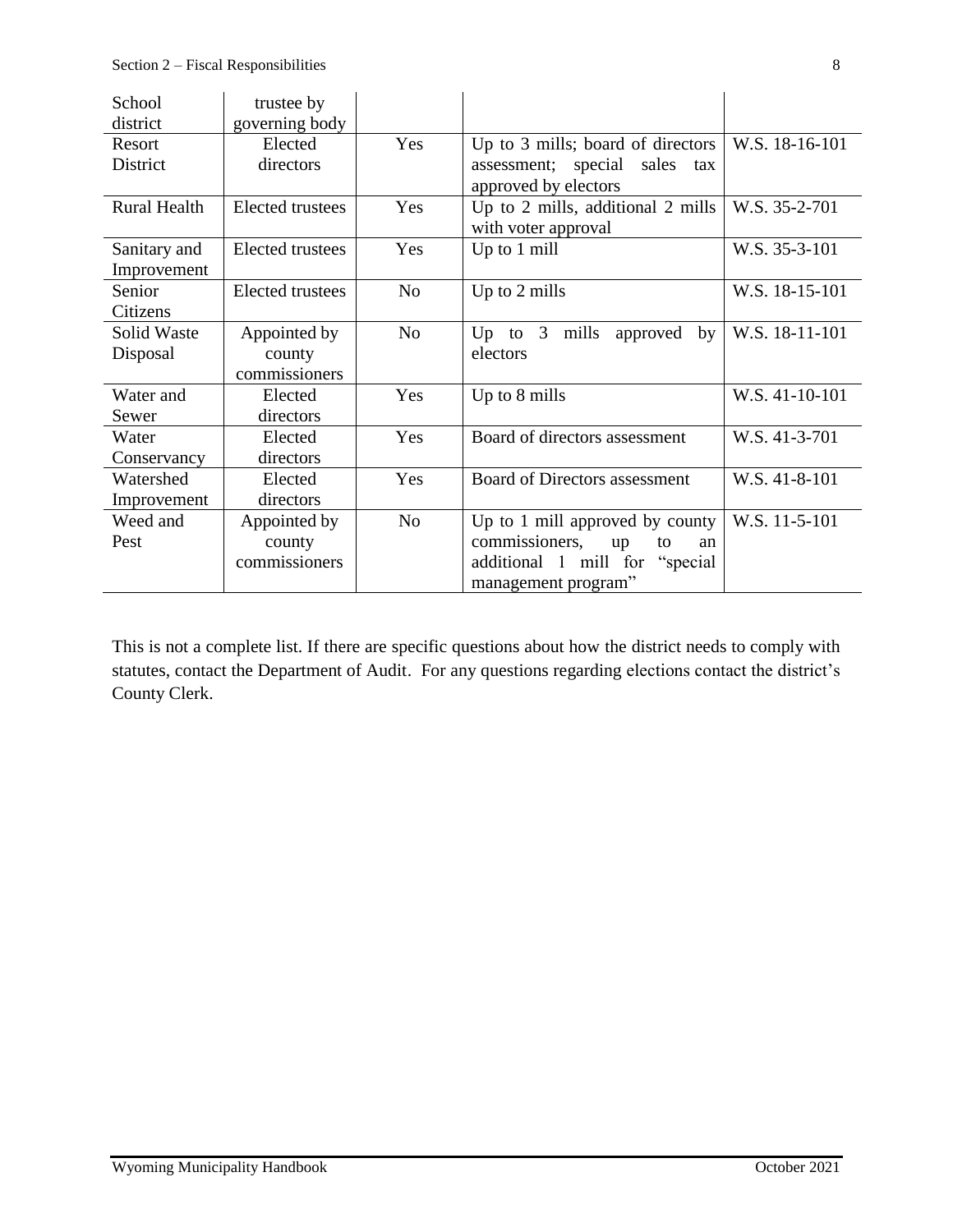## <span id="page-9-0"></span>**SECTION 3 - DEPOSITORIES**

W.S. 9-4-817 provides that public funds are to be kept on deposit at an official depository, unless they are invested elsewhere. Official depositories are defined as:

- a. Banks incorporated under the law of this state;
- b. National banks;
- c. Savings and loan associations incorporated under the law of this state; and
- d. Federal savings and loan associations and federal savings banks.

Many savings and loan associations have become savings banks. This change is not a reason to disqualify them as depositories.

*Note: Credit unions are not authorized official depositories. Only institutions designated by the Board of deposits qualify as depositories for public monies [W.S. 9-4-803 and W.S. 9-4-817]. This list of approved depositories can be found on the Wyoming State Treasurer's Website.*

*Note: This section of the manual discusses regular deposits. The Investments section identifies certificates of deposit and savings certificates as investments. Regular deposits are defined as checking accounts (either regular, Negotiable Order of Withdrawal (NOW) or money market) and savings accounts.*

Depositories must be designated as such by the governing body. This designation, and the related documentation, should be **renewed at least when a new clerk is appointed, when elections of a new governing board has occurred, or when both has happened** [W.S. 9-4-806, W.S. 9-4-817, and W.S. 9-4-808]. This is to ensure there is always a current agreement between the governing body and the board of the designated depositories. It also serves to ensure the governing body confirms the designated depository is licensed with the State of Wyoming as required by W.S. 9-4- 817. Banks can frequently change ownership and the agreement must be with valid owners. The insurance provided by the FDIC can be called into question when there is not a current understanding between both parties.

Finally, all deposits at an approved depository **must be fully insured** by the Federal Deposit Insurance Corporation (FDIC) or collateralized by the depository's pledge of approved assets (i.e., assets listed in the statutes and accepted by the governing body). Surety bonds are also allowed as security for funds on deposit over the FDIC insurance amounts [W.S. 9-4-820(b) and W.S. 9-4-831].

FDIC insurance has the following limits and provisions:

- a. The insurance limits are per custodian per depository. The treasurer of the special district is the custodian;
- b. There is \$250,000 of insurance on **demand accounts**. Demand accounts are checking accounts which do not earn interest; and
- c. There is a second \$250,000 on the total amount in the interest-bearing accounts. To determine how much the special district has in this type of account, the treasurer must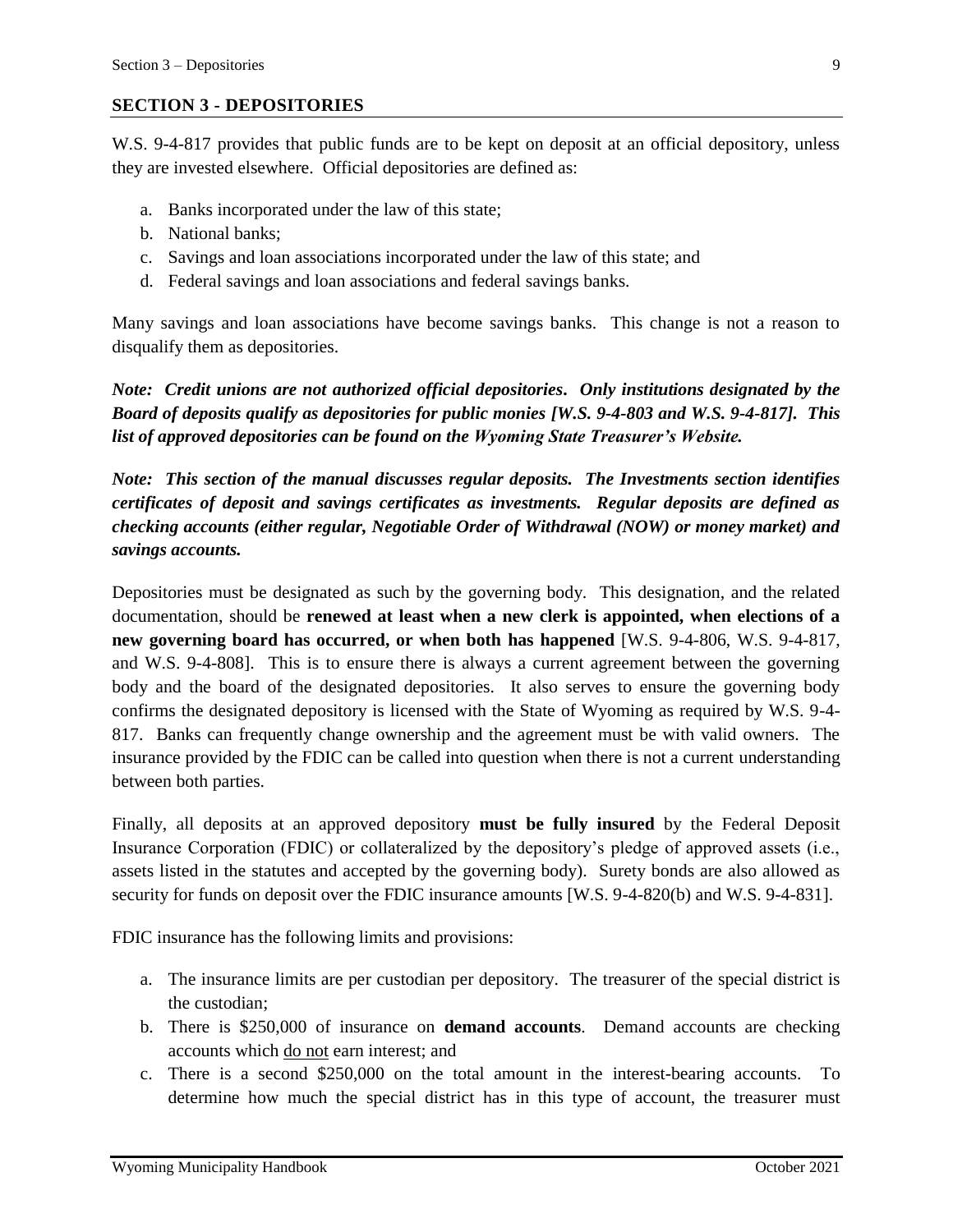combine the amounts in NOW accounts, money market accounts, regular savings accounts, and certificates of deposit.

Insurance coverage by the FDIC is subject to change. The special district must be aware of the current levels of FDIC insurance coverage for both interest and non-interest bearing accounts. If the coverage changes, the entity needs to ensure the financial institution appropriately adjusts the level of collateralization so any deposit amounts over the FDIC coverage is adequately collateralized.

#### <span id="page-10-0"></span>**Documenting the Depository Relationship**

**Application to Serve as Depository:** The first step in documenting the depository relationship is to obtain an application from the depository [W.S. 9-4-818]. The application can be as simple as a letter from the depository's board of directors asking to serve as such. W.S. 9-4-802 requires applications for state deposits to be accompanied by a sworn statement of the depository's financial condition. Special Districts may choose to impose a similar requirement, although there is no such provision in the statutes. The application could include an assurance the depository will pledge collateral, as required and as listed in W.S. 9-4-821, for deposits in excess of FDIC insurance limits.

**Designation by the Governing Body:** W.S. 9-4-818 also requires the governing body to act upon an application to serve as depository as soon after its receipt as possible. Action is simply the acceptance or rejection of the application, as reflected in the minutes of the governing body. If an application is accepted, the depository is notified to provide the governing body with its board's resolution to serve as such.

**Resolution by the Depository's Board of Directors:** After the governing body notifies the depository its application has been accepted, its board of directors shall furnish the special district treasurer with a resolution in "substantially" (to quote the statute) the form specified in W.S. 9-4-806 (presented in Appendix A, Illustration 1). This resolution must be made within 30 days of notification of the institution's designation as an approved depository.

**Bidding for Funds:** In essence, there are two issues to be addressed when an approved depository bids for public funds deposits: the interest rate and the collateral (if needed). The request for bids from the treasurer should indicate the amount being made available for bid and (particularly in the case of certificates of deposit) the term of the deposit. A depository needs this information to determine what securities it should pledge to match the maturity of the deposit. Often depositories will propose collateral securities not currently in their portfolio. However, if they are the successful bidder, they will obtain the necessary securities and will be ready to pledge them at the time the deposit is made.

**Collateral:** W.S. 9-4-821(b) clearly states the collateral a depository plans to pledge to secure a public funds deposit is subject to the approval of the governing body. In other words, a special district does not have to accept the collateral offered by the depository, even though it is on the list of approved collateral presented in W.S. 9-4-821(a).

Since the governing body has to approve collateral, there is a potential delay while the treasurer determines whether the collateral is acceptable to the governing body. To overcome this potential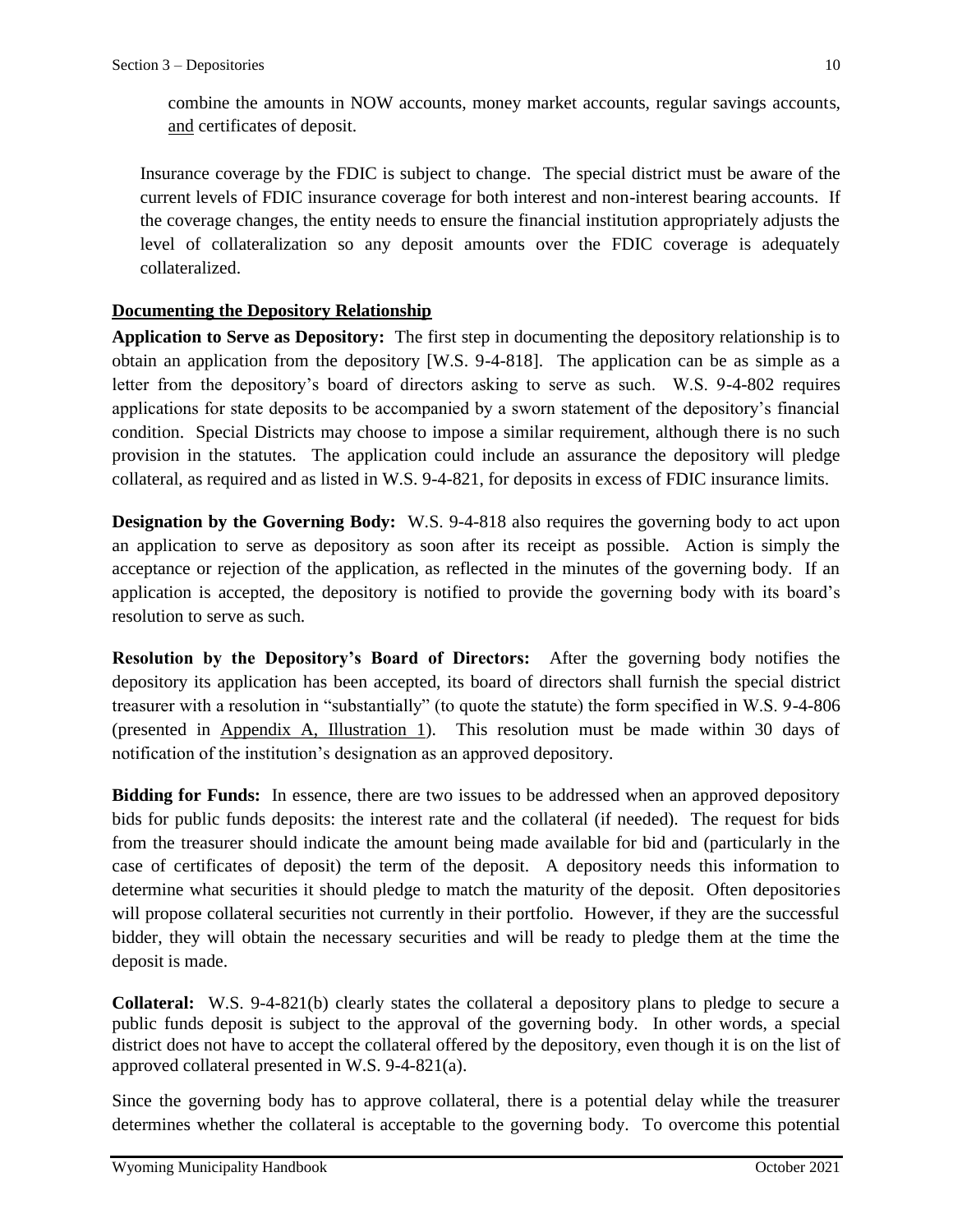problem, the governing body could require depositories to list the types of securities they intend to pledge, but not specific securities identified by the Committee on Uniform Securities Identification Procedures (CUSIP) number, in their application. Then, if the governing body accepts the application, they will approve the proposed types of collateral at the same time.

Another method would be for the governing body to develop its own list of approved collateral securities. The governing body can use the list in two ways. They can give the list to the treasurer, who then knows what securities the governing body has approved. Or, they can give it to the applying depositories, who must state in their applications they will pledge only those types of collateral on the approved list. Either way, the treasurer does not have to delay a deposit pending collateral approval by the governing body.

W.S. 9-4-804 and W.S. 9-4-805 discuss the use of surety bonds, purchased by the bank to secure the public funds deposits. A letter of credit issued from any Federal Home Loan Bank is approved collateral for security of public funds. W.S. 9-4-821 can be referenced for a specific type of security and for current changes to the listing by the legislature.

**Deposits:** The statutes make only one restriction with regard to the actual deposit of public funds. Never deposit funds which are not fully protected by either FDIC insurance or appropriately pledged collateral. W.S. 9-4-817(c) states all deposits must be fully insured or collateralized. In other words, the treasurer cannot deposit funds if they are not properly protected.

**Form of Pledging Collateral; Joint Custody Receipts:** Under the provisions of W.S. 9-4-808, collateral pledged by a depository may be received and held by the public funds depositor. However, the depositor is liable for any loss of collateral, both principal value and accrued interest.

For this reason, this form of custody is not used. Instead, collateral may be placed with a third party, which serves as custodian. Approved custodians, as described in W.S. 9-4-825, are any bank (other than the depository bank) chartered by the State of Wyoming, any national bank (other than the depository bank) authorized to do business in the State, any Federal Reserve Bank or branch thereof, or any bank which is a member of the Federal Reserve System. The public funds treasurer and the depository must agree on the selection of a custodian.

When collateral is placed with a custodian, that bank issues a joint custody receipt, which may be one of two forms. The first acceptable form is the joint custody trust receipt of the Federal Reserve Bank of Kansas City or its branches. If a bank, other than the Federal Reserve Bank (and its branches), serves as custodian, that custodian must issue a joint custody receipt in the form specified by W.S. 9- 4-827(b). The Department has developed a form that satisfies the requirements of that statute (presented in Appendix A, Illustration 2). However, individual banks may print their own forms, which are acceptable **IF** they contain all of the provisions presented in this illustration.

The joint custody agreement is executed by the custodian, the depository, and the treasurer. It should contain the following provisions, as detailed in W.S. 9-4-828:

1. The custodian will collect the earnings from the pledged collateral and credit them to the account of the depository, unless otherwise ordered by the treasurer;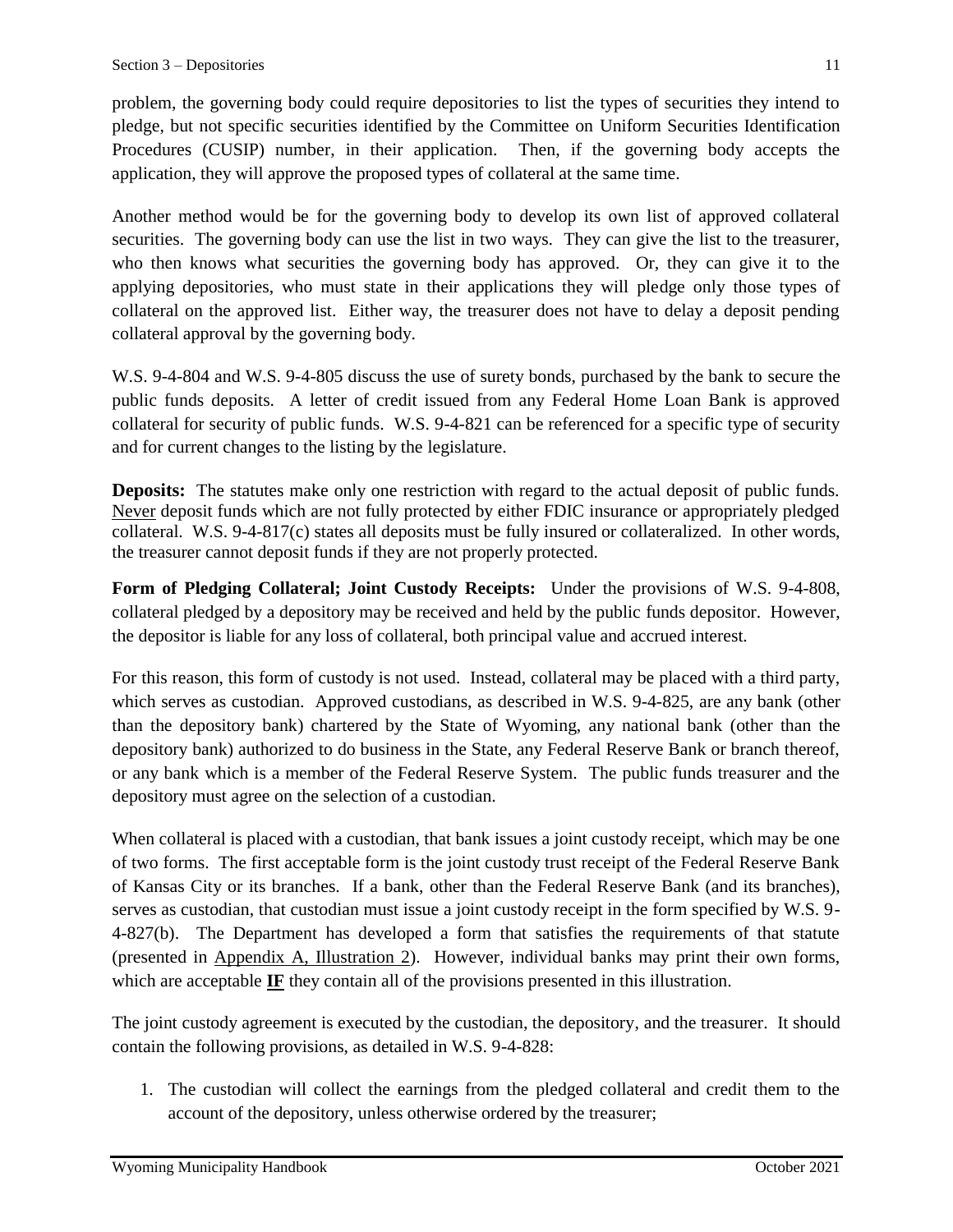- 3. The custodian is not responsible for the quality of the pledged collateral;
- 4. The custodian is not required to exercise any more care in protecting the collateral than it does in safeguarding its own securities;
- 5. The custodian will deliver the securities to the treasurer if it receives a verified certificate from the state banking commissioner that the depository bank has failed or refused to pay all or a portion of the deposit due the treasurer.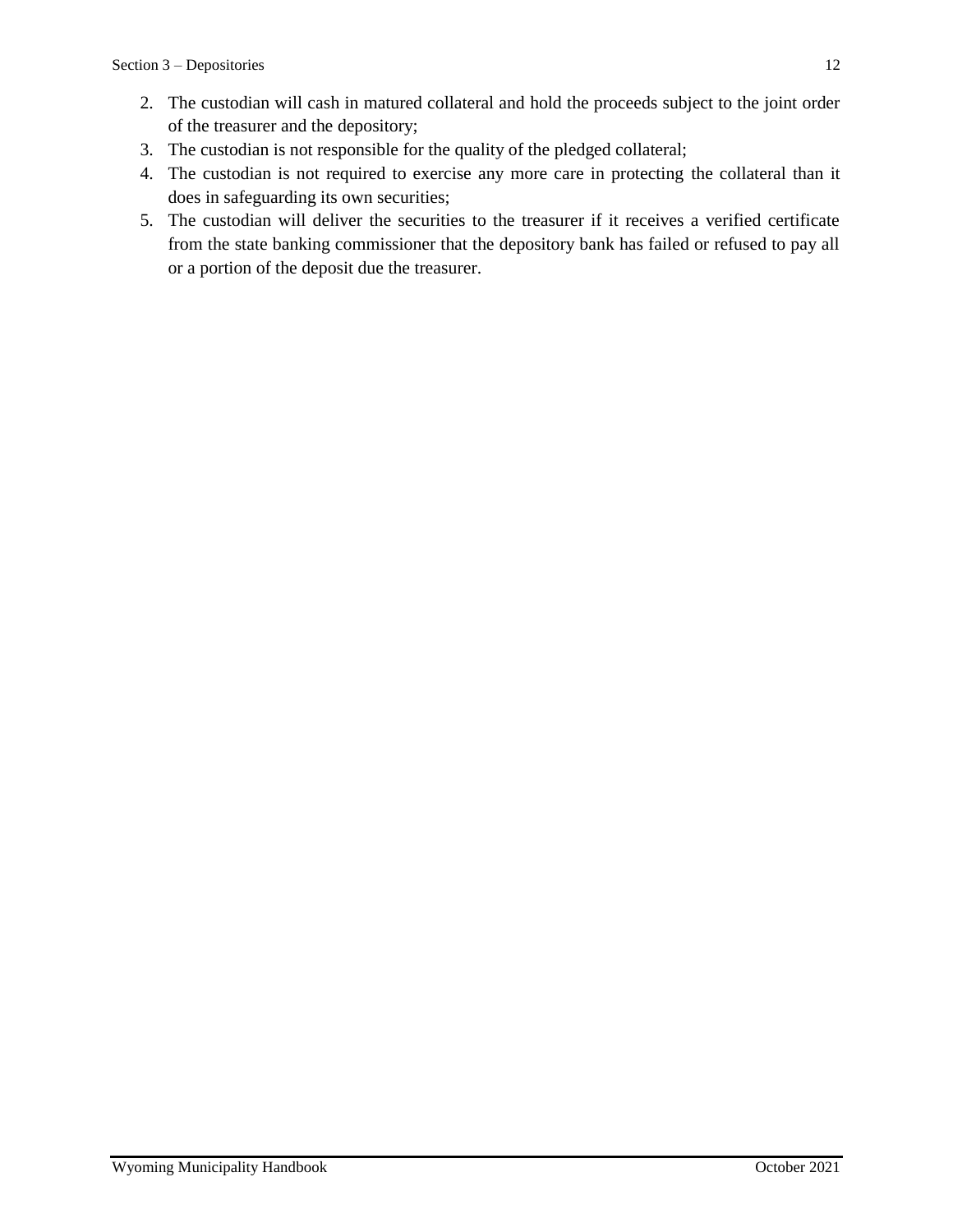## <span id="page-13-0"></span>**SECTION 4 – INVESTMENTS**

#### <span id="page-13-1"></span>**Investment Policy Requirements**

Per W.S. 9-4-831(h), "every" political subdivision shall have on file a **"Statement of Investment Policy."** It is to be as restrictive as the statutes, with respect to the types of investments authorized and may be more restrictive. A smaller district without excess funds could have a Statement of Investment Policy that states, "*All available cash will be kept on deposit at the bank and no other investment is to be allowed,"* but it must be in writing and kept on file with other permanent records.

As this statutory reference continues in W.S. 9-4-831(j), it requires the state treasurer and the state auditor shall: "**conduct voluntary education programs** for persons elected or appointed for the first time to any office or as an employee of any political subdivision where the duties of that office or position of employment include taking actions related to investment of public funds and shall also hold annual voluntary continuing education programs for persons continuing to hold those offices and positions of employment."

These statutory requirements must be met by each political subdivision to insure excess funds to be properly managed. In order for a person with little knowledge of "investments" to have some basis for understanding, the following general information is presented in this handbook. Please direct all investment questions in particular to the State Auditor's Office at (307) 777-7831 or to the State Treasurer's Office at (307) 777-7408.

#### <span id="page-13-2"></span>**Investment Philosophy**

Two factors normally come into play when a special district develops an investment philosophy or strategy. The first factor is the list of eligible investments as provided in W.S. 9-4-831. The other factor is the special district's needs. Investments should be selected from the list of eligible investments to meet the needs of the investor.

## <span id="page-13-3"></span>**Eligible Securities**

Once the needs have been defined, the investor can select from the investment securities listed in W.S. 9-4-831. The statute lists a number of specific investment items. New packaging and marketing tactics by investment companies will result in opportunities that do not appear, by name, in the statute.

For these reasons, the Department presents the following summary of the more commonly used items listed in the statute. This is <u>not</u> comprehensive. There are many other investment opportunities listed in the statute.

a. Certificates of Deposit (CDs) – There are two considerations here. If the CD is issued by a bank, the bank must be authorized to do business in Wyoming. Authorization means the bank has either a state or national bank charter with an office in Wyoming. If the CD is issued by a savings and loan association (also known as a savings bank), there is no in-state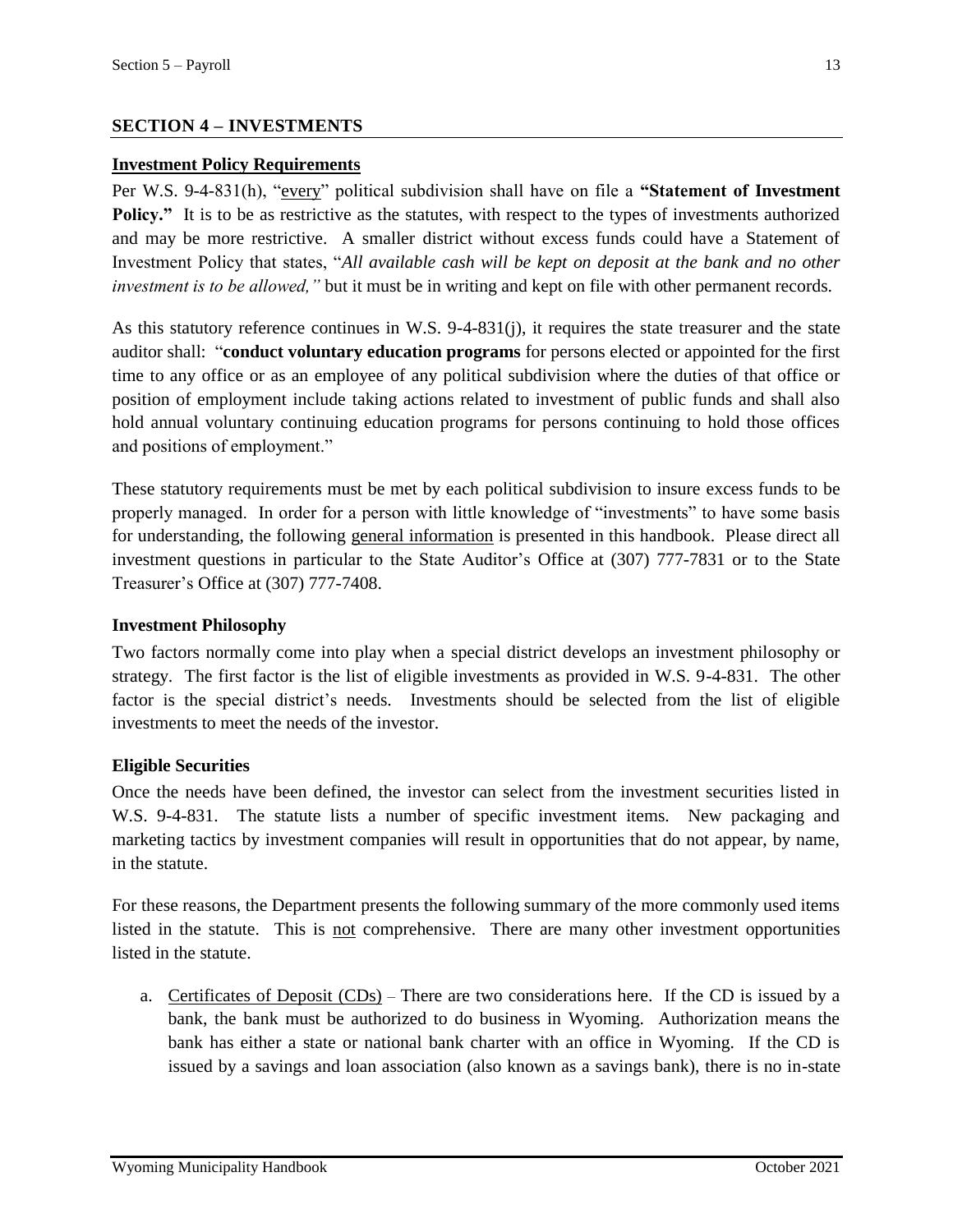restriction, other than credit unions. However, in either case, the CD must be either fully insured by the Federal Deposit Insurance Corporation (FDIC) or be adequately collateralized.

- b. Treasury Bills, Notes and Bonds The basic difference between these securities is their maturity. Bills mature in five years or less; notes in five to ten years; and bonds in more than ten years. Treasury instruments are direct obligations of the U.S. government. This category also includes stripped principal or interest obligation of such issuances. These bills, notes, or bonds must be issued by the United States Treasury or any other obligation guaranteed as to principal and interest by the United States.
- c. Mortgage Obligations Investments may include obligations of or fully guaranteed by the Government National Mortgage Association (GNMA), Federal National Mortgage Association (FNMA), Federal Home Loan Bank, Federal Farm Credit Bank and Federal Home Loan Mortgage Corporation. All federal agency securities shall be direct issuances of federal agencies or instrumentalities.
- d. In a commingled fund of eligible securities listed in this section if the securities are held through a trust department of a bank authorized to do business in this state or through a trust company authorized to do business in this state. Be sure to see W.S.  $9-4-831(a)(viii)$  for limitations on this option.

Two common funds were established for the purpose of allowing Wyoming governmental entities to pool their investment funds to obtain the highest investment yield, while attempting to maintain liquidity and preserve capital. Its portfolio consists solely of investments permitted by Wyoming statutes. They are as follows.

- 1. The Wyoming Government Investment Fund (WGIF) is a type of commingled fund used solely by Wyoming public entities.
- 2. The Wyoming State Treasurer's Asset Reserve (WYOSTAR) is authorized by W.S. 9-1-416 for local governments to place funds with the State Treasurer. Additional information regarding this program may be obtained from the State Treasurer's Office at (307) 777-7408.

Often, a securities dealer develops an investment package that may be attractive to a treasurer. When this happens, the treasurer should contact the State Treasurer's Office, at the number above, to seek guidance regarding the package's compliance with the statutes. A treasurer should not make any investment until the governing body approves and the treasurer has determined the proposed security complies with Wyoming law.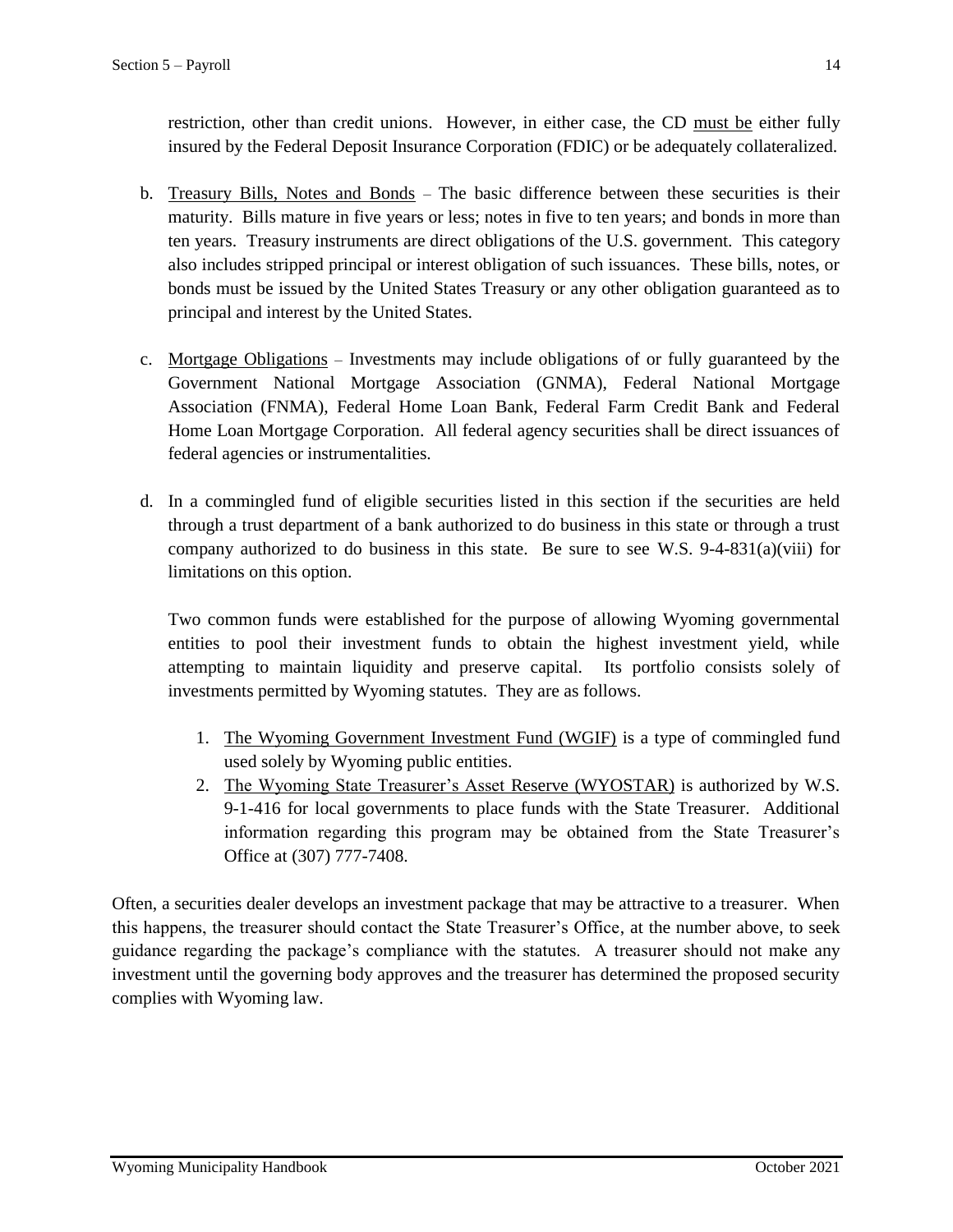## <span id="page-15-0"></span>**Needs**

To determine needs, the investor must consider three primary issues:

- a. **Cash Flows** When will the special district need the money the treasurer is about to invest to meet other obligations? If the money will be needed in three months, the investment should mature in three months. If, on other hand, the money will not be needed for 15 years, the investment will not have to mature until then. In short, make sure the maturity date of the investment matches the need for the money.
- b. **Return** What is an acceptable rate of return (interest rate)? Risk influences rate of return. The greater the risk of loss, the greater the rate of return. However, special districts are limited by law to a list of low risk (and often lower return) investments.
- c. **Market Risk vs. Inherent Risk** There are two types of risk, market risk and inherent risk. Market risk refers to the change in market value, from day to day, of any given security. Inherent risk addresses the potential the issuer of the security may not be able to redeem it (i.e., defaults). Virtually all investments are subject to market risk. Most securities authorized for investment of public funds have very low inherent risk correlating with a generally lower rate of return.

## <span id="page-15-1"></span>**Other Considerations**

Some treasurers have asked whether they may use the services of a brokerage house such as Merrill Lynch. There is nothing in the statutes that would prohibit a government entity from using these professionals. However, W.S. 9-4-817 states "To the extent they are not otherwise invested, the monies collected and held by a treasurer … shall be deposited in banks which qualify as depositories for public monies …" The statute has a number of other stipulations regarding designation by the governing body and insurance and collateralization of accounts. It is important to note that **brokerage houses are not considered depositories**. They cannot maintain an investment account for a governmental entity to help facilitate transactions. The special district must have another type of payment system, such as wire transfer, in order to effect transactions with a brokerage house.

Further, governmental entities **cannot invest in mutual funds**. Mutual funds should be thought of as private corporations that own qualifying securities (such as treasury notes). The investor in a mutual fund is buying the rough equivalent of stock in that private company. Investment in private companies by governmental entities is prohibited by Article 16, Section 6, of the Wyoming Constitution. A governmental unit must have an identifiable ownership interest in qualifying investments. This concept is key to the acceptability of certain investment programs available in the state. The WYOSTAR and WGIF programs, discussed earlier in this section, are structured in such a way to meet this ownership requirement. There may be other programs developed by brokerage companies that will also qualify. Questions regarding those programs should be directed to the State Treasurer's or the State Auditor's offices for guidance per W.S. 9-4-831(j).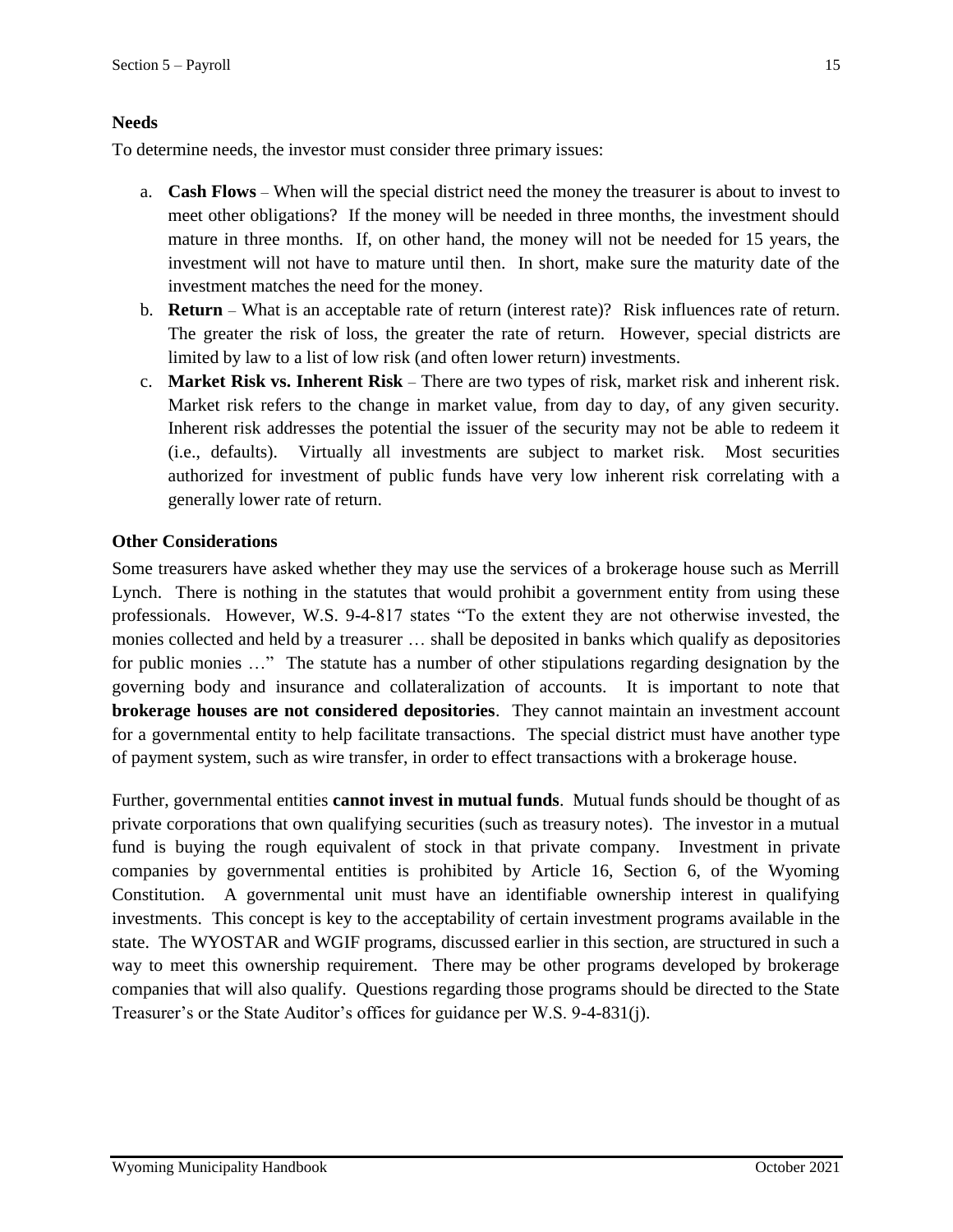## <span id="page-16-0"></span>**SECTION 5 – PAYROLL**

To remain in compliance with the State of Wyoming and the Internal Revenue Service (IRS), entities must complete and file a number of reports at various intervals throughout the year. Failure to make timely deposits for payroll tax liabilities and failure to report can be costly in penalties and interest to a special district. Several of the more common reports required to be filed are listed below. Because forms and specifics change, refer to the current instructions for each form in the time period when they are to be filed.

## <span id="page-16-1"></span>**Employer's Quarterly Federal Tax Return (IRS Form 941)**

This report is filed quarterly with the regional office in Ogden, UT. In most cases, it is filed electronically. It reports, in summary totals, the wages, salaries, Federal Income Tax withheld, and the FICA withheld from each employee paycheck. The employer's share of FICA is separated by Social Security and Medicare and is also included on this report. This report is due the last day of the month, after the end of the quarter (i.e., July 31, October 31, January 31, and April 30).

At the end of each quarter, the entity must prepare a reconciliation between the amount of payroll deposits in the bank and the IRS Form 941. In addition, there are schedules for how often payroll deposits must be made. These schedules are found in the payroll liabilities instructions of IRS Form 941.

If the IRS returns the submitted Form 941 for corrections related to the payment or withholding of Social Security Taxes (FICA) and states a Section 218 agreement is not on file, it will be necessary to speak with the Wyoming State Retirement System. They are able to amend the agreement and resolve the problem.

## <span id="page-16-2"></span>**Wage and Tax Statement (IRS Form W-2)**

These are the familiar forms that every employee receives at year end, reporting the amounts earned and withheld for taxes and any other tax generating information requested by the IRS. They are computer matched by the IRS and Social Security to the Form 941 discussed above. Therefore, it is very important this form, the deposits, and the Form 941 all agree at year-end.

The cover document for transmittal of the individual W-2s is the Form W-3. The total FICA withheld, the total Federal Income Tax withheld and the total wages and salaries must equal the summation of the corresponding items of the quarterly 941 reports. Any exceptions usually require a time consuming, sometimes penalty generating, explanation.

## <span id="page-16-3"></span>**Employment Eligibility Verification (USCIS Form I-9)**

Employees (including governing body members and elected officials) must complete a Form I-9 to document verification of the identity and employment authorization of each new employee (both citizen and noncitizen) hired after November 6, 1986, to work in the United States. There are three sections to the form and employers may be fined if the form is not complete. Employers are responsible for retaining completed forms. Newly hired employees must complete and sign Section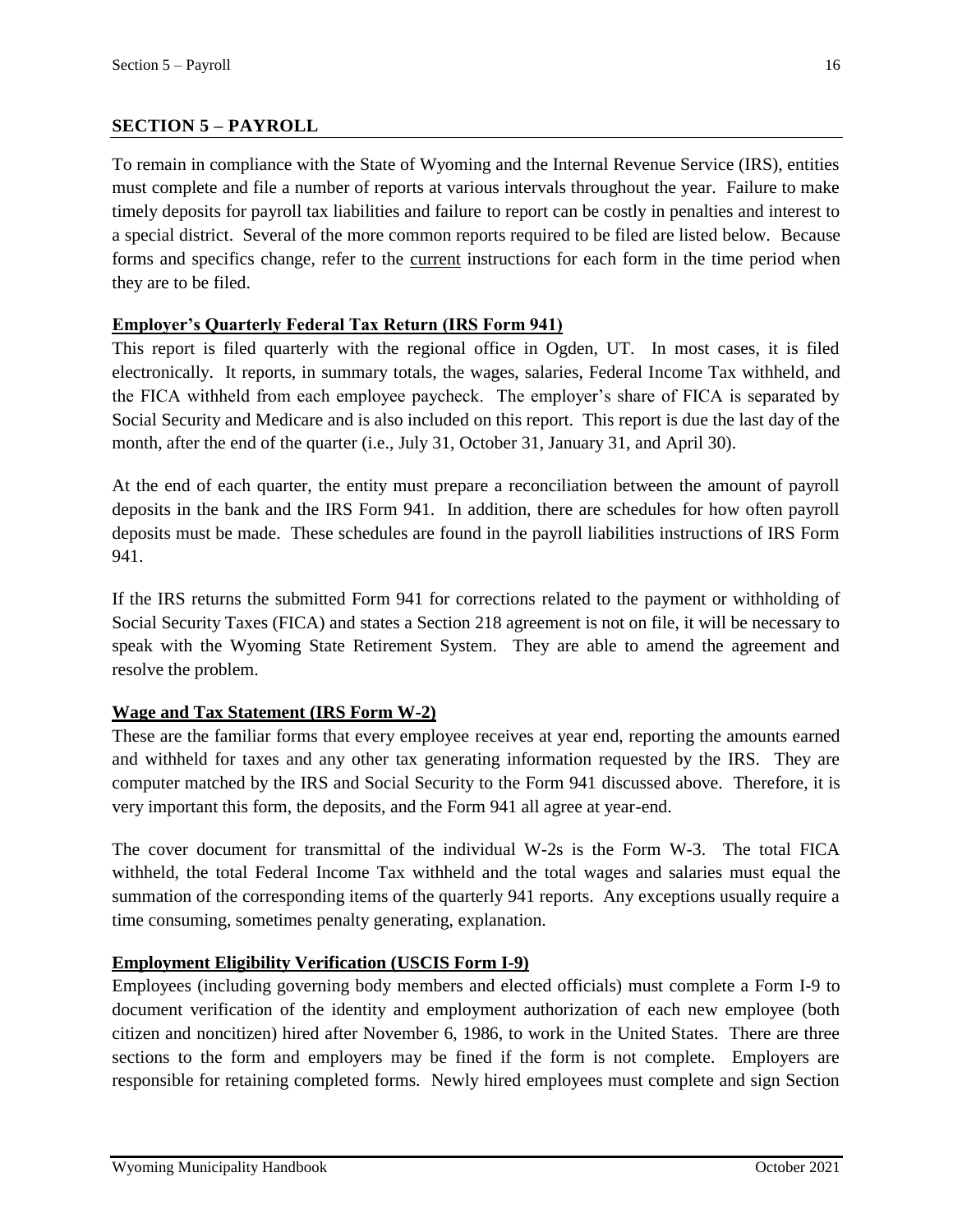1 no later than the first day of employment. Employers must verify and may retain a copy of the identification used to verify identity, as required by the instructions of the Form I-9.

## <span id="page-17-0"></span>**Employee's Withholding Allowance Certificate (IRS Form W-4)**

Employees must complete this form so the employer can withhold the correct federal income tax from the employee's pay. This form must be on file. Employees should complete a new form after a life event which would affect the withholding amount (i.e. marriage, divorce, new dependent).

## <span id="page-17-1"></span>**Miscellaneous Income (IRS Form 1099)**

Some special districts may hire a person to work on a contract basis. In these situations, the IRS has regulations to determine if the person technically is considered contract labor, rather than an employee. Employers must strictly adhere to these regulations; otherwise the person may be considered an employee, not contract labor. Having a contract labor person switched to an employee can result in additional payroll costs that are now due and most likely, penalties and interest on unpaid payroll liabilities. Be sure to know the current IRS rules and regulations in regards to contracted labor, including how much earnings have to be reported on a Form 1099 at year-end.

## <span id="page-17-2"></span>**Workers' Compensation**

This program provides insurance coverage for injuries received while the employee is working. Not all workers are required by the State of Wyoming to be covered by the insurance, but the type of work performed does determine the classification for insurance purposes. Reports and payments are submitted monthly. Information is available from the Department of Workforce Services, Workers Compensation Division, 5221 Yellowstone Road, Cheyenne, WY 82002. Phone: (307) 777-6763.

## <span id="page-17-3"></span>**Unemployment Compensation**

This coverage is paid by each employer and provides employees with some income if they should lose their job through no fault of their own. Reporting is on a quarterly basis. Information is available from the Department of Workforce Services, Unemployment Tax Division, P.O. Box 2760, Casper, WY 82602. Phone: (307) 235-3264.

## <span id="page-17-4"></span>**Retirement Plan**

The only retirement plan that is legally available to special district employees is participation in the Wyoming Retirement System [W.S. 9-3-427]. Payments into the plan are made on a monthly basis. Current information on the plan is available from their office at 6101 Yellowstone Road, Suite 500, Cheyenne, WY 82002. Phone (307) 777-7691.

## <span id="page-17-5"></span>**Deferred Compensation**

This is similar to a 401k plan except it is for government and non-profit employees. Compensation can be set aside for retirement, invested, and tax-deferred until it is taken out. For more information, contact Wyoming Deferred Compensation, 6101 Yellowstone Road, Cheyenne, WY 82002. Phone: (307) 777-7691.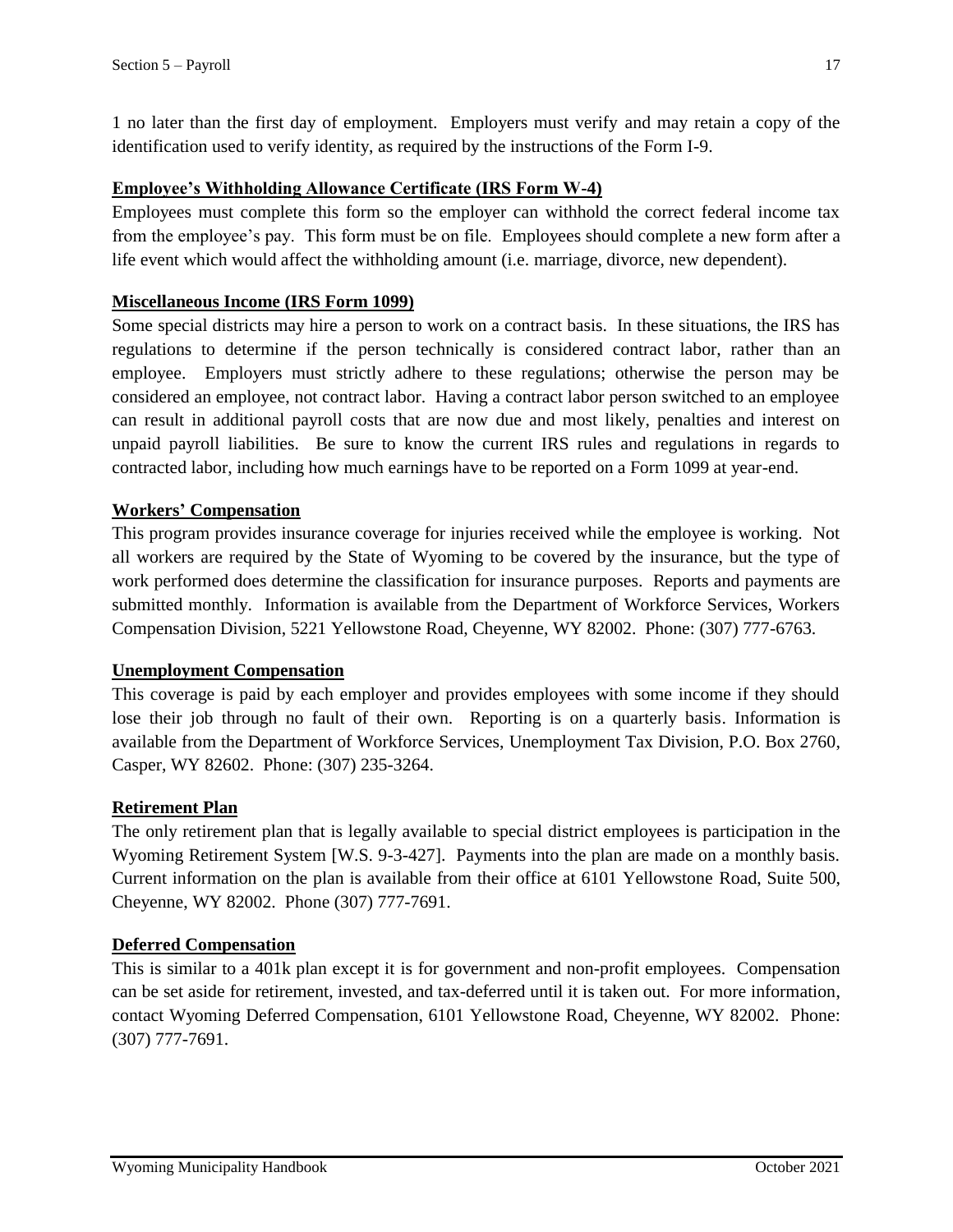#### <span id="page-18-0"></span>**SECTION 6 –MINUTES OF GOVERNING BODY PROCEEDINGS**

The minutes of the governing body proceedings are the fundamental communication between the governing body and the assessment (or tax) payers. With these users in mind, the Department of Audit created a suggested meeting minutes' format.

To make the minutes easier to read, they should be prepared using topic and sub-topic headings. The importance of the topics lies not in the order in which they were discussed but rather in the subject matter. As such, proceedings may or may not be transacted in the order in which they are presented in the suggested format. Further, the topic and sub-topic headings listed below, should only be shown if they were discussed during the meeting.

For information regarding statutory requirements for minutes please refer to W.S. 16-4-202, W.S. 16-4-401 through 408, and W.S. 16-12-304

#### <span id="page-18-1"></span>**Suggested Meeting Minutes Format**

**1. Minutes of (Governing Body) Proceedings**

#### **2. Members Present, Date and Time of Meeting, and Location**

The first paragraph should state:

- a. Names of the members of the governing body who are present or absent.
- b. Date and time of the meeting.
- c. Location where such meeting was held.

#### **3. Approval of Prior Meeting Minutes**

The second paragraph should contain the approval of the minutes of the previous meeting. The president or chairman of the board and the treasurer should both sign the minutes, once approved by the governing body.

#### **4. Bids for Approval**

Each bid item considered should be shown as a subtopic, such as car, truck, mowing machine, etc. Under each subtopic the name and amount bid by each bidder should be shown. The action of the governing body should be shown (contract awarded, tabled, or all bids rejected). If any bids are rejected, detailed reasons for the rejection should be stated. If the contract is awarded to a bidder other than the lowest bidder, the reasons for the choice should be clearly stated.

Items on which bids were opened and listed at a previous meeting only need to show the action taken by the governing body under the respective subtopic heading.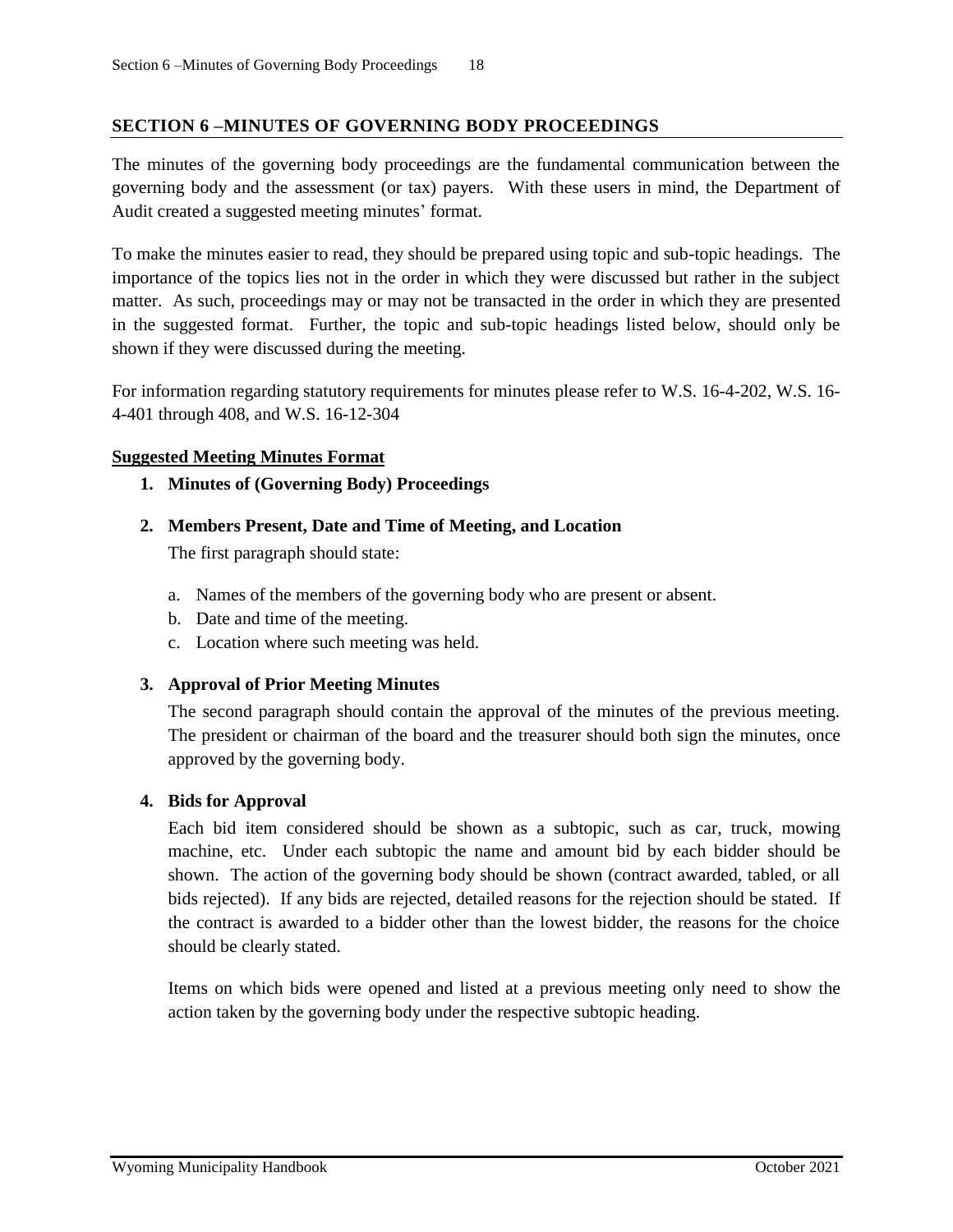## **5. Claims Approved and Rejected**

Each claim approved should be listed showing the date of the claim, the claimant, the goods or services provided and the amount. All claims rejected should be shown as above followed by the reasons for rejection.

## **6. Resolutions**

A subtopic heading briefly stating the subject of each resolution should appear prior to the description of the action taken.

## **7. Other Agenda Matters and Action Taken**

Each agenda item, projects, reports, etc., should have a topic heading preceding the description of each matter discussed by the governing body. Motions made and whether the matter is approved or disapproved by vote should be included with the agenda item.

## **8. Approval of Adjournment**

The last paragraph of the minutes should include the approval for and time of adjournment.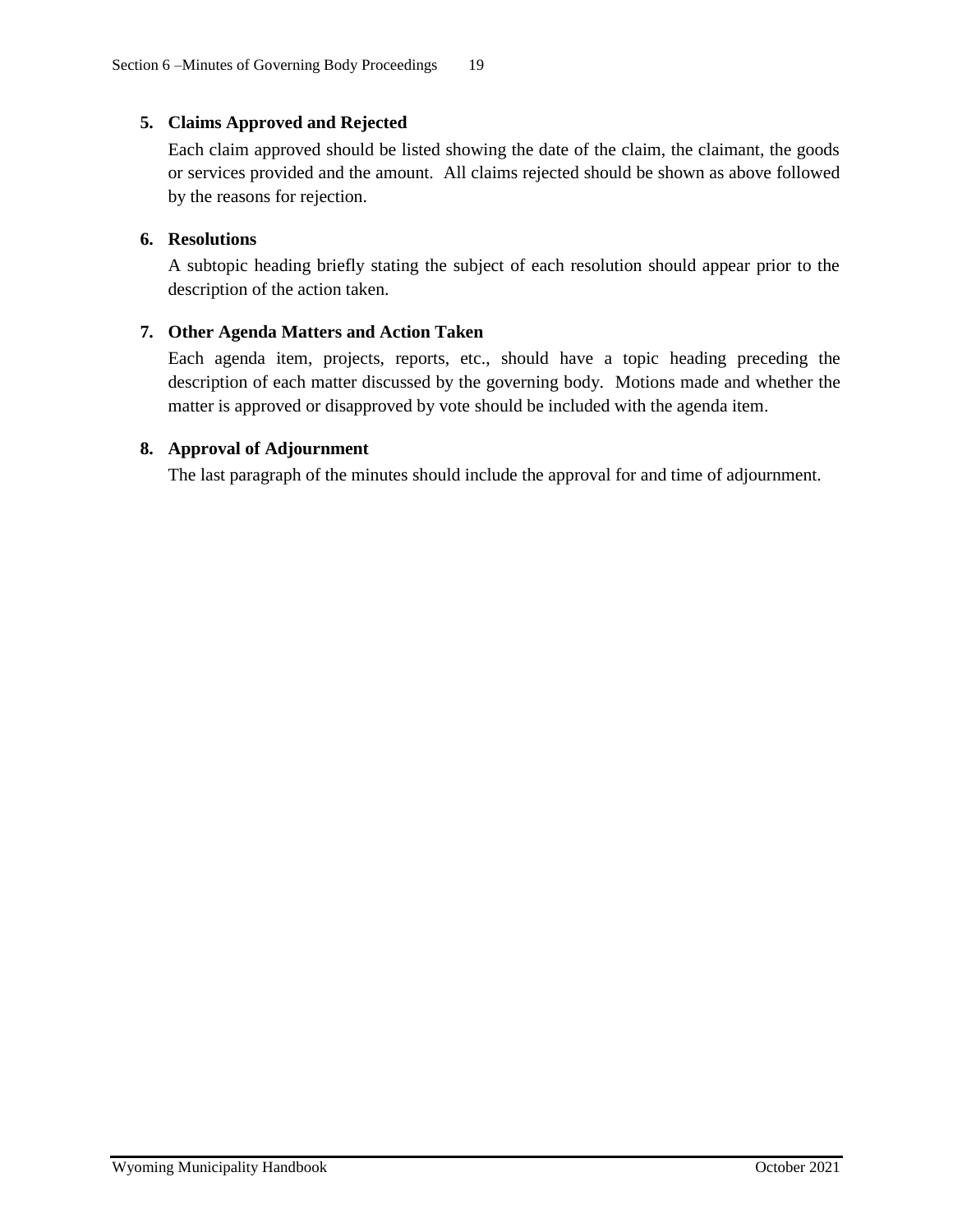## <span id="page-20-0"></span>**SECTION 7 – RECORDS MANAGEMENT**

## <span id="page-20-1"></span>**General**

Each special district is required by law to retain its public documents for the periods of time as set forth in the records retention schedules approved by the State Records Committee [W.S. 9-2-411 and W.S. 9-2-412]. The approved schedules are compiled for use by applicable governmental agencies.

The Wyoming State Archives, a part of the Wyoming State Parks and Cultural Resources, can provide copies of records retention schedules applicable to districts. These schedules are guidelines for destroying or permanently preserving specific records. Compliance with these guidelines (i.e., the retention schedules) protects the governing body and the designated records officer from complaints of misconduct when records are retained or destroyed in accordance with them.

The retention schedules identify types of records that are obsolete and eligible for destruction. Thus, following their provisions can reduce the need to spend scarce resources for storage equipment, space, and human resources needed to maintain the records [W.S. 9-2-401 and W.S. 9-2-410].

## <span id="page-20-2"></span>**Confidential Records**

Records containing confidential information should be properly destroyed by burning or shredding, with the process witnessed by the records management officer.

## <span id="page-20-3"></span>**Permanent Records**

Records scheduled as permanent should not be destroyed, even if they are scanned or the information they contain is entered into a computer system. The Wyoming State Archives is available to assist a district concerning any plan that would affect permanent records. If storage conditions or space is a problem, records can be transferred to the Wyoming State Archives. Such transfers will not break the legal chain of custody.

## <span id="page-20-4"></span>**Microfilm Systems**

By law, any agency adopting a microfilm system shall consult with the Wyoming State Archives. Approval of the process must be obtained if permanent records are being filmed. Agencies are required by law to comply with microfilm standards established by the Wyoming State Archives. Standards can be obtained by writing the Wyoming State Archives [W.S. 9-2-406 and W.S. 9-2-413].

## <span id="page-20-5"></span>**Electronic Records**

Digital files should be deleted from the folders. Be sure to empty the desktop "trash" or "waste basket." For floppy disks and back-up tapes, it is recommended a physical destruction method be used (e.g. burning or shredding).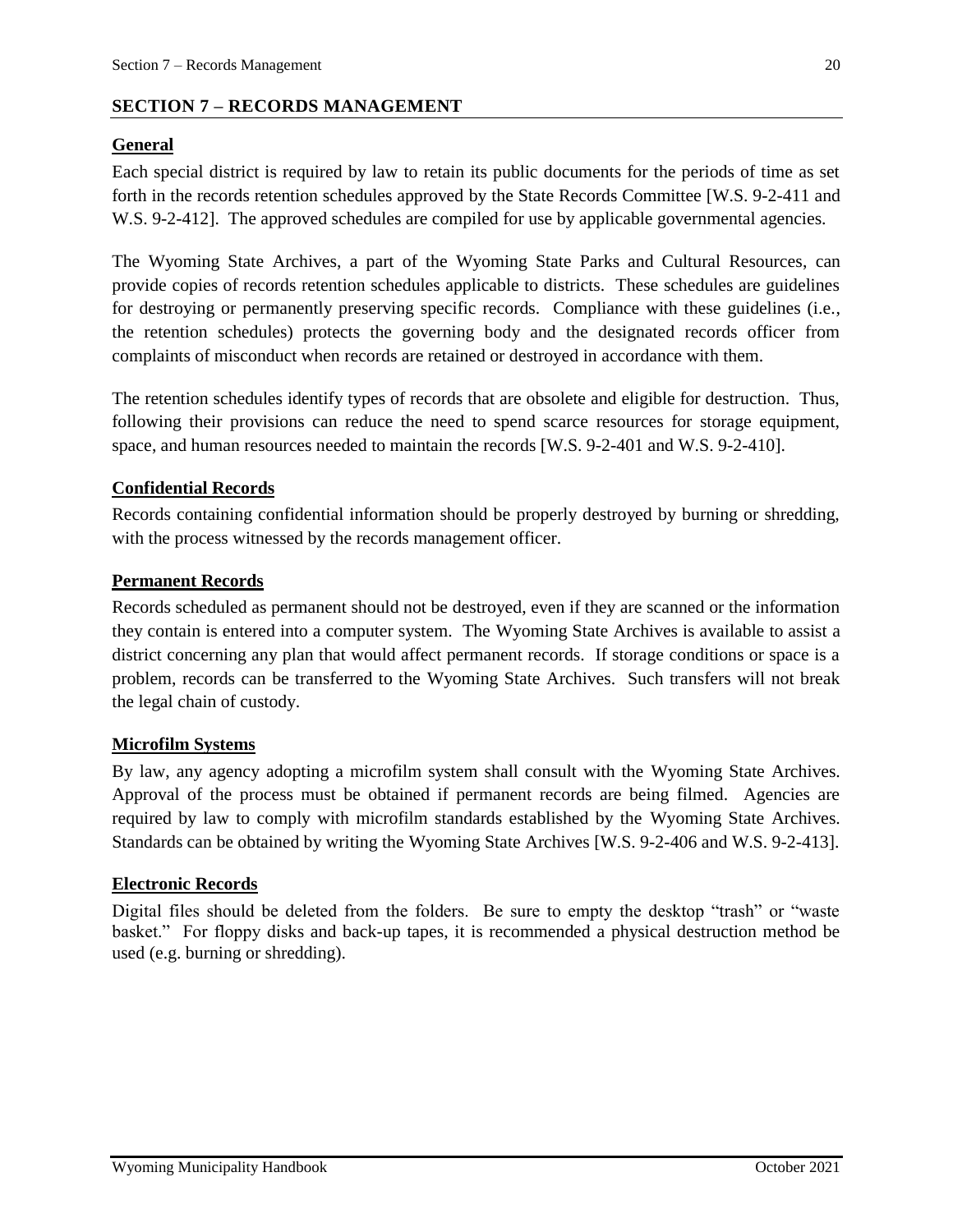## <span id="page-21-0"></span>**Additional Information**

When requesting publications or have any questions, please contact:

Wyoming State Archives State Parks and Cultural Resources Barrett Building 2301 Central Avenue Cheyenne, WY 82002 Phone: (307) 777-7826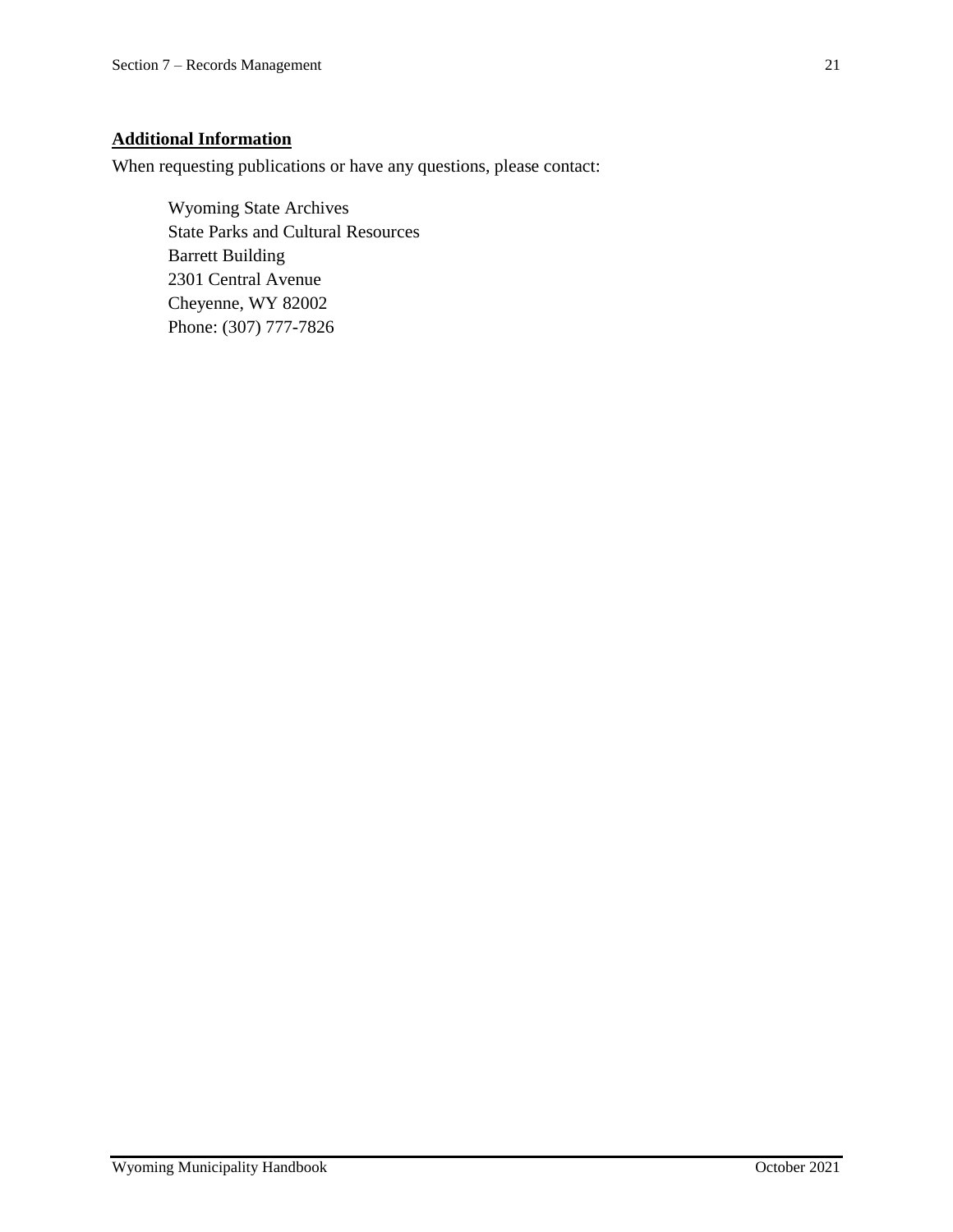## <span id="page-22-0"></span>**SECTION 8 – REPORTING REQUIREMENTS**

Wyoming State Statute has many important time sensitive requirements throughout the year. The following checklist includes many of those important due dates for which special districts must meet in regards to budgets, taxes, and financial reporting. It is important to note the items in this checklist may not include all time sensitive requirements. Please refer to the Legislature of the State of Wyoming's website for all State Statutes and Constitution.

Refer to the Wyoming Governmental Entity Budgeting, Accounting, and Reporting Manual for additional budget requirements regarding the preparation, adoption, and execution of the annual budgetary process.

| <b>Dates</b>                                   | <b>Function in Budget Preparation and Filing</b>                                                                                                                                                                                                                                                                                                                                                                             | Completed? |
|------------------------------------------------|------------------------------------------------------------------------------------------------------------------------------------------------------------------------------------------------------------------------------------------------------------------------------------------------------------------------------------------------------------------------------------------------------------------------------|------------|
| May 1                                          | All departments should submit budget requests to the budget<br>officer no later than this date.                                                                                                                                                                                                                                                                                                                              |            |
| May 15                                         | On or before this date, the budget officer should prepare a<br>tentative budget for each fund and file the budget with the<br>governing body.                                                                                                                                                                                                                                                                                |            |
| June 1                                         | Beginning 2018, each special district in this state, no matter how<br>formed, except districts created by and subject to administration<br>by the courts, is required to report to the department and to the<br>county clerk of the county where the special district is located its<br>proposed budget for the next fiscal year. The report shall be<br>made not later than June 1 of each year [W.S. $9-1-507(a)(viii)$ ]. |            |
|                                                | If a proposed budget is not provided to the county clerk as<br>required by W.S. $9-1-507(a)$ , the board of county commissioners<br>may not approve funding of the special district mill levy<br>[W.S.18-3-504(d)].                                                                                                                                                                                                          |            |
| Provide notice of<br>hearing date              | In the absence of a statutory requirement, the governing body of<br>an agency shall provide by ordinance, resolution, bylaws or rule<br>for holding regular meetings unless the agency's normal business<br>does not require regular meetings in which case the agency shall<br>provide notice of its next meeting to any person who requests<br>notice. [W.S. 16-4-404].                                                    |            |
| No later than the<br>third Thursday in<br>July | Hearings for special district budgets shall be conducted not later<br>than the third Thursday in July. The governing board of any<br>special district may choose to hold the budget hearing in<br>conjunction with the county budget hearings and so advertise.<br>Copies of hearings publications shall be furnished to the<br>Department of Audit [W.S. $16-12-406(c)$ ].                                                  |            |

<span id="page-22-1"></span>**Checklist 1 – Special District Reporting Calendar and Checklist**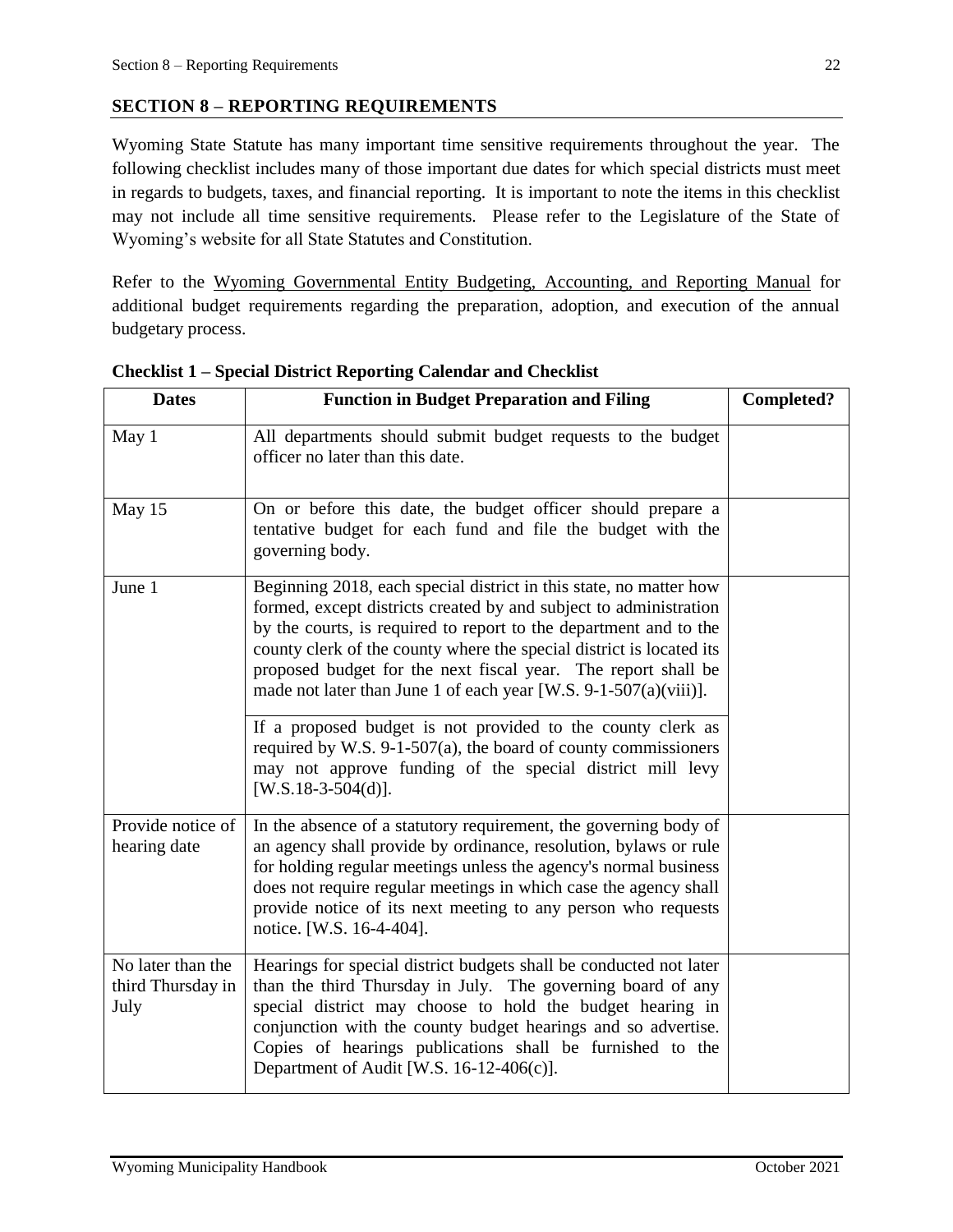| Within 3 days<br><b>AFTER</b> the<br>budget hearing | Within three $(3)$ business days of the conclusion of the public<br>hearing under W.S. 16-12-406, the governing body of each<br>special district or other specified entity shall adopt the budget.<br>Certified copies of the adopted budget shall be on file in the<br>office of the special district or other specified entity and made<br>available for public inspection pursuant to W.S. 16-12-303<br>[W.S. 16-12-408]. |  |
|-----------------------------------------------------|------------------------------------------------------------------------------------------------------------------------------------------------------------------------------------------------------------------------------------------------------------------------------------------------------------------------------------------------------------------------------------------------------------------------------|--|
|                                                     | The final budget must be provided to the county clerk for<br>posting to the county's website [W.S. 18-3-504(d)].                                                                                                                                                                                                                                                                                                             |  |
| July 31                                             | The adopted budget shall be filed with the department of audit<br>and county clerk on behalf of the county commissioners no later<br>than July 31. The adopted budget shall be forwarded by the<br>county clerk to the county assessor and county commissioners<br>before mill levies are set [W.S. 16-12-408].                                                                                                              |  |
|                                                     | The tax levy to be imposed shall be certified by the county<br>commissioners on or before this date [W.S. $39-13-104(k)$ ].                                                                                                                                                                                                                                                                                                  |  |
| September 30                                        | Complete and submit online to the Department of Audit, the<br>required Survey of Local Government Finances (F-32 or F-<br>66(WY-4)), no later than September 30. After September 30,<br>the report is DELINQUENT [W.S. $9-1-507(a)(vii)$ ].                                                                                                                                                                                  |  |
| October 31                                          | Complete and submit to the Department of Audit any additional<br>oversight paperwork required by the Department of Audit,<br>Public Fund's Rules with the exception of CPA audit reports and<br>CPA review reports.                                                                                                                                                                                                          |  |
| December 31                                         | CPA audit reports and CPA review reports as required by the<br>Department of Audit, Public Fund's Rules, if applicable.                                                                                                                                                                                                                                                                                                      |  |

## <span id="page-23-0"></span>**Legal Filing and Auditing Requirements**

## **Financial Reporting**

Special districts have to report their financial condition in order to provide meaningful information regarding their activities to their taxpayers. In addition, it is important to gather this financial data for third parties who have an interest in how and where public funds are spent, such as the Census Bureau, the Department of Audit, State Loan and Investment Board, and others. Further, based on the financial information provided by special districts, decisions are made about the amount of public funds "at risk". Depending on the risk level, an "oversight process" may be activated.

## **1. Survey of Local Government Finances (F-32 or F-66(WY-4))**

Under the authority of W.S. 9-1-507(a)(vii) and all the Department of Audit, Public Fund Division's Rules on file at the Secretary of State's Office, **all special districts are required** to submit online the Survey of Local Government Finances (Form F-32 or F-66(WY-4)) no later than **September 30th of each year** with the Department, even if the district provides a CPA audit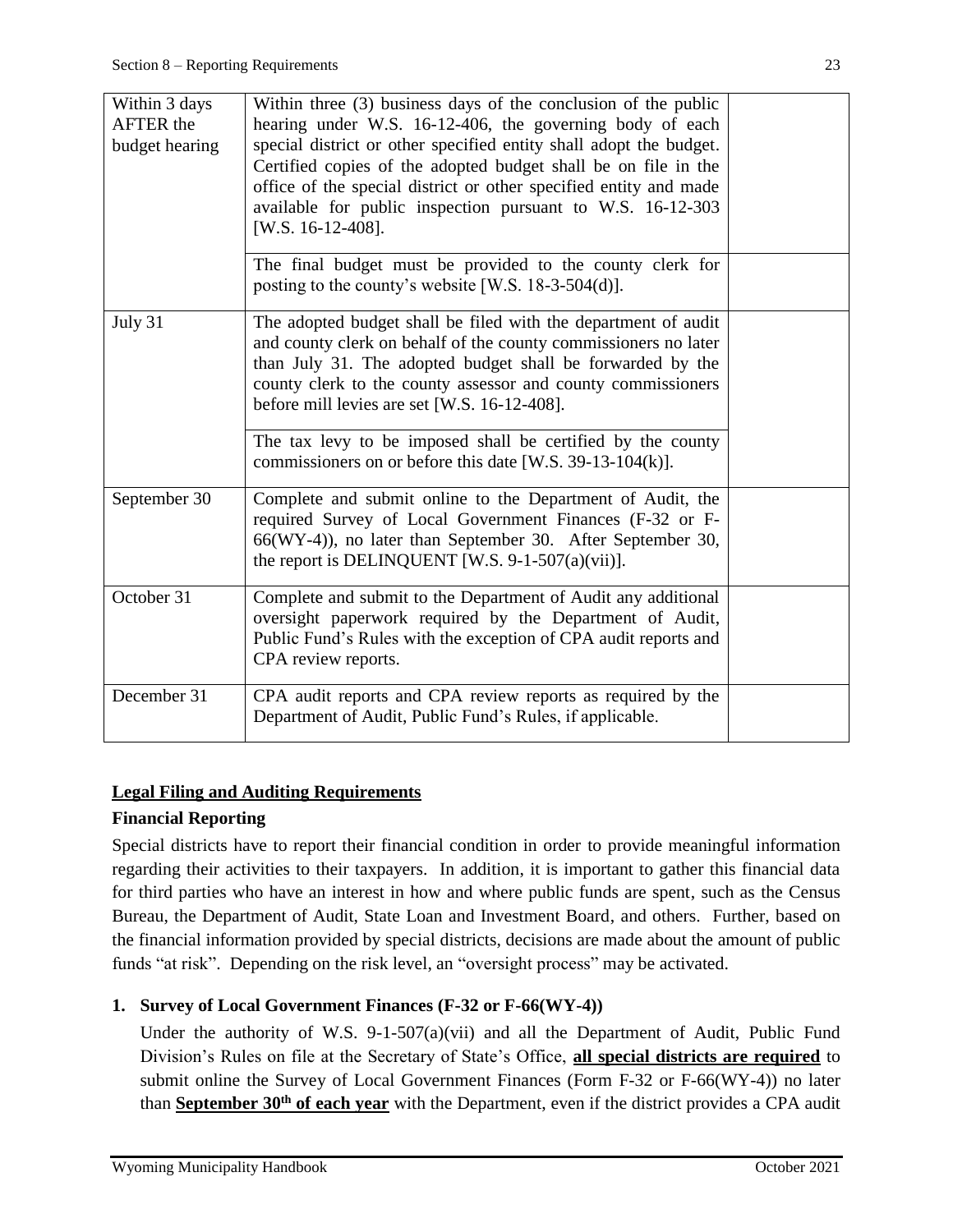report. The form is not only used by the Department, but also by the U.S. Census Bureau (Census Bureau) to develop comparative financial information for all special districts. It is also used for any special reporting to the legislature when requested.

The forms are designed in cooperation with the Census Bureau and are intended to be a simplified financial report. The financial information is not intended to be presented in conformity with generally accepted accounting principles (GAAP). However, the personnel completing the form should follow the instructions very carefully to insure uniformity with responses from other districts.

Since the Department of Audit and the Census Bureau use this data to make meaningful comparative analyses, the reports must be accurate and filed in a timely manner (**no later than September 30<sup>th</sup> of each year**) with the Department. If the personnel completing this form have any questions regarding this form, they should contact the Department of Audit's Public Funds Division, Local Government Programs.

**Filing and Publishing of F-32 or F-66(WY-4)** – Under the provisions of W.S. 9-1-510(b), a copy of this report shall be filed with the Department within three (3) months after the end of each district's fiscal year (i.e., **September 30th**). The director of the Department of Audit under W.S. 9-1-507(j)(ii) shall certify to the board of county commissioners and to the special district by October 5<sup>th</sup> of each year any special district in the county, no matter how formed, which has failed to submit their report.

If, by November 30 of that same year, the district has failed to submit the report, the director of the Department of Audit shall file notice with the county commissioners, the county treasurer and the county clerk. The county commissioners shall place a public notice in a newspaper of general circulation in the county indicating the special district is in danger of being dissolved due to failure to comply with the legal reporting requirements. The county commissioners shall assess the special district the cost of the public notice. The county treasurer shall withhold any further distribution of money to the district until the Department certifies to the county treasurer that the district has complied with all reporting requirements. If the special district fails to file the required report on or before December 30 of that same year, the county commissioners shall seek to dissolve the special district in accordance with W.S. 22-29-401 et seq.

## **2. Additional Oversight Requirements**

Based on the revenues received or expenditures made during the fiscal year under review, a special district may be required to submit additional oversight paperwork to the Department, based on W.S.  $9-1-507(a)(iii)(A-D)$ . The level of risk assessment for each entity shall be determined each fiscal year. **Any and all applicable oversight paperwork** is due to the Department **no later than October 31st of each year**, with the exception of CPA Audit and CPA Review reports. **CPA Audit and CPA Review reports** are due **no later than December 31st of each year**.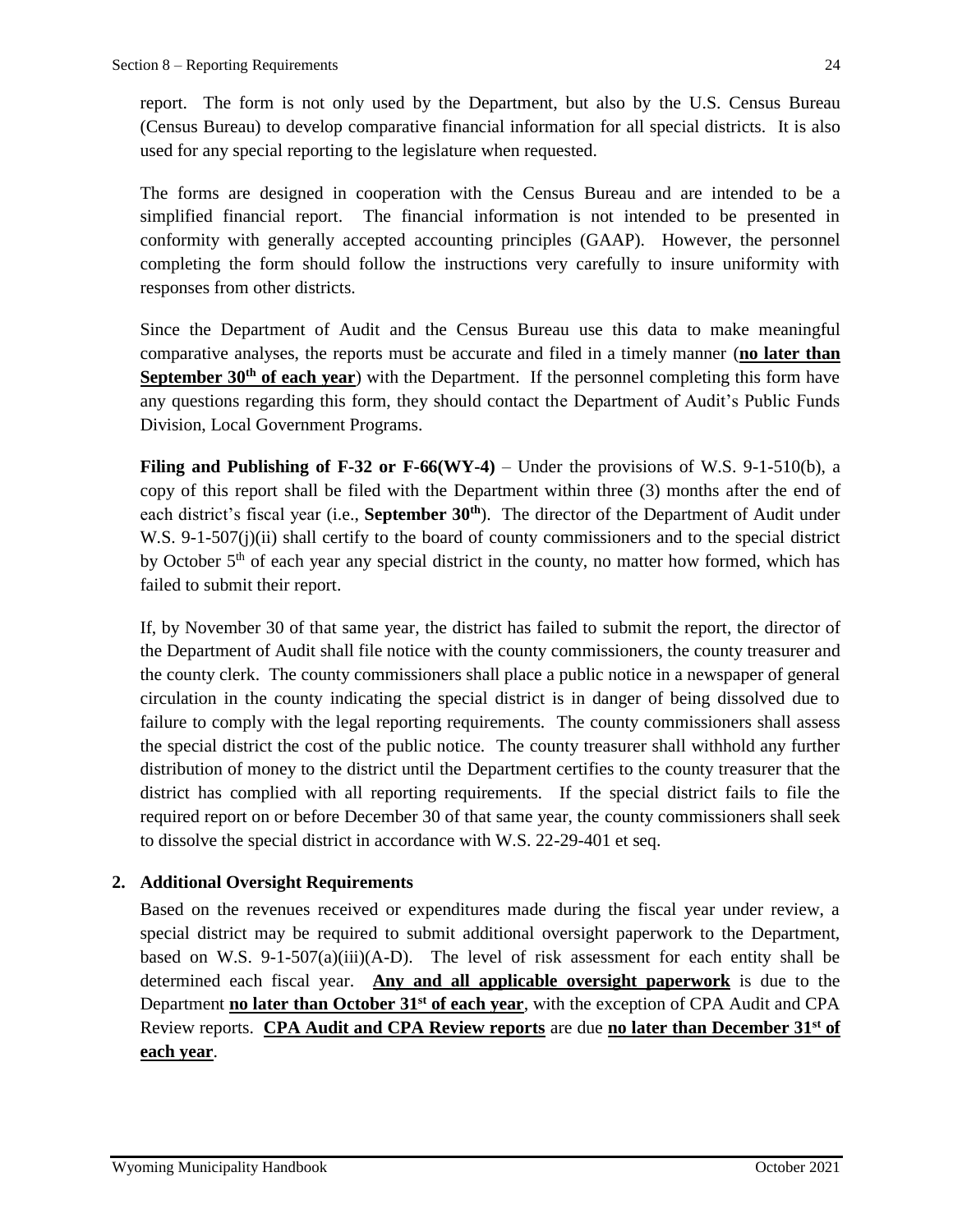The levels, based on the total annual revenue or expenditures, whichever is greater.

| <b>Additional Oversight Procedures Per Level of Risk Assessment</b> |                                       |                                                                                                                      |  |  |  |  |
|---------------------------------------------------------------------|---------------------------------------|----------------------------------------------------------------------------------------------------------------------|--|--|--|--|
| Level of Risk<br><b>Assessment</b>                                  | <b>Total Revenues or Expenditures</b> | <b>Additional Oversight Required</b>                                                                                 |  |  |  |  |
| Any Level                                                           | Over \$750,000 in Federal Funds       | Single Audit<br>$\bullet$                                                                                            |  |  |  |  |
| Level A                                                             | Over \$1,000,000                      | <b>Annual Report Summary</b><br>$\bullet$<br><b>CPA</b> Audit<br>$\bullet$                                           |  |  |  |  |
| Level B                                                             | \$500,000 to \$999,999.99             | <b>Annual Report Summary</b><br>$\bullet$<br><b>CPA</b> Review                                                       |  |  |  |  |
| Level C                                                             | \$100,000 to \$499,999.99             | <b>Annual Report Summary</b><br>$\bullet$<br>Self-Audit<br>Internal Control Evaluation<br>Proof of Cash<br>$\bullet$ |  |  |  |  |
| Level D                                                             | \$25,000.01 to \$99,999.99            | <b>Annual Report Summary</b><br>Proof of Cash<br>$\bullet$                                                           |  |  |  |  |
| Level E                                                             | \$25,000 or less                      | <b>Annual Report Summary</b><br>٠                                                                                    |  |  |  |  |

| anı<br>16 |
|-----------|
|-----------|

## **A. Single Audit**

Any entity expending \$750,000 or more in federal financial assistance for the fiscal years beginning on or after December 26, 2014 must have an independent single audit. In order to determine if an entity has expended \$750,000 or more in federal assistance, the entity should contact its grant manager. The federal assistance is usually, but not always, in the form of recreation grants, Community Development Block Grants (CDBG), Job Training Partnership Act (JTPA) funding, and Environmental Protection Agency (EPA) grants for water and wastewater. The federal Single Audit Act of 1984, as amended imposes this requirement and the related rules are presented in the Title 2 U.S. Code of Federal Regulations (CFR) Part 200, *Uniform Administrative Requirements, Cost Principles, and Audit Requirements for Federal Awards* (Uniform Guidance).

Single audits should be submitted to the Federal Audit Clearinghouse no later than nine months after the end of the audit period, unless a longer period is agreed to in advance by the cognizant or oversight agency for audit. No State Statutes provide for the Department of Audit to contract for and withhold state funds to pay for such an audit; however, the federal granting agencies would most likely refuse to make further grants to a community that does not satisfy this audit requirement. In the most extreme instances, the federal government could require the return of grant monies already expended by the recipient.

## **B. CPA Audit**

CPA audit must be in accordance with Government Auditing Standards as required by W.S.  $9-1-507(c)$ . The audits are to be conducted in accordance with generally accepted auditing standards (GAAS), as promulgated by the Auditing Standards Board (ASB), a division of the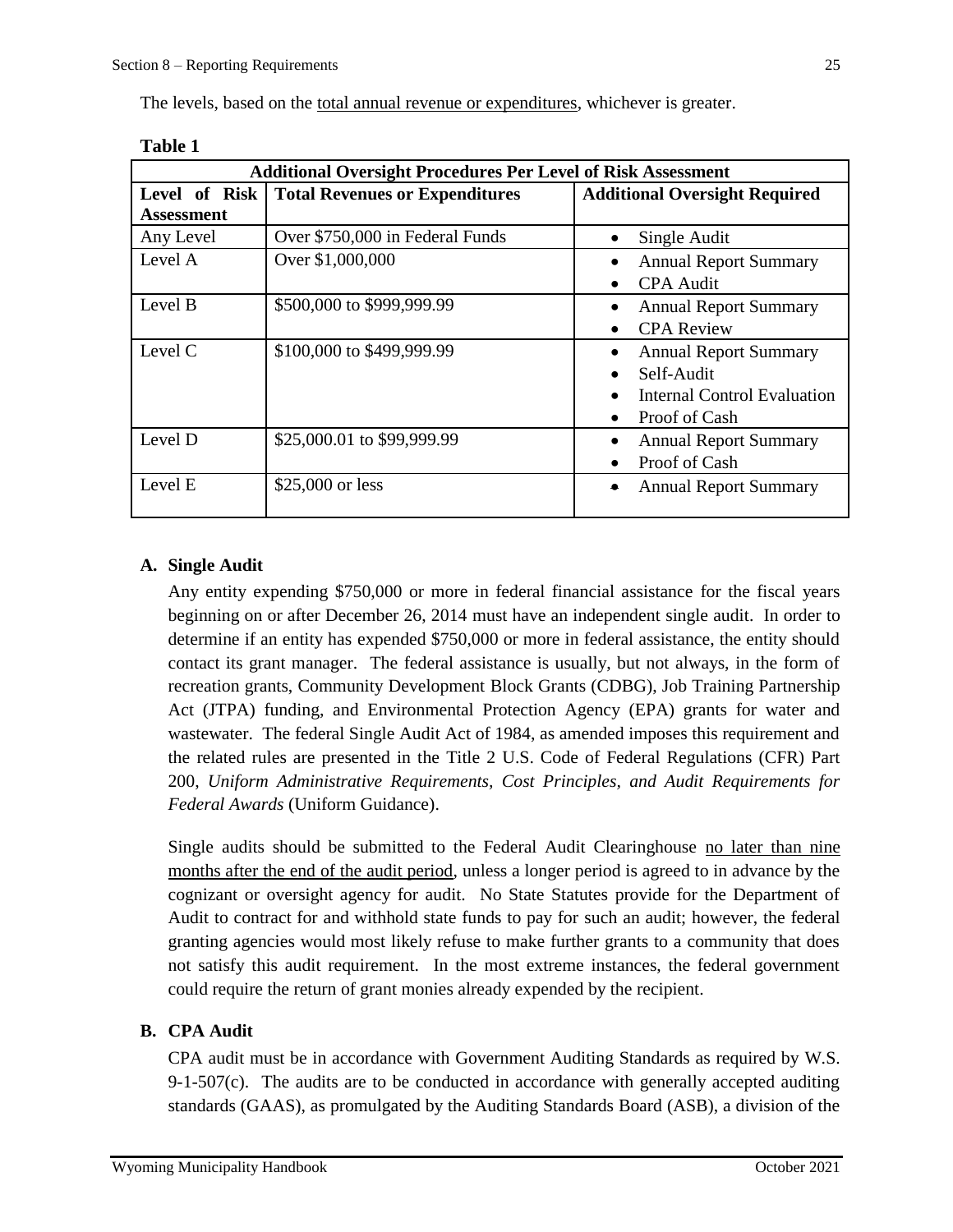American Institute of Certified Public Accountants (AICPA) and generally accepted governmental auditing standards (GAGAS) (also known as Yellow Book), as produced by the Government Accountability Office (GAO) [W.S. 9-1-507(c)].

Cash basis financial statements, rather than accrual basis, may also be prepared by a CPA and accepted by the Department of Audit if the opinion is appropriately modified. Questions on financial statements may be directed to the Public Funds Division at the Department of Audit. The CPA selected to complete the audit should be experienced in doing governmental audits.

Refer to the Wyoming Governmental Entity Budgeting, Accounting, and Reporting Manual for the required financial statements, for which formats are set forth in Governmental Accounting and Financial Reporting Standards, published by the GASB.

## **C. CPA Review**

CPA review is a lower level of service than a CPA audit. Because a CPA review is substantially less intensive in scope than an audit, the CPA can only express limited assurance there are no material modifications that should be made to the financial statements for them to be in conformity with the applicable financial reporting framework.

## **D. Self-Audit**

A self-audit is performed by any official not involved in the daily transactions of the entity or by an independent third party. An independent third party is a person having a basic understanding of the purpose of the reporting entity and the nature of its business, with sufficient knowledge of bookkeeping or accounting to understand the financial transactions of the entity, but who does not have authority to issue or sign checks or warrants of the entity. Suggested self-audit procedures are available in Section 9 of this handbook and are meant to verify the correctness of transaction recording and to provide management with reasonable assurance assets are adequately safeguarded.

## **E. Internal Control Evaluation**

An internal control evaluation, which shall be completed by officials, as it relates to the audit and review procedures, means and includes:

- 1. A documented analysis of the procedures established by the reporting entity to assure that financial transactions are properly recorded.
- 2. Tests of the system sufficient to determine whether the system, and compliance with its procedures, provides reasonable assurance that the entity's assets are safeguarded and that liabilities are accounted for; to test that public funds are used in accordance with laws, regulations, and policies; that resources are safeguarded against waste, loss, or misuse; and that reliable data are obtained, maintained, and fairly disclosed in reports.
- 3. A written summary of deficiencies in internal control significant in context to the audit objectives discovered and corrective measures, which should be implemented.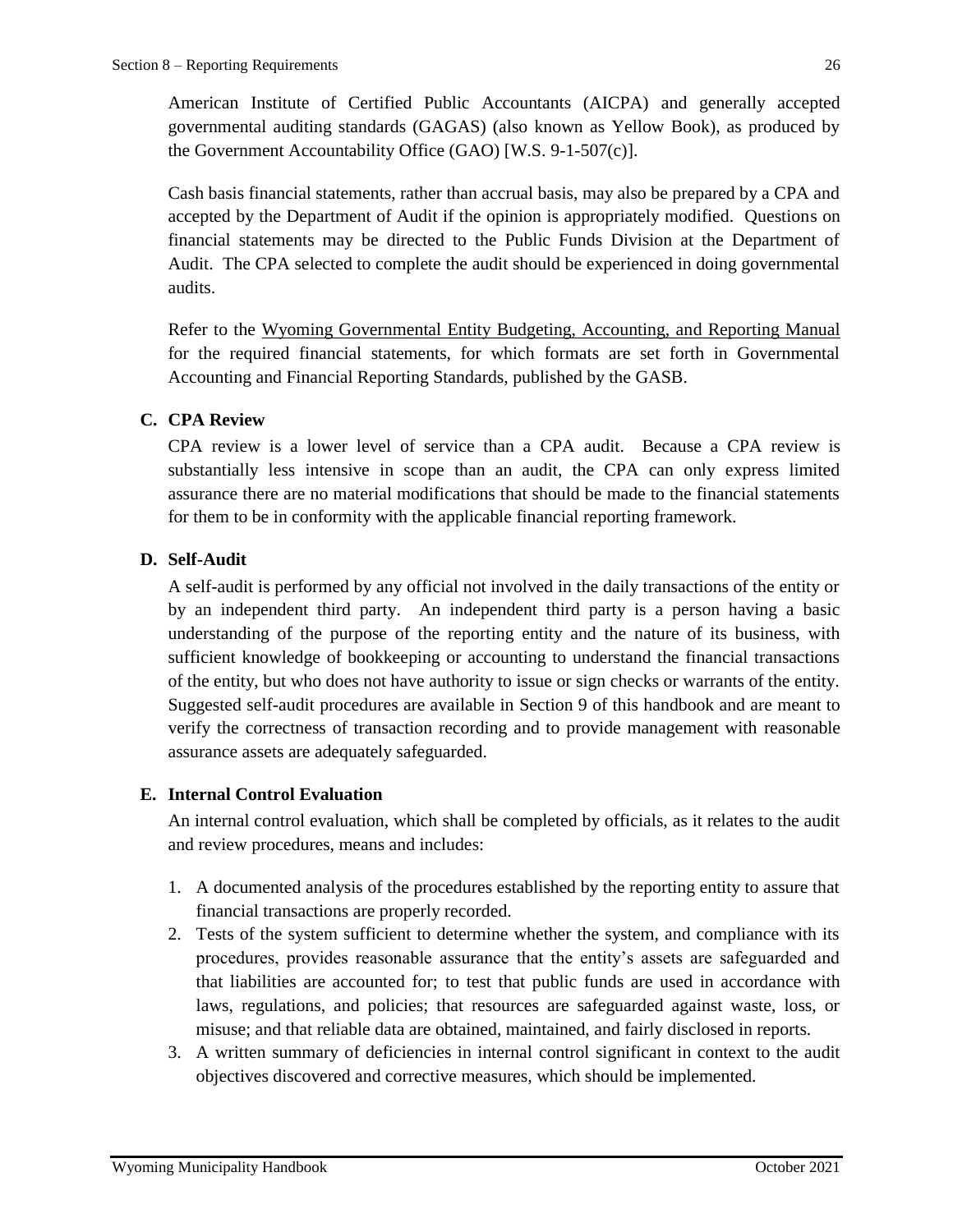4. For the internal control self-evaluation of those entities not required to have a CPA audit or review, the Internal Control Evaluation Worksheet as provided by the Department and updated on an annual basis, may be used in fulfillment of this procedure.

## **F. Proof of Cash**

A proof of cash is similar to a bank reconciliation, except more extensive and detailed. It is used to verify the "books of the entity" are in agreement with the cash transactions which have been recorded by the bank. This procedure shall be performed by an independent third party as defined in section D listed above.

## **G. Annual Report Summary**

Is a checklist which requires certification by two authorized representatives of the entity. The checklist shall contain a certification statement. The authorized representatives shall verify under oath the information contained in the census report submitted online to the Department of Audit is a true, accurate, and complete presentation of the financial activities of the reporting entity.

A CPA audit or review may be done in place of any of the lesser procedures. Please submit to the Department of Audit an electronic copy of any audit or review report.

Note: The Annual Report Summary, Proof of Cash, and Self-Audit, including the Internal Control Evaluation, are available on the Public Funds' website. Even if the Department does not contact the entity to submit the appropriate follow-up paperwork, the entity is still solely responsible for its completion and submission to the Department, no later than October 31<sup>st</sup>.

*Note: Per W.S. 9-1-507 (e), Irrigation and Drainage District may request the Director of the Department of Audit (Director) to waive the oversight requirements listed above. Irrigation and Drainage Districts must comply with the requirements, as shown in the Wyoming Statutes for all financial procedures, for their districts. Each district must then submit the required proof of compliance to the Department along with a written request for a waiver. Proof of compliance includes, but is not limited to, a court certified copy of the district's receipts and disbursements, as well as a copy of the annual budget with the court authorized assessments for the year following the year for which the waiver is requested. Additional information will be required by the Director based on Table 1 levels listed above. Please contact the Public Funds Division of the Department of Audit for further guidance.*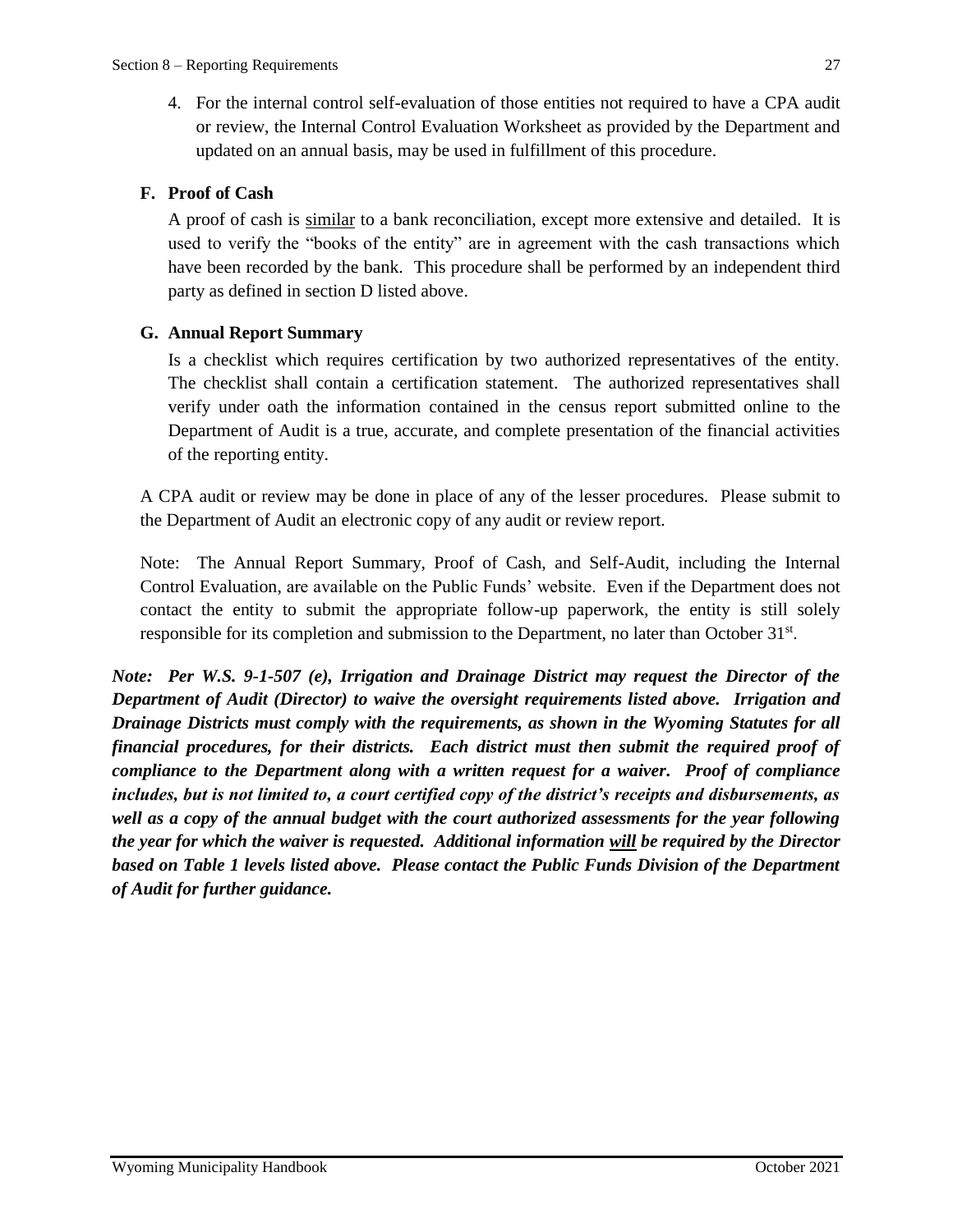## <span id="page-28-0"></span>**SECTION 9 – SUGGESTED SELF-AUDIT PROCEDURES**

A self-audit may help a governing body discover potential issues, which then may lead to the body hiring a CPA to perform additional procedures. Types of services a CPA may provide are described in Section 11 of this handbook. A governing body may include these testing procedures to facilitate an independent third person's performance of a self-audit. In addition to these tests, the governing body should perform an internal control self-assessment. Refer to the Internal Control Section 10 of this handbook for further internal control explanation.

The following are types of testing relating to higher risk items (cash, investments, and capital assets).

## <span id="page-28-1"></span>**1. Cash Receipts**

**A. Assessments and Property Taxes –** A governing body can perform an analytical review of the entity's revenue (receipt) reports, since these revenue amounts are fairly well established and relatively stable year over year. The entity's revenue reports should present the budgeted current year, actual current year, and prior year actual balances. The reports should show each type of tax or assessment fee separately, so offsetting variations will not give misleading results.

Every significant fluctuation should be investigated and supported by explanation and documentation. Fluctuations without reasonable explanations should be researched further, as it could be a sign of fraud. The governing body should develop its own definition of "significant."

Investigative procedures may include one or more of the following:

- a. Directly contact tax or fee payers, asking whether there has been some sort of change which explains the variance.
- b. Consider changes in economic conditions that might impact the variance.
- c. Compare receipts per bank statements with receipts recorded in the receipts journal, for possible unrecorded items or items posted to the wrong revenue account.
- **B. Grant and Loan Proceeds** are subject to large variations from year to year, depending on the number, size, and activity of the related projects. As a result, comparisons to prior years are meaningless. Possible audit procedures include:
	- a. Develop a list of projects being funded (in whole or in part) by grant and loan proceeds. The list should identify receipts by individual grant or loan number.
	- b. Confirm (by letter or telephone) the amount remitted by the grantor/lender.
	- c. Compare amounts received with reimbursement requests submitted to the grantor or lender. The governing body may also trace information on the reimbursement requests to the underlying invoices and payments (a procedure which will be discussed in greater detail in the disbursements portion of this section).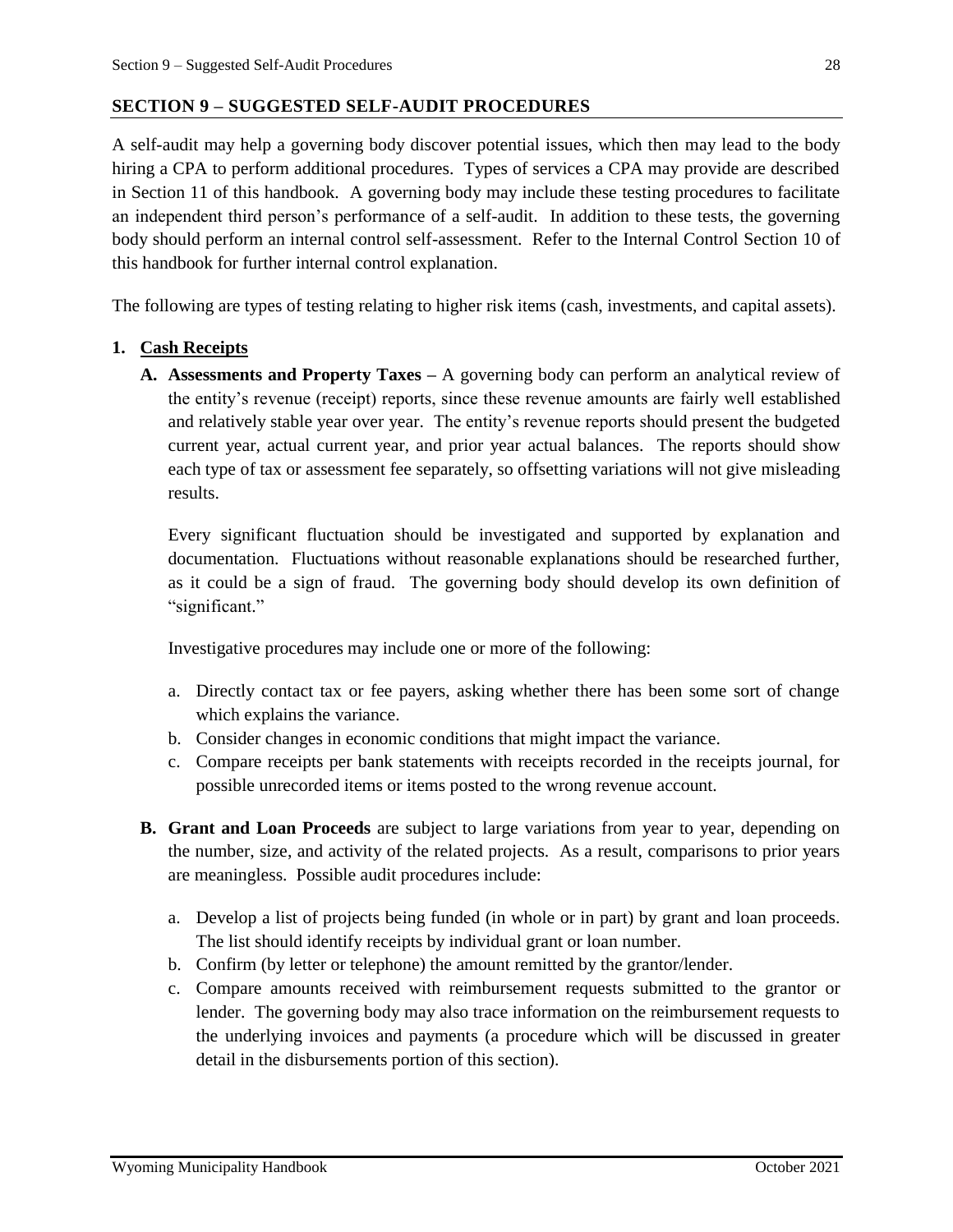- **C. Interest and Other Investment Income** relate directly to the underlying investments. The most common test is one for reasonableness. Multiply the total amount invested by the average rate of return (interest rate). If the result does not agree, within reason, with actual revenues, the variance must be investigated. Possible procedures include:
	- a. Have the treasurer (who is charged by statute to make the investments authorized by the governing body) prepare a list of investments, showing amount, rate of return, date of acquisition, and dates of earnings distributions.
	- b. Confirm the information on this list with the issuers of the investments.
	- c. Compare the information on this list to actual receipts and deposits of earnings.
- **D. Utilities Revenues –** Like taxes and licenses, utility revenues are usually consistent from year-to-year. The analytical review (reasonableness test), as described above in the Assessments and Property Taxes section, can be applied to the utility revenues, as well. The most likely reason for change is a rate change ordered by the governing body. Then, it is a simple matter of comparing the rate change to the revenue change (in percentage terms).

However, utility receipts are also the most susceptible to loss, simply because of the large volume of transactions. Because of this problem, occasionally, the governing body should consider applying the following procedures:

- a. Randomly select a number of utility customer account files for inspection. Be sure to select files for all categories of customers.
- b. Inspect the files for correctly calculated and recorded changes.
- c. Make sure payments are credited to the file and are deposited in the bank. Trace backward from the customer record, to receipt, to the bank deposit record.
- d. Consider confirming with customers the amount of their balances. This procedure becomes especially important in the case of delinquent accounts.
- e. Require a monthly report of delinquent utility accounts.
- **E. Other Revenue –** Most other types of revenue a district receives have certain attributes in common with at least one of the revenue types described above. The governing body should perform a similar analysis of this revenue and apply the appropriate procedures to determine the reason for any unusual variances.

As a result of the analysis presented above, the governing body has also given itself some assurance receipts are properly classified within the cash receipts journal. If they are satisfied the journal is reasonably correct, statements taken from that journal should also be reasonably correct.

## <span id="page-29-0"></span>**2. Cash Disbursements**

State law requires the governing body to do a certain amount of disbursement auditing as a matter of regular routine. Wyoming Constitution, Article 16, section 7 stipulates that "no bills, claims, … shall be audited, allowed or paid until a full itemized statement in writing, certified to under penalty of perjury, shall be filed with the officer or officers whose duty it may be to audit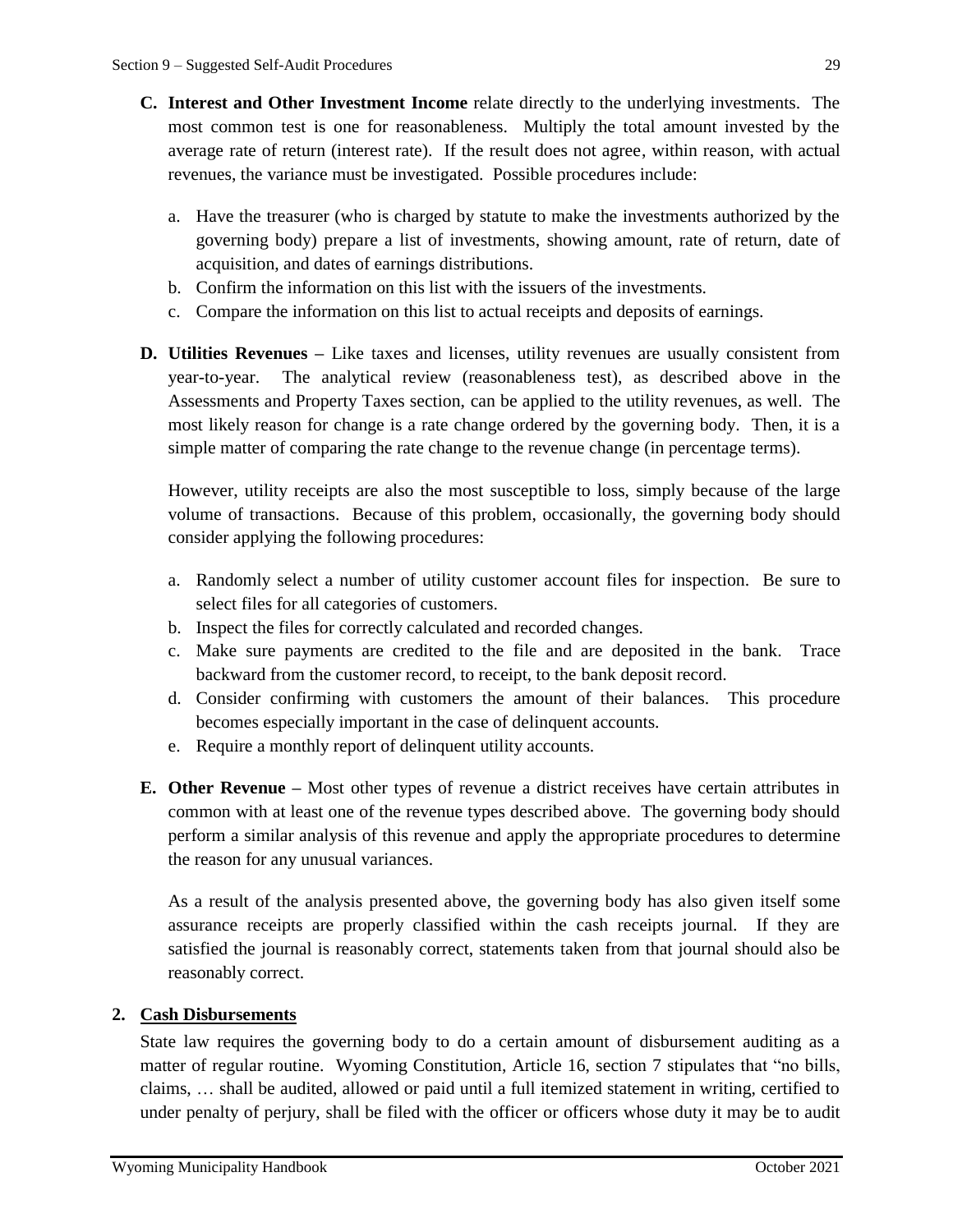the same." It is implicit that the governing body must make certain a claim is certified before they approve the payment. Thus, the governing body must review and determine the amount allowed on each claim for payment.

- **A. Reviewing Presented Claims –** In most cases, the governing body reviews a list of claims compiled by the treasurer and approves the list for payment. This review should include the governing body inspecting the actual bills to make certain they are properly certified and agree with the claim list. The governing body should decide on the best method for their district to perform such a review. For instance, rather than each governing member reviewing each claim, a sample of claims may be reviewed. Another option may be one governing member review all or a sample of claims at a time. If the governing body chose this method, the governing members performing the review would rotate. When reviewing claims, the objective is to become satisfied a claim is valid and appropriate. To achieve this objective, a reviewer should apply the following questions to each claim:
	- a. Is the claimant known? *If the claimant is not known, independently confirm its existence by referring to the internet. Do not rely upon the address printed on the bill.*
	- b. Is the governing body aware the special district is conducting business with this claimant?
	- c. Is there any proof the product or service was received by the special district?
	- d. Is the bill mathematically correct? Do the quantities multiplied by the unit prices compute correctly? Does the total sum correctly? *Note: Do not assume a bill is correct just because a computer prepared it. While computers rarely make computational mistakes, formulas could have been entered into the system incorrectly.*
	- e. Does the correct bill total agree with the amount on the claims list submitted to the governing body?
	- f. In the case of payroll checks, does the gross amount agree with the employee's authorized pay rate?
	- g. Is the claim certified under penalty of perjury?

The member or members conducting this review before each meeting may then make a "committee report" to the governing body stating they reviewed the list of claims to be paid, and the claims satisfied the tests listed above. The rest of the governing body can review the list, ask questions they might have, and the entire list can be approved for payment.

*Note: Under no circumstances, should any payment ever be made without prior approval by the governing body (except a petty cash disbursement). For boards that meet only once monthly, payment timing can create a problem. To avoid late payment penalties, some utility bills could be pre-authorized by the board and paid before the whole board can approve the bills in a regular meeting. These bills should be reviewed by at least one board member before payment, even if they have been authorized as a "prepaid" by the board as a whole. The board chairman should also request that the actual bill be presented, with the check for his signature, for these bills. Also, no authorized check signer should ever sign a check before it has been fully completed with the name of the payee and the payment amount.*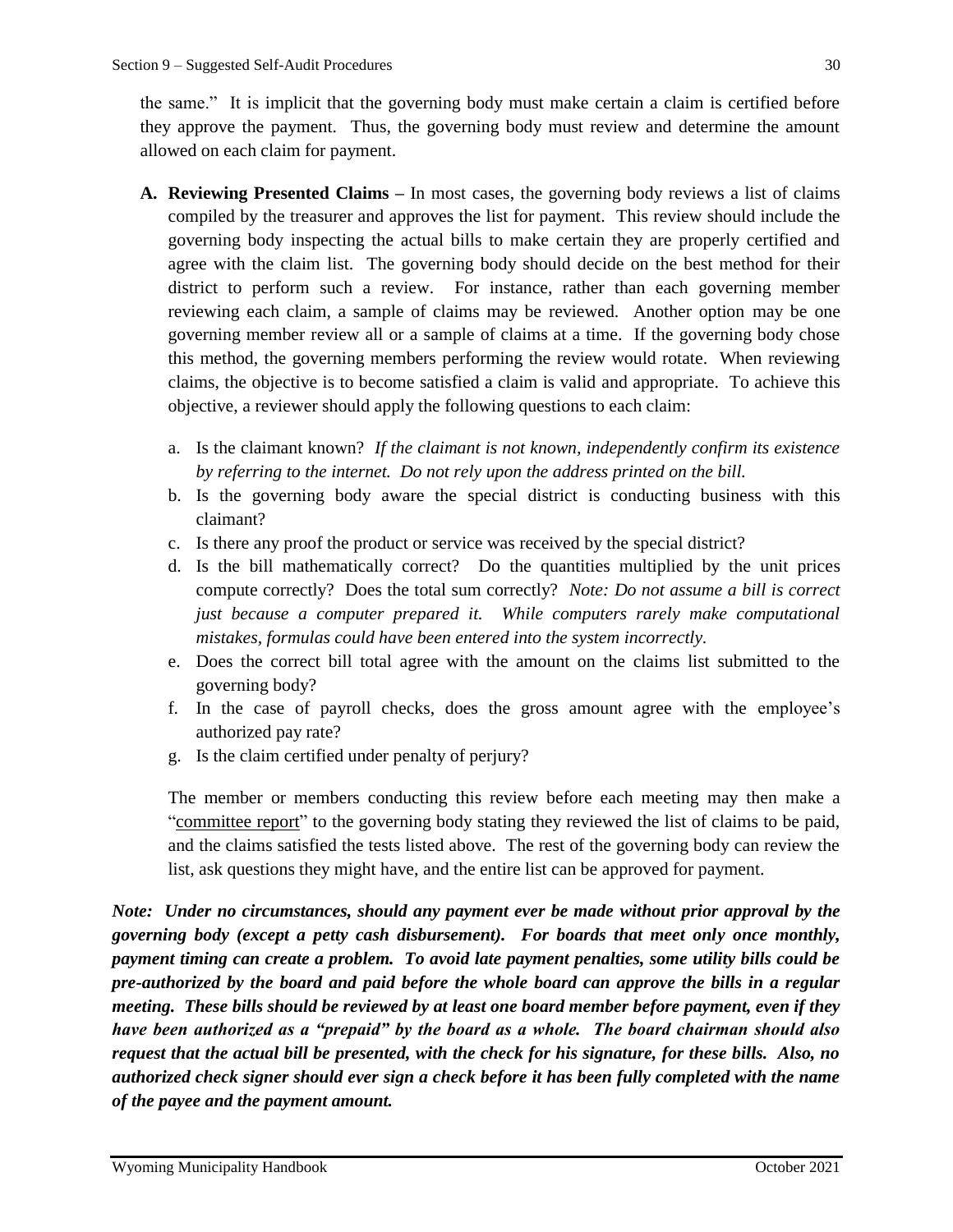- **B. Reviewing Correctness of Payments Made –** In addition to testing for the propriety of the bills, as described by the review procedures above, governing body members need to review the correctness of the payments (paid amounts). The following procedures address that need:
	- a. Select items from the list of approved bills and inspect the canceled checks on the bank statement which paid them, to make sure the payee and amount agree, and there is no indication either of these entries show any signs of alteration. (This test makes sure the payments are made in accordance with official authorization.)
	- b. Select a sample of canceled checks from the bank statements and locate the items they paid on the list of approved bills. (This test looks for unauthorized disbursements.)
	- c. Inspect canceled checks for authorized signatures, either the board chairman or president, the treasurer or his designated substitute. (This also tests for unauthorized disbursements.)
	- d. Decide whether the expenditure is charged to the correct account and fund. (This test is to evaluate the reliability of the cash disbursements journal. Remember: The budget is the district's legal authorization to expend funds; thus one way to disguise unauthorized expenditures is to charge them to accounts with budget surpluses.)

As a result of the analyses presented above, the governing body has also given itself some assurance disbursements are properly classified within the cash disbursements journal. If they are satisfied the journal is reasonably correct, statements taken from that journal should also be reasonably correct.

## <span id="page-31-0"></span>**3. Cash and Investments**

Cash and investments are, by their nature, the assets most easily misappropriated or lost. For this reason, the governing body must make certain tests to verify the existence of these assets.

*Note: The tests presented below are valid only if the receipts and disbursements tests presented above have also been applied. The tests presented below are designed to determine if all cash and investments are accounted for, not whether all money received was deposited or all money disbursed was done so legitimately.*

## **A. Review Bank Reconciliations**

Obtain the bank reconciliations from the treasurer and perform the following tests. Please note the reconciled balance of a bank account, which is called the book balance, should agree with the balance on general ledger. If it does not, an error has occurred. The error must be located and corrected prior to approving the reconciliation. See Proof of Cash section below for guidance.

- a. Inspect the bank statement for any signs of alteration.
- b. Compare the ending balance on the bank statement to the bank balance used in the reconciliation and ensure the two agree.
- c. Examine the reconciliation for any deposits in transit. Deposits in transit are deposits showing in the receipt journal which do not appear on the bank statement, since they were recently deposited. If there are any such items, ask the treasurer for an explanation.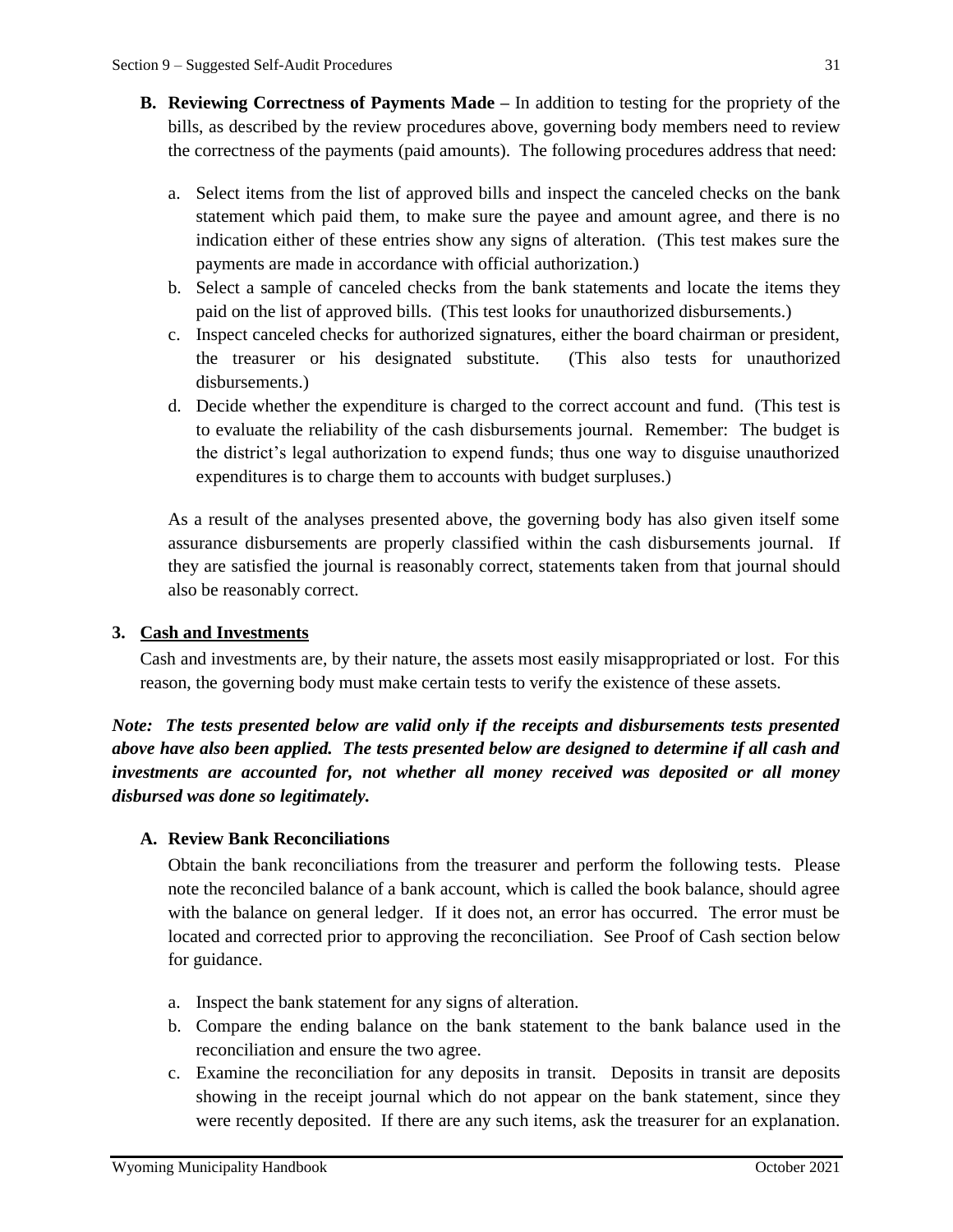In the following month's review, ensure the deposits in transit from the prior month cleared the bank statement in the following month.

- d. Review the list of outstanding checks. Outstanding checks are checks that have been issued per the cash disbursements journal but have not been withdrawn from the bank as of month's end. In the following month, ensure the bank statement shows the debit (withdrawal) of the outstanding checks. If an outstanding check has not been withdrawn from the bank in the following month, the governing body should contact the payee to resolve the issue.
- e. Inspect the reconciliation for any other reconciling items and determine their nature, explanation, and appropriateness.
- f. Once the reconciliation has been reviewed and found to be mathematically correct, make sure each item on the statement has supporting documents (canceled checks, other charges, credits, or deposits). Performing this review helps to limit any unauthorized disbursements or transfers to another account.

## **B. Proof of Cash**

The most common way of locating an error in an operating account is through the use of a proof of cash. Use this analysis and the bank reconciliation to identify any errors in the journals and ledgers. The basic formula is as follows:

Beginning reconciled cash

- + Adjusted cash receipts
- Adjusted disbursements
- = Ending reconciled cash

The key to working with the proof of cash is determining the correct amounts for adjusted receipts and disbursements. The idea here is to reconcile total receipts or disbursements per the bank statement to the related journal.

## **a. Formula for Adjusted Receipts:**

Receipts (e.g., deposits) per current bank statement

- + Deposits in transit per the current month's bank reconciliation
- Deposits in transit per the prior month's bank reconciliation
- +/- Other reconciling bank items
- $=$  Receipts per the receipts journal

## **b. Formula for Adjusted Disbursements:**

Disbursements (e.g. checks clearing) per current bank statement

- + Outstanding checks per current month's bank reconciliation
- Outstanding checks per prior month's bank reconciliation
- +/- Other reconciling disbursement items
- $\equiv$  Disbursements per the disbursement journal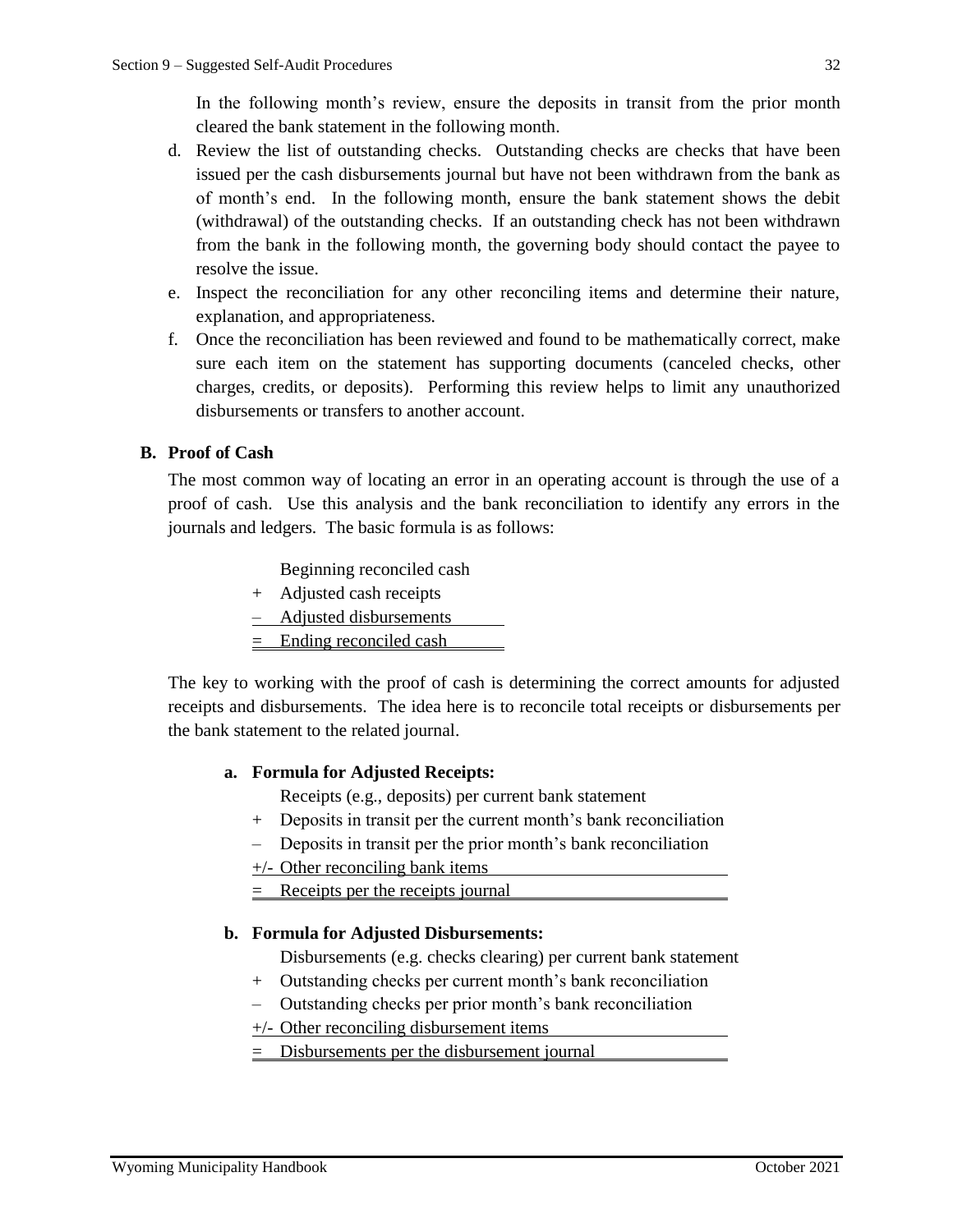Usually, the "other reconciling items" shown in these formulas have not been recorded in the receipts or disbursements journal. These items must now be recorded in the appropriate journals and posted to the general ledger.

#### **C. Investments**

The treasurer should maintain a listing of investments as described in the "Interest and Other Investment Income" portion of the Cash Receipts section. The governing body should use that list as a starting point to do the following procedures:

- a. Inspect the original, not copies of, investment documents to determine if the investment really exists.
- b. Inquire of the issuer whether the district actually owns the listed investment.
- c. Perform an analysis similar to the proof of cash (above) to determine changes in the investment portfolio. Trace (i.e. follow the cash portion of the transactions) all changes to the appropriate journals. If an investment is cashed in, there should be a deposit to the bank account. If one is acquired, there should be a check recorded in the disbursements journal.

#### **D. Inventories**

Inventories for districts usually refers to supplies used in public utilities operations that have a significant dollar value, such as water meters, or goods for resale such as the Weed and Pest Districts maintain. However, the audit procedures presented below can be applied to any inventory type item.

The important consideration when testing inventory is the potential loss to the district. For instance, inventories with small dollar values probably are not worth the time or effort to audit, as compared to inventories with larger (material) balances. As such, the governing body must determine which inventories represent significant investments to the district.

The basic objective when testing inventories is to determine whether inventories are susceptible to unauthorized use. The following procedures can help meet this objective.

- a. Perform a physical count of all inventory items.
- b. Determine what records (reports) are prepared for receipt (purchase) and issuance (sale) of inventory items.
- c. Using the receiving and issuing reports, perform a test to determine whether the inventory is reasonable based on the supporting documentation. To do this, use the following formula:
	- Beginning inventory
	- + Inventory received
	- Inventory issued
	- $\equiv$  Ending inventory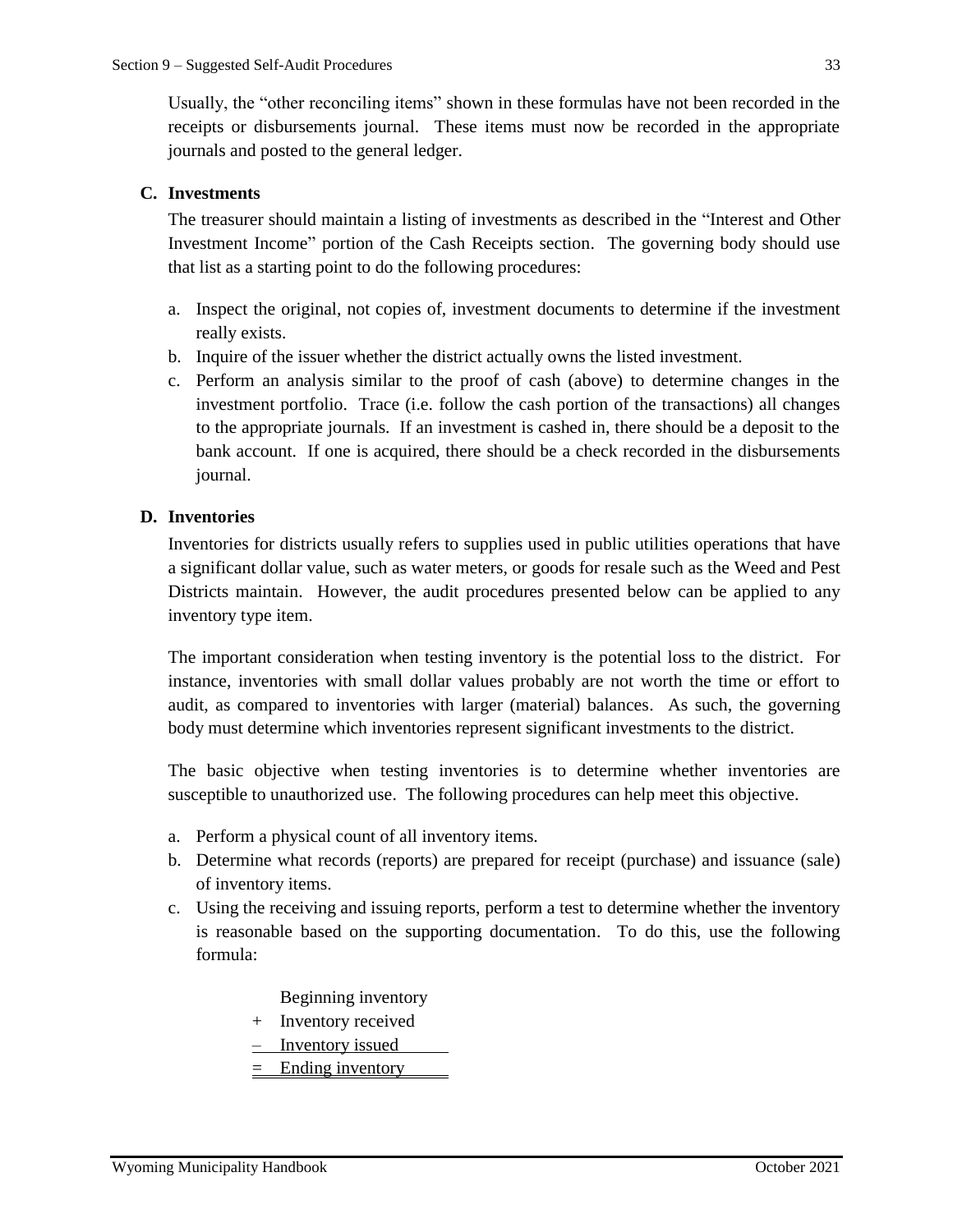If the "Ending inventory" balance does not agree to the physical count, the inventory balance must be updated to agree to the physical count and the variance investigated.

## **E. Property and Equipment**

Unauthorized use or dispositions are the two primary concerns with property and equipment. The following procedures are intended to monitor the district's capital assets through proper internal controls over their usage:

- a. Create a policy that tags or otherwise places identifying marks on all of the district's equipment. This policy is particularly critical to any asset that could be converted to private purpose and has a significant value, usually such things as office equipment and hand tools.
- b. During inspection visits to various operational sites, look for the tags or marks on the district's assets.
- c. Generate and routinely update a capital asset register. A capital asset register is a listing of all items with a dollar value in excess of some minimum amount, which have useful lives in excess of one year. It is the governing body's responsibility to determine and document the minimum amount used for the asset register. The register should include a description, tag or identifying number, cost, date of acquisition, and location where it is held.
- d. Periodically, perform an existence test. Select items on register and locate them to make sure they exist and are still functional. If the asset is no longer functional, it may have to be written off of the books.
- e. Periodically, perform a completeness test. Before looking at the register, identify the district's property. Once identified, agree the asset to the capital assets register. If the asset is not listed, the register is not complete and the total assets are understated. Therefore, appropriate adjustments must be made to properly account for the district's capital assets.
- f. Any asset purchased with a federal grant must be documented as such on the accounting records and on the tag or identifying mark on that asset.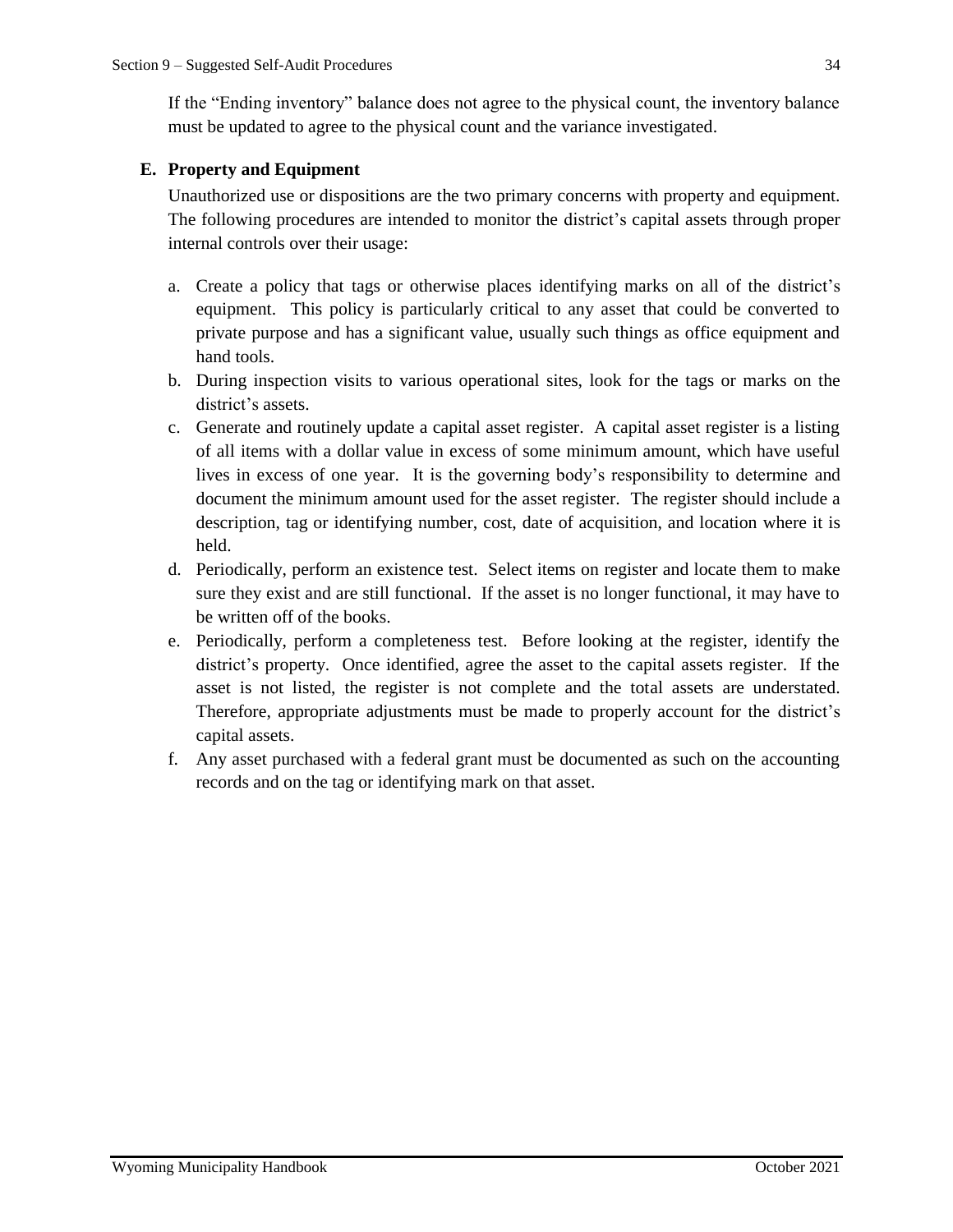## <span id="page-35-0"></span>**SECTION 10 – INTERNAL CONTROLS**

Any type of audit may be performed in conjunction with an internal control evaluation. Proper internal controls provide reasonable assurance assets are adequately safeguarded. If a special district does not have an external auditor perform a review of the internal controls, the governing body should perform such a self-assessment of the internal controls and implement internal controls where necessary to reasonably safeguard the entity's assets.

Accounting responsibilities, procedures, and policies should be designed to help prevent:

- Misstatement of account balances because errors (both intentional and unintentional) go undetected.
- Misappropriation of cash and other resources of the governmental entity.

These objectives are pursued through a sound internal control structure which is carefully established and meticulously followed by accounting personnel. Such an internal control structure may also tend to promote operational efficiency.

## <span id="page-35-1"></span>**COSO Framework**

For a governmental entity to achieve sound internal controls surrounding their financial statements, it is recommended to use The Committee of Sponsoring Organizations of the Treadway Commission (COSO)'s *Internal Control – Integrated Framework* for guidance. This framework is recognized as a leading framework for designing, implementing, and conducting internal control and assessing the effectiveness of internal control.

The COSO Framework defines internal control as follows:

*"Internal control is a process, affected by an entity's board of directors, management, and other personnel, designed to provide reasonable assurance regarding the achievement of objectives relating to operations, reporting, and compliance."*

Further, the COSO Framework states internal control consists of five integrated components. These components are as follows:

- 1. The **control environment** sets the tone of the organization, generally flowing as an attitude from the entity's management (governing body). When this is communicated to everyone in the organization, it becomes the foundation for all of the other components.
- 2. **Risk Assessment** refers to any of the risks to the entity, associated with external as well as internal sources. Looking at special districts, all of the risks are not easily or readily apparent, but financial risk can range from funding sources which dry up, costly Environmental Protection Agency (EPA) regulations, to lawsuits, and misappropriations of funds.
- 3. **Control activities** are the policies and procedures that help ensure managements' directives are carried out. They include approvals for purchases, authorizations, reconciliations,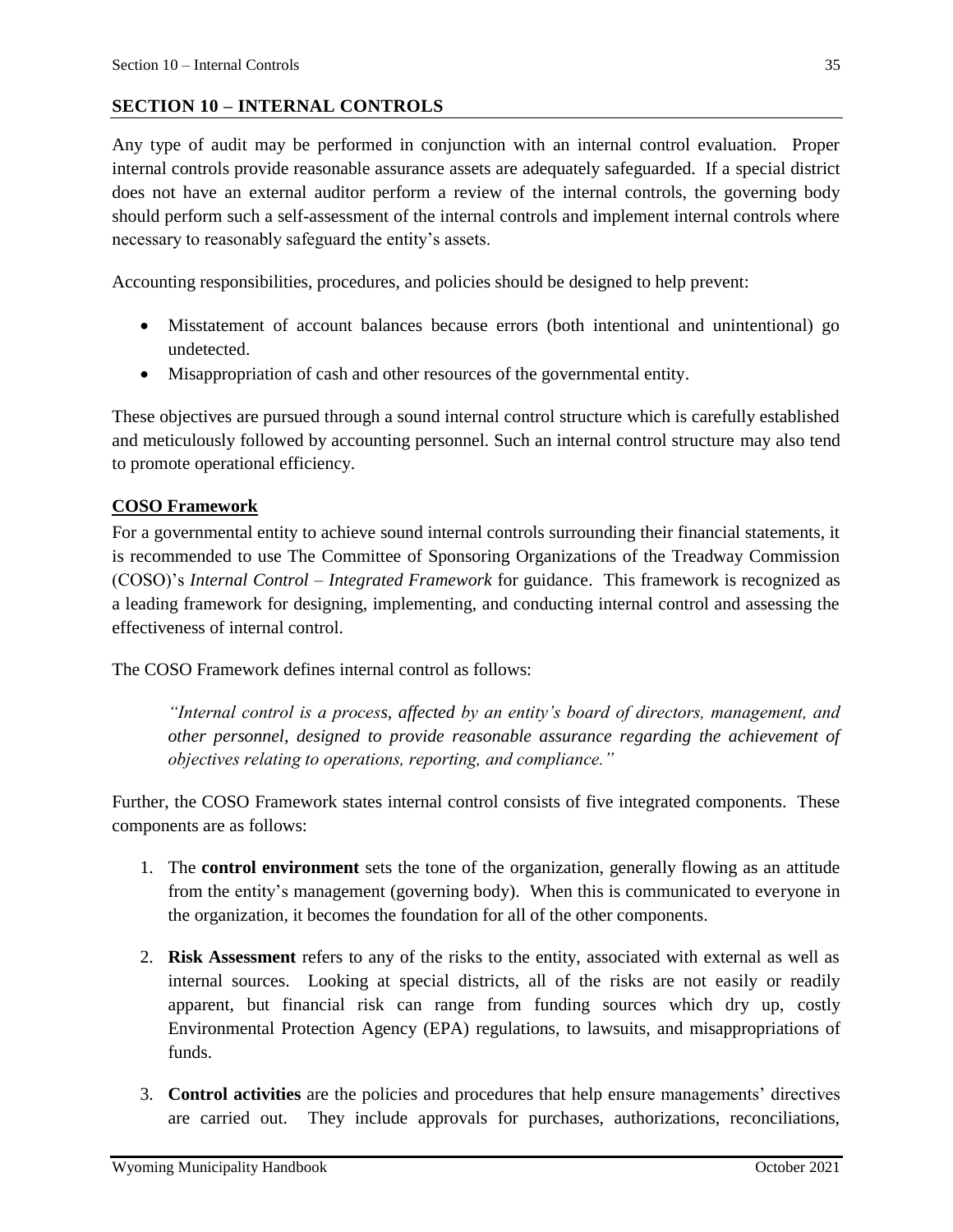monitoring for compliance with laws and regulations, security of assets, and segregation of duties. The activities occur at all levels of the entity.

- 4. **Communication and information** are the ways and means used by management and the organization in achieving their objectives, in carrying out their responsibilities, and in understanding each of their roles and how it relates to others. Communication needs to flow upward, across, and externally, as well as downward from management.
- 5. **Monitoring** is the last component of internal control and it is a process that assesses the quality of the system over time. This can be best accomplished through two methods – **activity monitoring** and **evaluation**. When a government body approves the bills at council meetings that is activity monitoring. Completing an internal control self-assessment is part of the second method.

## <span id="page-36-0"></span>**Professional Internal Control Guidance**

For more information on the COSO Framework, refer to the *Internal Control – Integrated Framework* from the Committee of Sponsoring Organizations of the Treadway Commission, available from the COSO's website or the American Institute of CPAs (AICPA).

For guidance on establishing an internal control structure, refer to the Government Accountability Office's Standards for Internal Control in Federal Government or The Green Book.

## <span id="page-36-1"></span>**Internal Control Self-Assessment**

Performing a self-assessment and following the COSO Framework to create, apply, and monitor internal controls will help to create an environment where the objectives of preventing and detecting a misstatement of account balances because errors (both intentional and unintentional) do not go undetected and cash and other resources are less likely to be misappropriated.

When performing the internal audit self-assessment, the objective is to identify areas of weakness within a governmental entity's internal control structure. Based on the identified weaknesses and the related risk level of each weakness, an entity can create appropriate internal controls to reasonably prevent or detect a misstatement or misappropriation of assets.

As the objective is to identify weaknesses within the entity, as a whole, it is suggested to have all officials and related boards and councils involved in performing the self-assessment. Further, if the governmental entity uses an accountant, consult with them on this self-assessment. They are in a good position to evaluate the entity's operation and offer suggestions.

Having these parties involved will help the members of the entity have a comprehensive understanding of every role's responsibilities. With this understanding, identifying weaknesses and any related controls, or lack thereof, will be more effective and efficient.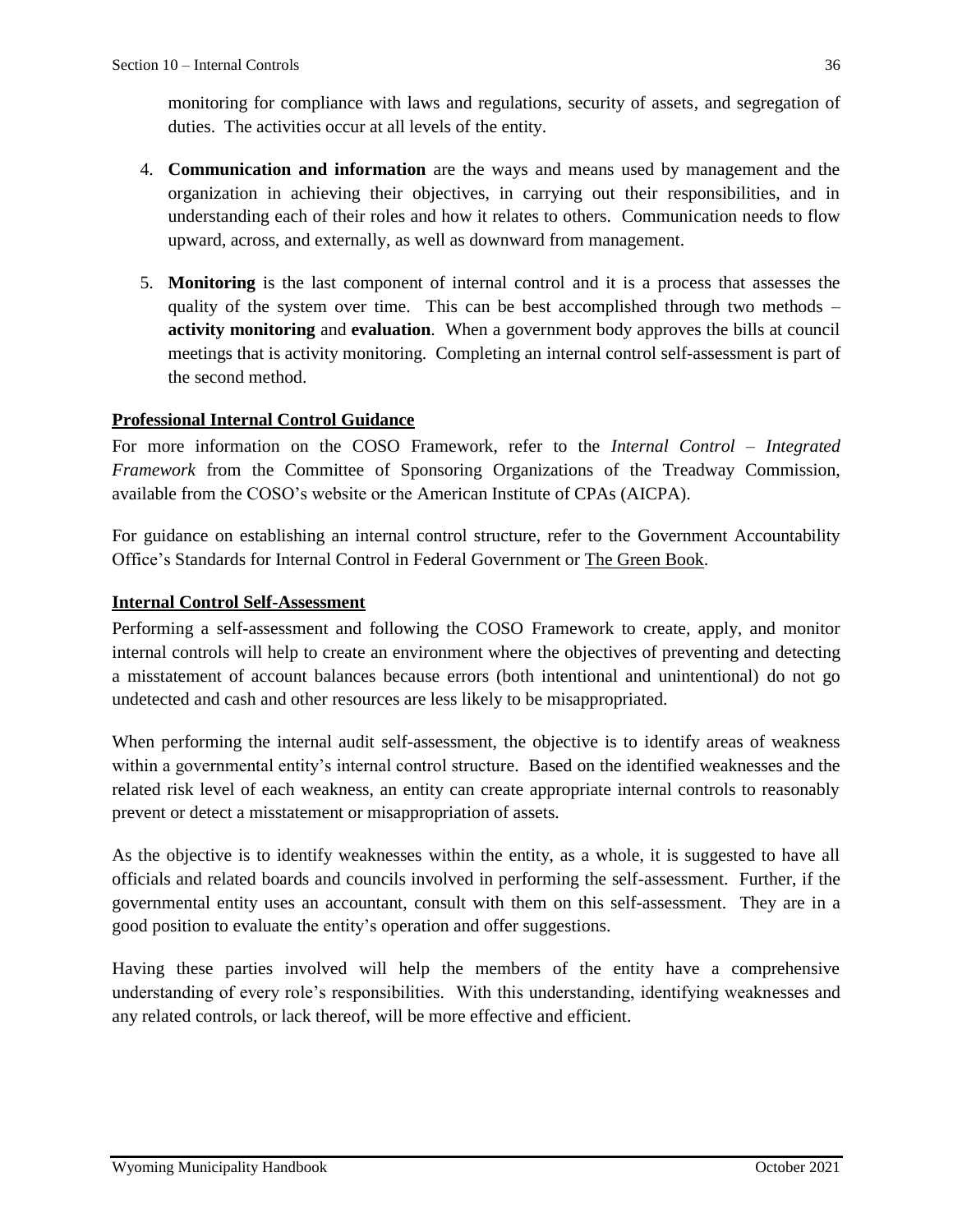## **Examples of Internal Controls**

- Proper authorization of transactions and activities.
- Segregation of duties to reduce the opportunities to allow any person to be in a position to both perpetrate and conceal errors or irregularities in the normal course of his or her duties. A sound segregation of duties entails assigning different people the responsibilities of authorizing transactions, recording and reconciling transactions, and maintaining custody of assets.
- Design and use of adequate documents and records to help ensure proper recording of transactions and events, such as monitoring the use of pre-numbered checks.
- Adequate safeguards over access to and use of assets and records, such as secured facilities and authorization for access to computer programs and data files.
- Independent checks on performance and proper valuation of recorded amounts, such as clerical checks, reconciliations, comparisons of assets with recorded accountability, computer-programmed controls, management review of reports that summarize the detail of account balances, and user review of computer-generated reports.

*Note: Often, the fiscal staff is too small, they alone, cannot have an adequate internal control environment. In these instances, the governing body must become actively involved in the day-today financial activities. They must provide the checks and balances needed to properly safeguard the district's assets.*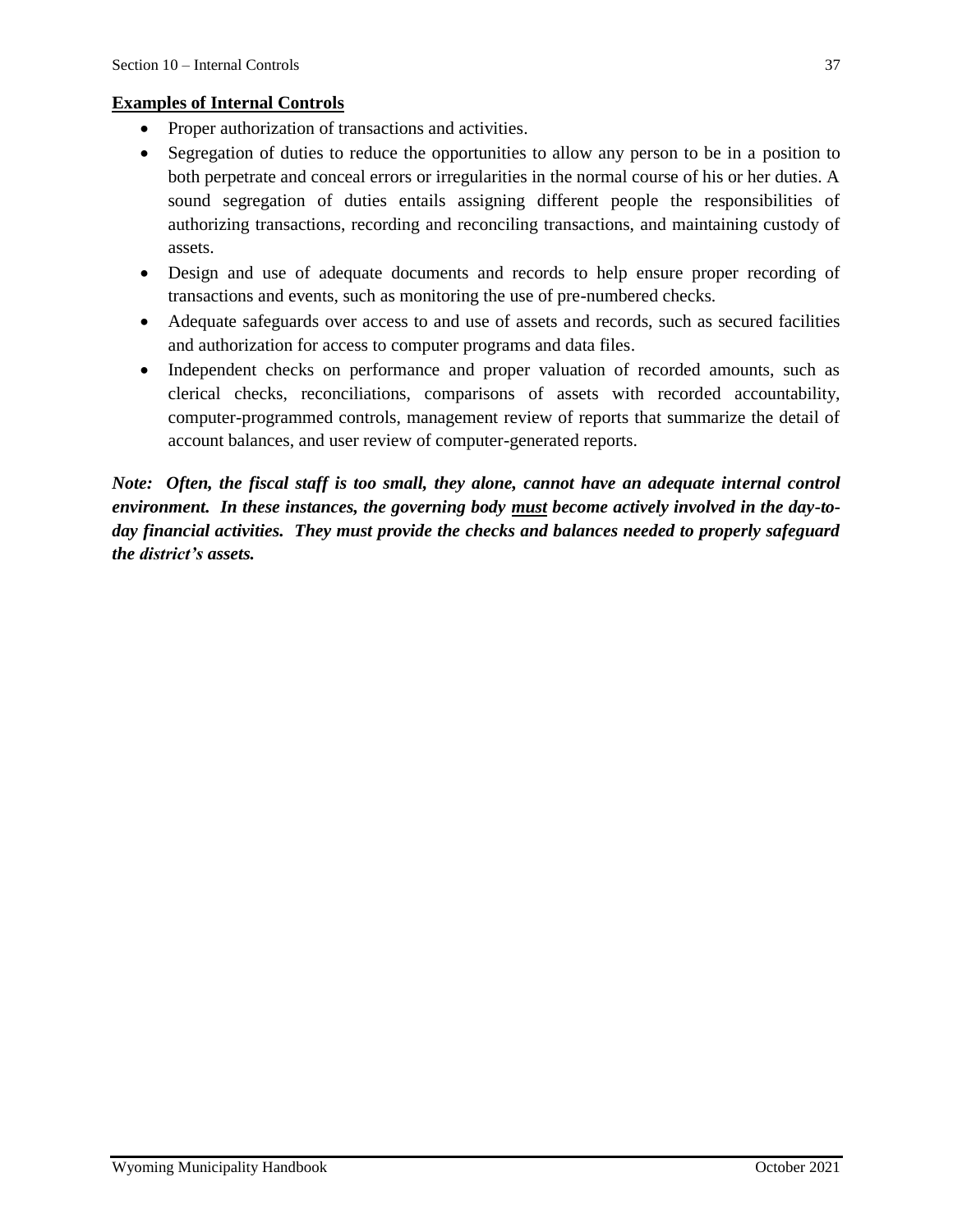## <span id="page-38-0"></span>**SECTION 11 – CPA SERVICES**

## <span id="page-38-1"></span>**Certified Public Accountants (CPAs)**

CPAs are bound by professional standards to perform an adequate level of testing, investigation, and analytical procedures to support their expressed level of assurance. As such, officials often turn to CPAs when they become aware of a known or suspected problem.

Governing officials may find (suspected) problems by performing a self-audit. A few indicators of a problem are as follows:

- a. Incorrect record-keeping, such as the books and records not balancing.
- b. Inadequate explanations for journal entries.
- c. Assets are not properly accounted for.
- d. Inadequate safeguards on assets.

In addition, even if no problems or suspected problems are apparent, when a treasurer plans to leave the entity, the Department recommends, at a minimum, the special district request for services (or an audit) from a CPA. Having a professional accountant review or audit the financials will help to ensure the records are materially stated and in proper condition for the new treasurer.

#### <span id="page-38-2"></span>**Hiring a CPA**

Once the governing body agrees to hire a CPA, the CPA will determine the procedures to perform and the amount for which they will charge the special district. The type of performed procedures and the related charges can be different for each entity, depending on the size of the entity, the type of transactions they perform, the quantity of transactions performed, and even the treasurer's level of knowledge and experience. In addition, the type of procedures performed will depend on the areas of concern found within the entity. The following are a few common concerns:

- 1. The books do not balance to the cash.
- 2. The records are not complete.
- 3. The payroll records do not reconcile with other reports or records.
- 4. Entity officials have not regularly reviewed any cumulative reports of the entity's activities.
- 5. Budget to actual comparisons have not been performed by the treasurer or provided to officials.
- 6. Segregation of duties is not strong (e.g., only one person has been involved in the record keeping and collection of funds).

#### <span id="page-38-3"></span>**Other CPA services**

An audit normally expresses a positive (unqualified) opinion on the financial statements. Wyoming governmental units must have audits performed in conformity with Generally Accepted Governmental Auditing Standards (GAGAS). Even though the district may not be required to have an audit, there are several other services a Certified Public Accountant can provide. Some of these are as follows: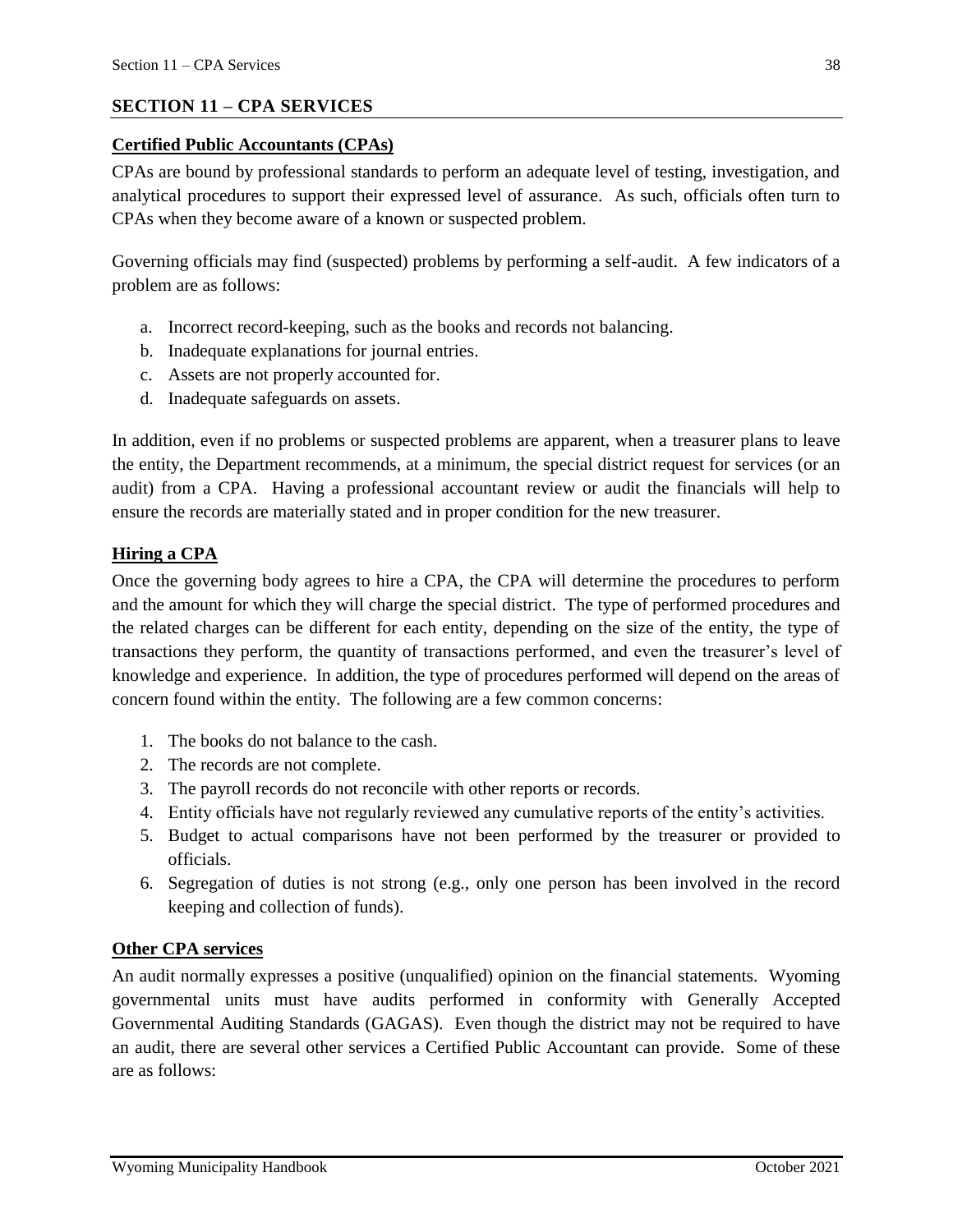- 1. **Compilation**  A compilation constitutes presenting in the form of financial statements, information that is the representation of the district without undertaking to express any assurance on the statements. **The Department of Audit does not accept this level of service for any of the required oversight procedures.**
- 2. **Review** A review consists of the CPA performing inquiry and analytical procedures that provide the CPA with a reasonable basis for expressing limited assurance there are no material modifications that should be made to the statements in order for them to be in conformity with generally accepted accounting principles.
- 3. **Special Reports** A special district may also engage a CPA to apply **agreed-upon procedures** to one or more specified elements, accounts, or items of a financial statement. For example, the district may wish to have the CPA report on the cash balances or on the cash receipts and disbursements for a year. The district may also engage a CPA to report on only certain types of revenue or expenses. This type of engagement provides a great deal of flexibility due to the fact the district only receives a report for those items they select. In many cases, this may result in significant **cost savings** over an audit in accordance with generally accepted governmental auditing standards.

*NOTE: For further information on reporting and evaluating the accounting records for the district, please see the section on INTERNAL CONTROL EVALUATION. Someone who is independent of the district with basic accounting skills may use the procedures described in the section AUDIT PROCEDURES, to give the district officials some idea of the quality of their accounting system.*

*Completion of the Internal Control Document found on the Department of Audit's website, may indicate the district would want or should have someone outside the governmental unit to evaluate the district's Internal Control System or audit the district's records. The Department of Audit recommends using an auditor who has had governmental auditing experience.* 

## <span id="page-39-0"></span>**Types of audits**

Auditing serves a number of purposes, depending on the type of audit performed. Financial audits focus on the correctness of recorded transactions and financial statement information. Compliance auditing tests transactions and activities for compliance with laws and regulations. Performance auditing has historically focused on economy, efficiency, and achievement of program objectives.

- 1. **Financial auditing** involves inspecting documentation supporting individual transactions and account balances to determine whether the transactions are appropriate and the balances are correct. The underlying purpose of such audits is to provide reasonable assurance, but not absolute assurance, the financial statements are presented fairly, in all material respects, and give a true and fair view in accordance with the financial reporting framework.
- **2. Compliance auditing** can also be performed in conjunction with a financial audit. As the auditors review individual transactions and the related supporting documentation, not only do they determine if the transaction was recorded in the proper accounts, for the accurate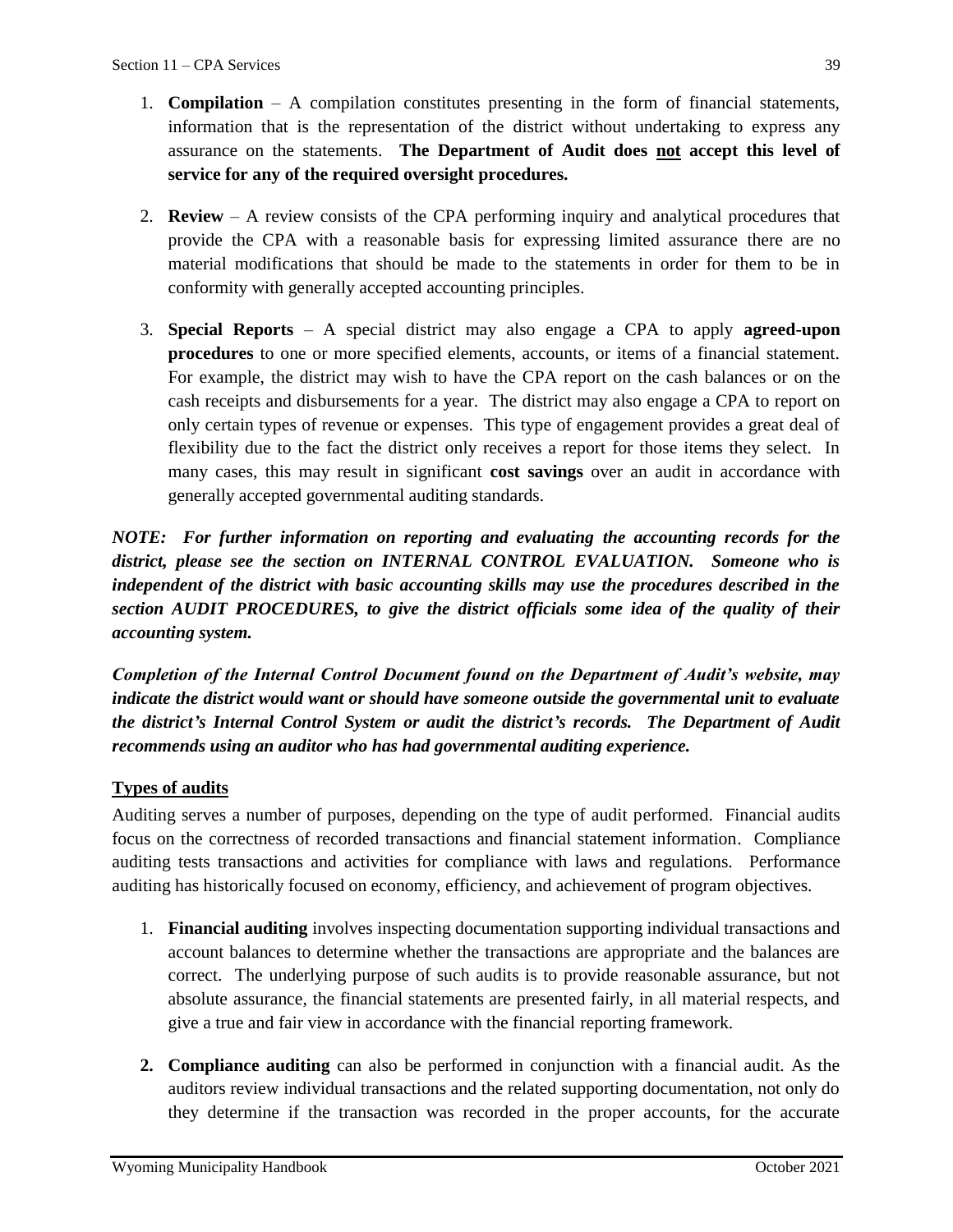amount, but also to determine if the transaction was permissible under applicable laws and regulations.

3. **Performance auditing** refers to an independent examination of a program, function, operation or the management systems, and procedures of a governmental entity to assess whether the entity is achieving economy, efficiency, and effectiveness in the employment of available resources.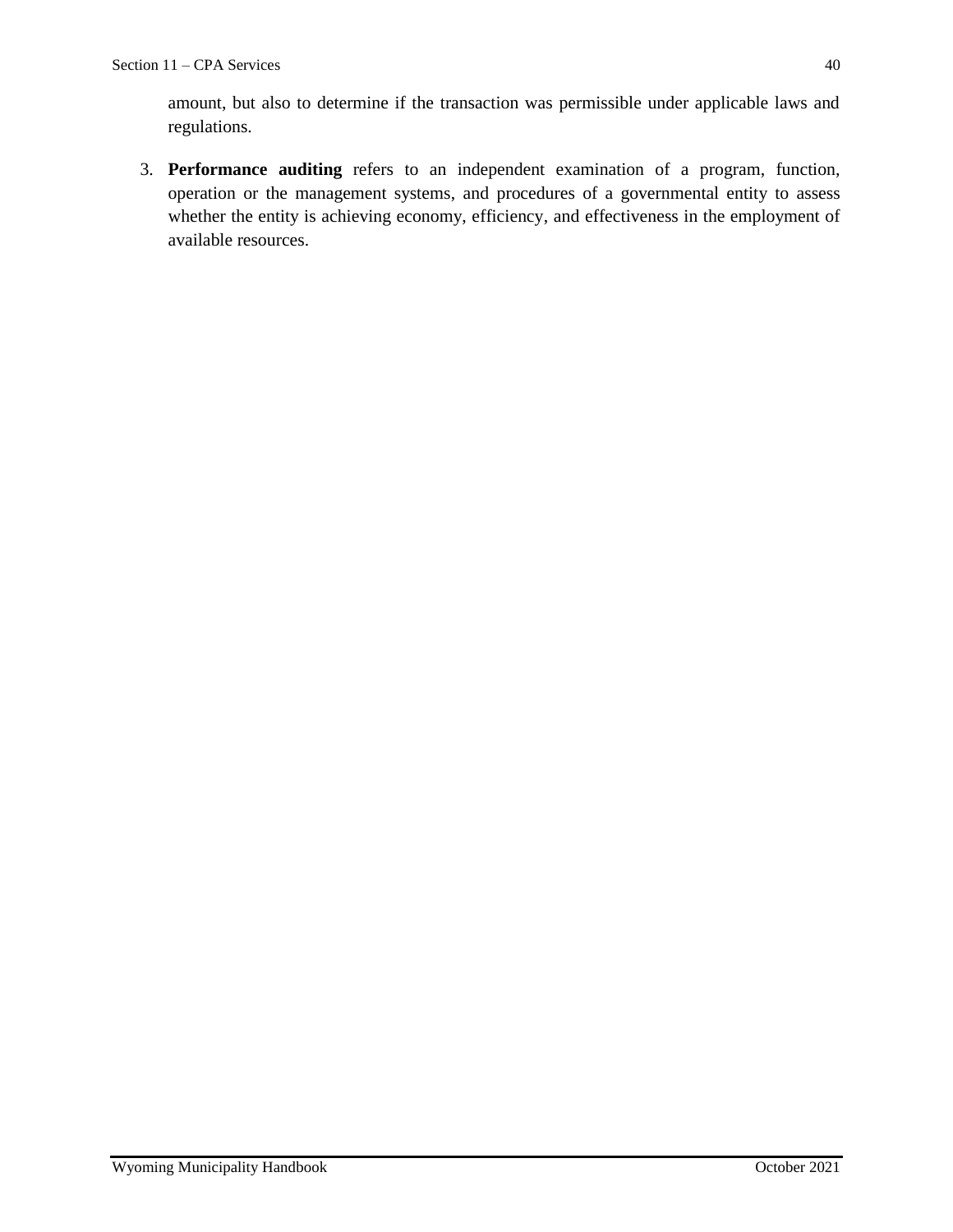## <span id="page-41-0"></span>**SECTION 12 - FEDERAL FINANCIAL ASSISTANCE**

#### <span id="page-41-1"></span>**Federal Financial Assistance**

Wyoming Special Districts receiving funds from the federal government are required to properly account for the expenditures of these funds. That includes compliance with all federal regulations applicable to the grants, meeting the requirements of contracts and grant agreements, and use of the funds for only those purposes for which they were granted. One of the requirements is that total expenditures of \$750,000 or more of federal money in a fiscal year generates the need for an independent CPA audit report done in accordance with the provisions of the Single Audit Act of 1984 (as amended in 1996), and the requirements of Title 2 U.S. Code of Federal Regulations (CFR) Part 200, *Uniform Administrative Requirements, Cost Principles, and Audit Requirements for Federal Awards* (Uniform Guidance). Local governments that spend less than \$750,000 a year of federal financial assistance shall be exempt from compliance with the Single Audit Act and other federal audit requirements.

The auditor's report, according to the Uniform Guidance, is to contain a schedule of federal award expenditures. The schedule includes expenditures for each federal financial assistance program, including the Catalog of Federal Domestic Assistance (CFDA) Number when assigned. Therefore, the records maintained by the district must be adequate to provide the required expenditure information by federal program for inclusion in the audit report.

Districts receiving federal assistance must know and understand how the provisions of federal regulations impact the accounting and management of that assistance. In addition to specific requirements contained in the federal award contract or awarding documents, as a minimum, district management must be knowledgeable of the following federal regulation and how their requirements affect the district's individual federal awards.

Single Audit Act of 1984 (and amendments of 1996)

- Title 2 U.S. Code of Federal Regulations (CFR) Part 200, *Uniform Administrative Requirements, Cost Principles, and Audit Requirements for Federal Awards* (Uniform Guidance)
- 2 CFR Part 200, Appendix XI Compliance Supplement
- OMB Circular A-133 "Audits of States, Local Governments and Non-Profit Organizations"
- OMB Circular A-87 "Cost Principles for State, Local and Indian Tribal Governments"
- OMB Circular A-102 "Grants and Cooperative Agreements with State and Local Governments" (the Common Rule)
- The codification of the Common Rule by federal agency from which the district has received federal assistance

Drug Free Workplace Act of 1988

Federal Funding Accountability and Transparency Act (FFATA) of 2006 (as amended)

Copies of the Single Audit Act and the OMB Circulars mentioned in this document are available from the Office of Management and Budget at [http://www.whitehouse.gov/omb/.](http://www.whitehouse.gov/omb/) The other Acts can be obtained through internet queries. Please call the Department of Audit for any additional guidance needed on this section.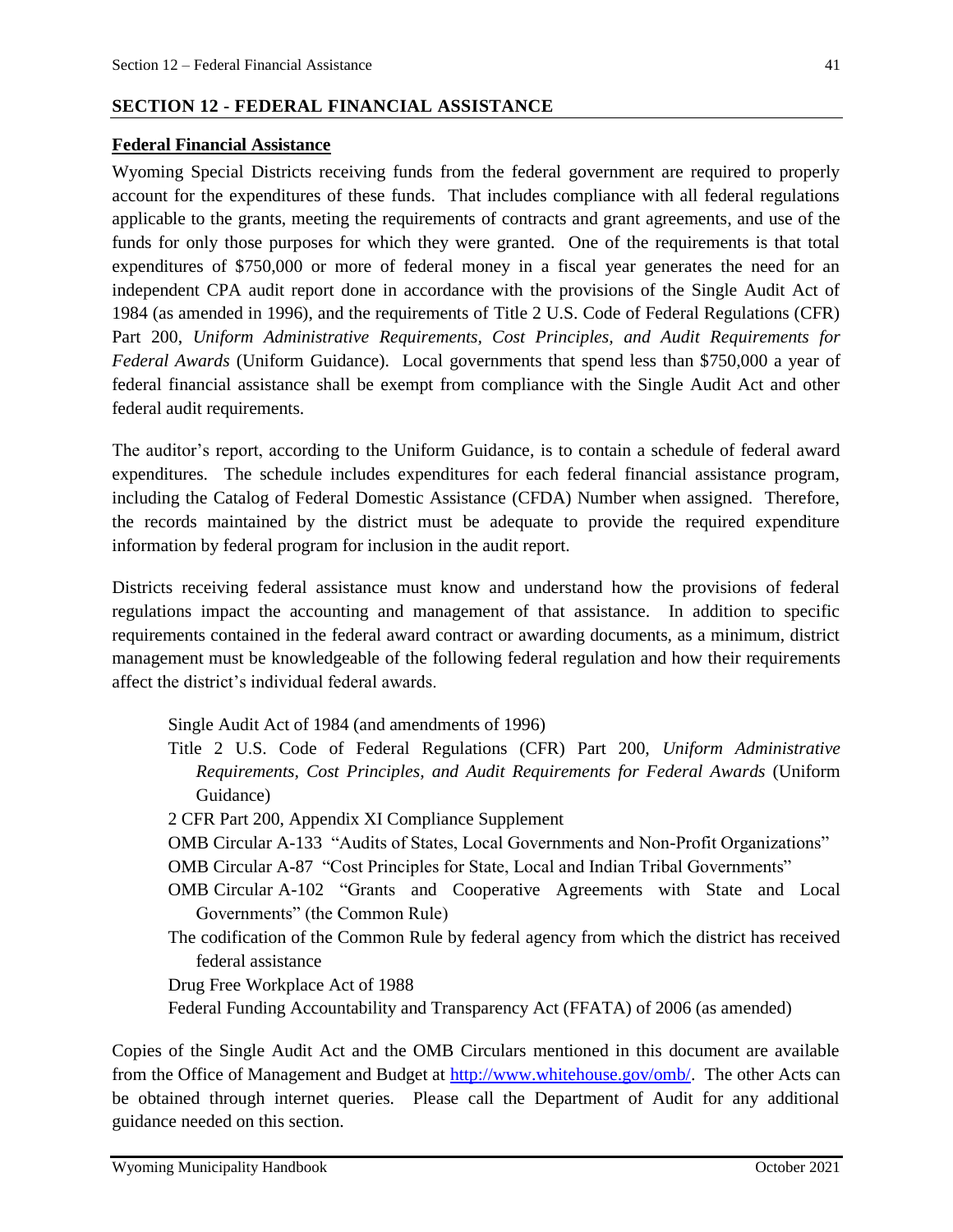## <span id="page-42-0"></span>**APPENDIX A – DOCUMENTATION OF DEPOSITORIES**

#### <span id="page-42-1"></span>**Illustration 1 – Resolution by the Board of Directors of an Approved Depository**

WHEREAS, it is necessary for (name of designated depository) to properly secure the political division or subdivision for all monies deposited in the bank by the Treasurer of the political division or subdivision, hereinafter call the Treasurer; and

WHEREAS, no deposits will be made in the bank by the Treasurer unless the deposit is properly secured, and the giving of proper security is one of the considerations for receiving the deposits; and

WHEREAS, the Treasurer may, when furnished proper security, carry a maximum credit balance with the bank of \_\_\_\_\_\_\_\_\_\_\_\_\_\_\_\_\_\_\_\_\_\_ dollars; and

WHEREAS, the treasurer is willing to receive securities designated by laws of Wyoming as legal collateral security as security for the deposit;

NOW, THEREFORE, BE IT RESOLVED by the board of directors of the depository bank that any two of the following named persons, officers of the bank, are authorized and empowered to pledge to the Treasurer of the state of political subdivision securities of this bank which are legal for collateral security for deposit of public funds, and which the Treasurer is willing to accept as collateral security, and in amounts and at the time the Treasurer and bank officers agree upon:

| (Bank Officer's Name) | (Title) |  |
|-----------------------|---------|--|
|                       |         |  |

\_\_\_\_\_\_\_\_\_\_\_\_\_\_\_\_\_\_\_\_\_\_\_\_\_\_\_\_\_\_\_\_\_\_\_\_\_\_\_\_\_\_\_\_\_\_\_\_\_\_\_\_\_\_\_\_\_\_\_\_\_\_\_\_\_\_

BE IT FURTHER RESOLVED that this authority given to the officers of the bank named herein to furnish collateral security to the Treasurer shall be continuing and shall be binding upon the bank until the authority given to the bank officers named herein is revoked or superseded by another resolution of this Board of Directors, verified copy of which shall be delivered by a representative of the bank to the Treasurer or mailed to the Treasurer by registered mail. The right given the officers named herein to pledge security as collateral also includes the right to give additional collateral security and to withdraw such collateral as the Treasurer is willing to surrender and the right to substitute one piece or lot of collateral for another, provided the Treasurer is willing to make such exchanges or substitution.

BE IT FURTHER RESOLVED that the bank officers named herein are fully authorized and empowered to execute in the name of the bank such collateral pledge agreement in favor of the Treasurer as the Treasurer requires, and any collateral pledge agreement executed or any act done by the bank officers named herein under the authority of this resolution shall be as binding and effective upon this bank as though authorized by specific Resolution of the Board of Directors of this Bank.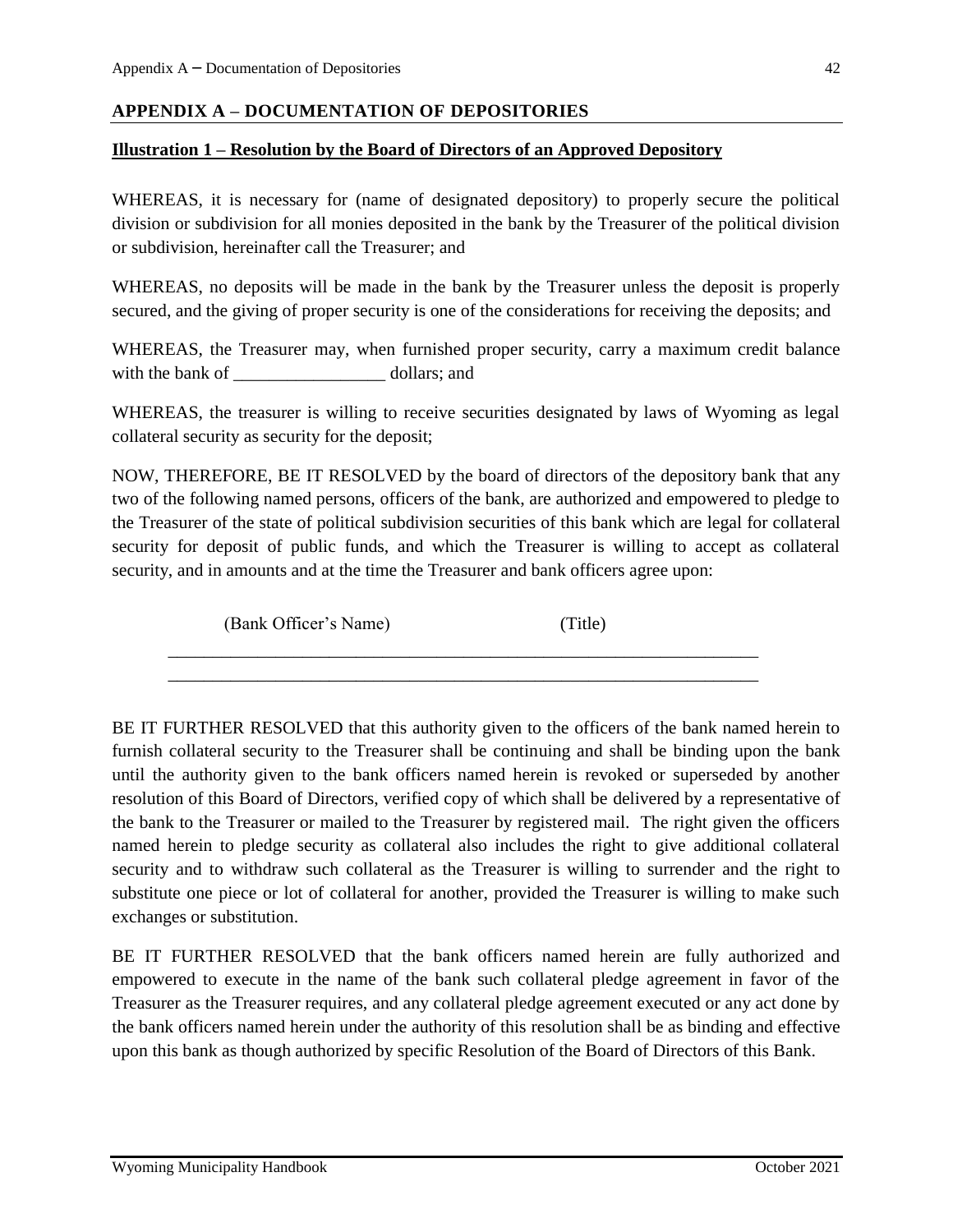#### <span id="page-43-0"></span>**Illustration 2 – Joint Custody Receipt**

(This document is to be executed in triplicate. One copy for the Public Entity, One Copy for the Depository Bank, and One Copy for the Custodian Bank. This form shall be used for Joint Custody Receipts other than those of the Federal Reserve.)

|                                                                                            |                      | Receipt Number:                   |                 |           |     |
|--------------------------------------------------------------------------------------------|----------------------|-----------------------------------|-----------------|-----------|-----|
|                                                                                            |                      | hereinafter called the custodian, |                 |           | has |
| (Custodian Bank Name and Address)                                                          |                      |                                   |                 |           |     |
| received to be held in safekeeping subject to the joint order of                           |                      |                                   |                 |           |     |
|                                                                                            |                      |                                   | (Public Entity) |           |     |
| Hereinafter called the public entity and _______________________________hereinafter called |                      |                                   |                 |           |     |
|                                                                                            |                      | (Depository Bank)                 |                 |           |     |
| the depository bank the following described securities:                                    |                      |                                   |                 |           |     |
| <b>Security Description</b>                                                                | <b>Interest Rate</b> |                                   |                 | Par Value |     |

The custodian will detach as they mature and enter for collection the coupons from the securities (as applicable) and the proceeds when collected will be credited to the account of the depository bank unless otherwise ordered by the public entity treasurer.

The custodian will enter matured principal for collection and hold the proceeds when collected subject to the joint order of the public entity treasurer and depository bank.

It is understood by the public entity treasurer and the depository bank that the custodian assumes no responsibility for the nonpayment of interest or principal nor for the validity, genuineness or enforceability of any of the securities deposited in safekeeping hereunder nor makes any representation or warranties expressed or implied, as to the value or worth thereof, nor for the giving of notice of maturity, calls for redemption or the exercise of any rights, priorities, privileges of exchange or conversion or for the timely presentation of maturing principal or interest of any securities deposited under this agreement.

The custodian assumes no responsibility with respect to the safekeeping and condition of deposited property beyond the care and custody it gives its own securities held on its own premises. Any and all forms of protective insurance are to be furnished by the public entity treasurer and depository bank at their option and expense. The custodian is not required to furnish any form of protective insurance.

The custodian shall deliver the securities to the public entity treasurer upon the sole order of the public entity treasurer when supported by a verified certificate of the state banking commissioner certifying under seal that the depository bank has failed or refused to pay all or a portion of the deposit due the public entity treasurer by the depository bank and that under the terms of the pledge agreement executed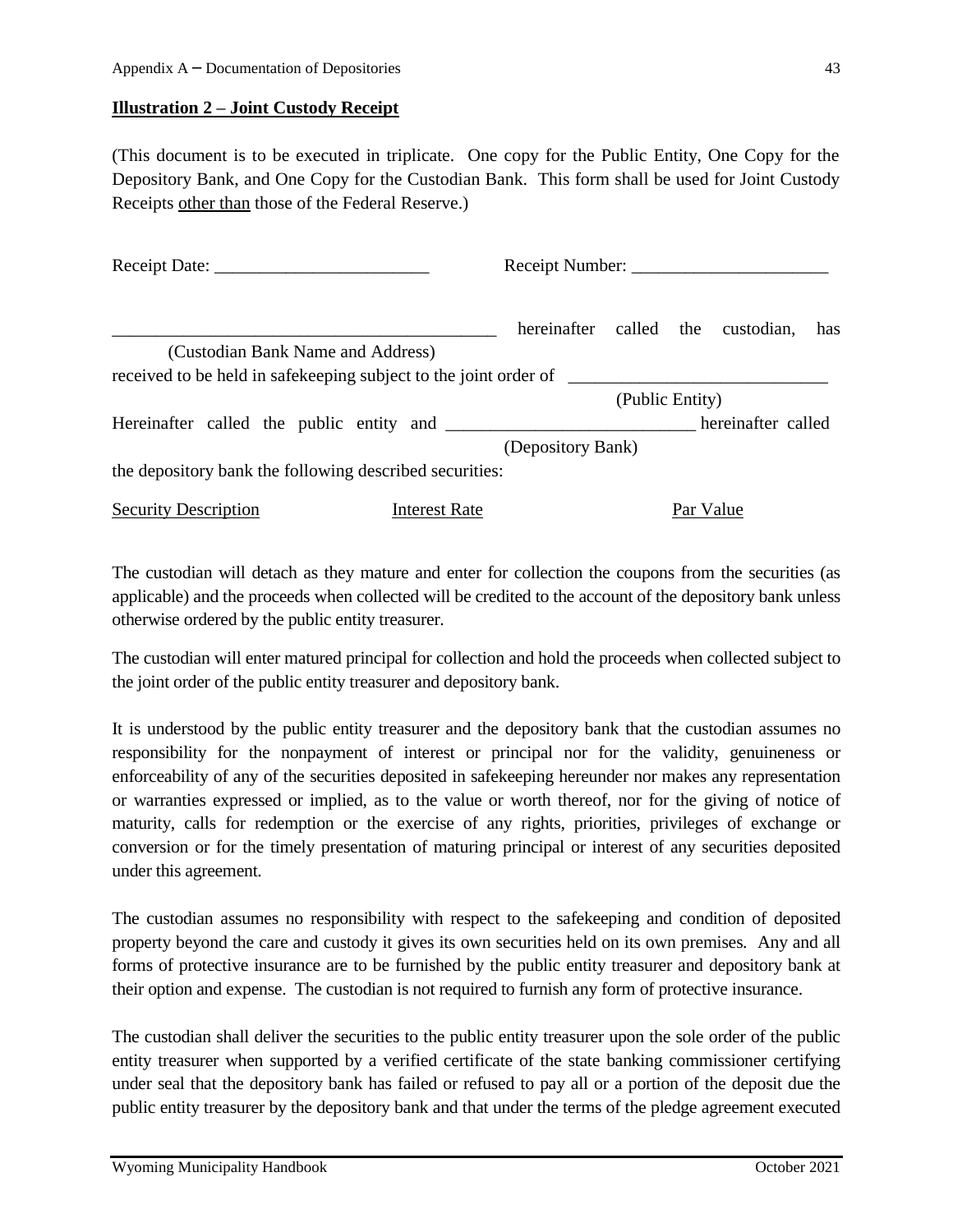by the depository bank the public entity treasurer is entitled to delivery of the securities described in this receipt or the proceeds thereof. Otherwise, the securities shall be delivered only upon the written joint order and instructions of the public entity treasurer and depository bank.

Name, signature, and title of Authorized Person of custodian bank

| Name:      |  |
|------------|--|
| Signature: |  |
| Title:     |  |

## <span id="page-44-0"></span>**RELEASE**

This receipt is hereby surrendered and the custodian is authorized to release the above securities and make disposition as follows:

| (Depository Bank)                                                                                       |                                                          | (Public Entity Treasurer) |
|---------------------------------------------------------------------------------------------------------|----------------------------------------------------------|---------------------------|
|                                                                                                         | Title: $\qquad \qquad$                                   |                           |
|                                                                                                         | Date: $\frac{1}{\sqrt{1-\frac{1}{2}} \cdot \frac{1}{2}}$ |                           |
| MOTE, The committee shall be delivered and comes the multiple below and subset of instruments on of the |                                                          |                           |

NOTE: The securities shall be delivered only upon the written joint order and instructions of the public entity treasurer and depository bank. In the case of a bank failure, the securities shall be delivered on the sole order of the public entity treasurer when supported by a verified certificate of the state banking commissioner certifying under seal that the depository bank has failed.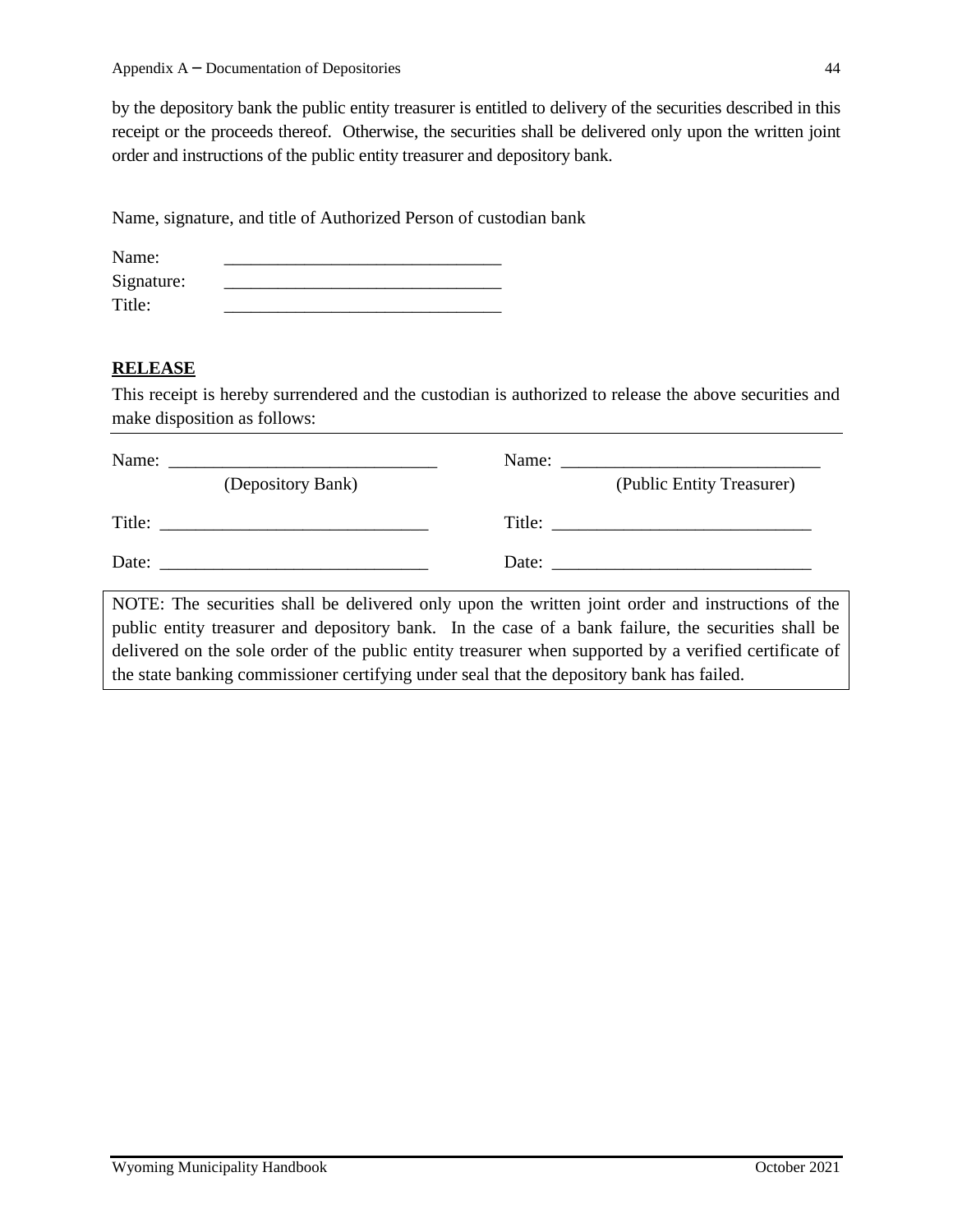# <span id="page-45-0"></span>**APPENDIX B: INTERNAL CONTROL SELF-ASSESSMENT**

| <b>INTERNAL CONTROL SELF-ASSESSMENT</b>                                                                                                                                                                                                                                                                                                                                                                                                                                                       | <b>YES</b> | N <sub>O</sub> | N/A | <b>Other</b><br><b>Explanation</b> |
|-----------------------------------------------------------------------------------------------------------------------------------------------------------------------------------------------------------------------------------------------------------------------------------------------------------------------------------------------------------------------------------------------------------------------------------------------------------------------------------------------|------------|----------------|-----|------------------------------------|
| PREPARED BY THE OFFICIALS OF THE DISTRICT OF<br>$\frac{1}{\sqrt{1-\frac{1}{2}}}\cdot\frac{1}{\sqrt{1-\frac{1}{2}}}\cdot\frac{1}{\sqrt{1-\frac{1}{2}}}\cdot\frac{1}{\sqrt{1-\frac{1}{2}}}\cdot\frac{1}{\sqrt{1-\frac{1}{2}}}\cdot\frac{1}{\sqrt{1-\frac{1}{2}}}\cdot\frac{1}{\sqrt{1-\frac{1}{2}}}\cdot\frac{1}{\sqrt{1-\frac{1}{2}}}\cdot\frac{1}{\sqrt{1-\frac{1}{2}}}\cdot\frac{1}{\sqrt{1-\frac{1}{2}}}\cdot\frac{1}{\sqrt{1-\frac{1}{2}}}\cdot\frac{1}{\sqrt{1-\frac{1}{2}}}\cdot\frac{1$ |            |                |     |                                    |
| <b>I. CONTROL ENVIRONMENT</b>                                                                                                                                                                                                                                                                                                                                                                                                                                                                 |            |                |     |                                    |
| <b>Budgets and Planning</b>                                                                                                                                                                                                                                                                                                                                                                                                                                                                   |            |                |     |                                    |
| Are responsibilities for budget preparation segregated?<br>1.                                                                                                                                                                                                                                                                                                                                                                                                                                 |            |                |     |                                    |
|                                                                                                                                                                                                                                                                                                                                                                                                                                                                                               |            |                |     |                                    |
| $\mathbf{b}$ .                                                                                                                                                                                                                                                                                                                                                                                                                                                                                |            |                |     |                                    |
| <u> 1980 - Johann Barn, amerikan besteman besteman besteman besteman besteman besteman besteman besteman bestema</u><br>$c_{\cdot}$                                                                                                                                                                                                                                                                                                                                                           |            |                |     |                                    |
|                                                                                                                                                                                                                                                                                                                                                                                                                                                                                               |            |                |     |                                    |
| Are budgets prepared for every significant activity<br>2.<br>regardless of whether the preparer thinks they are required<br>by law?                                                                                                                                                                                                                                                                                                                                                           |            |                |     |                                    |
| Is the type of budgeting performed (traditional, program,<br>3.<br>performance) the same as the accounting system?                                                                                                                                                                                                                                                                                                                                                                            |            |                |     |                                    |
| 4. Is the budget prepared in sufficient detail to provide a<br>meaningful tool used to monitor subsequent performance?                                                                                                                                                                                                                                                                                                                                                                        |            |                |     |                                    |
| 5. Are interfund and interdepartmental transfers included in<br>the budget?                                                                                                                                                                                                                                                                                                                                                                                                                   |            |                |     |                                    |
| <b>Adoption</b>                                                                                                                                                                                                                                                                                                                                                                                                                                                                               |            |                |     |                                    |
| 6. Is citizen input obtained through budget hearings?                                                                                                                                                                                                                                                                                                                                                                                                                                         |            |                |     |                                    |
| 7. Are estimated revenues and appropriations recorded in the<br>accounting records for later comparison to actual amounts<br>realized or incurred?                                                                                                                                                                                                                                                                                                                                            |            |                |     |                                    |
| 8. Are budgets that have been approved by grantors, for<br>using with grant activity, recorded in the accounting<br>system?                                                                                                                                                                                                                                                                                                                                                                   |            |                |     |                                    |
| Are budgets and hearings published as per Wyoming<br>9.                                                                                                                                                                                                                                                                                                                                                                                                                                       |            |                |     |                                    |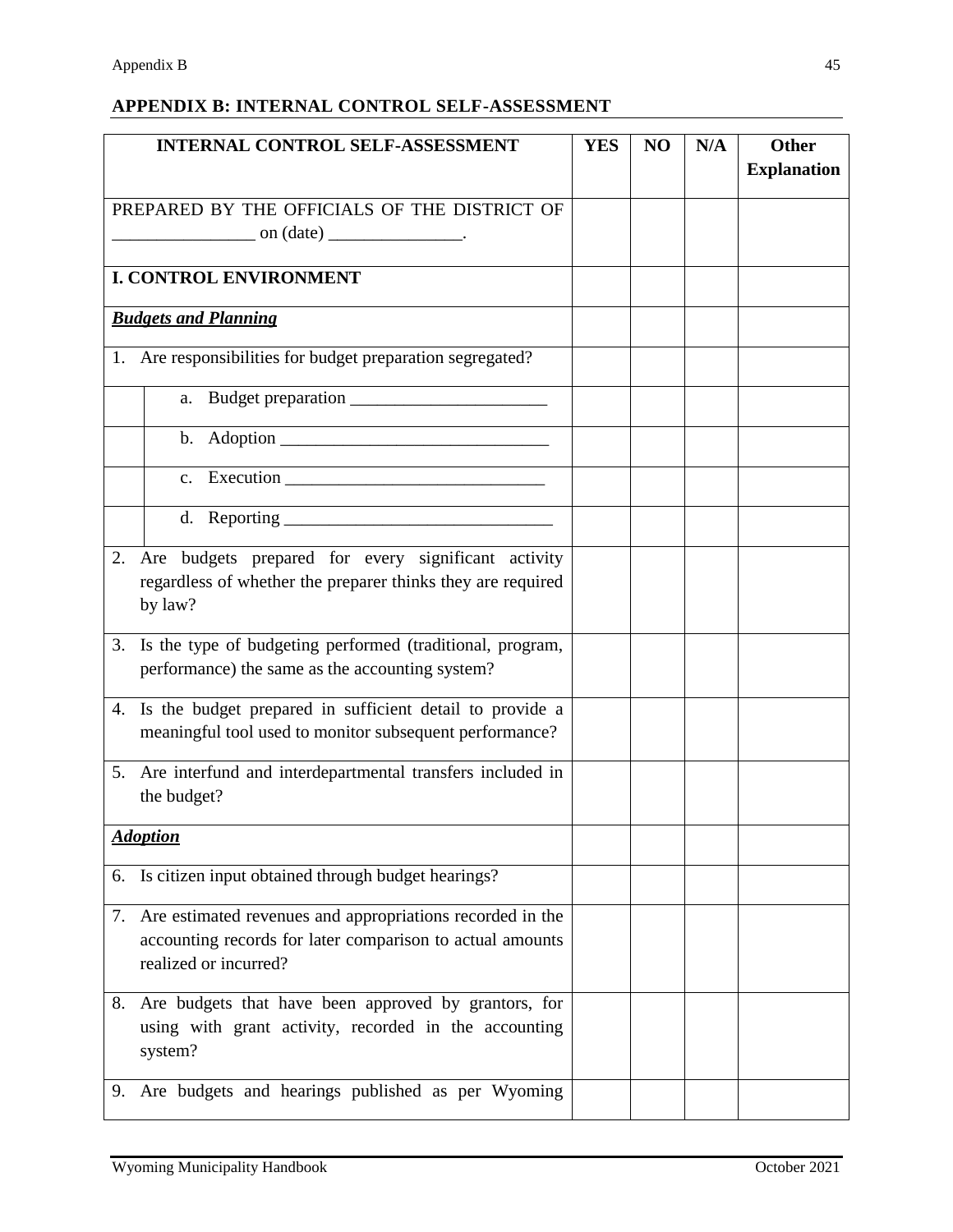| <b>INTERNAL CONTROL SELF-ASSESSMENT</b>                                                                                                                                                            | <b>YES</b> | NO | N/A | <b>Other</b><br><b>Explanation</b> |
|----------------------------------------------------------------------------------------------------------------------------------------------------------------------------------------------------|------------|----|-----|------------------------------------|
|                                                                                                                                                                                                    |            |    |     |                                    |
| Statutes?                                                                                                                                                                                          |            |    |     |                                    |
| <b>Execution</b>                                                                                                                                                                                   |            |    |     |                                    |
| 10. Have procedures been adopted and communicated<br>establishing authority for transfers between budget<br>categories?                                                                            |            |    |     |                                    |
| 11. If expenditures are to exceed budgeted expenditures, then<br>do accounting personnel submit budget amendment<br>requests before the issuance of a purchase order or<br>expenditure commitment? |            |    |     |                                    |
| 12. Are budget amendments processed and approved in the<br>same manner as the original budget?                                                                                                     |            |    |     |                                    |
| <b>Reporting</b>                                                                                                                                                                                   |            |    |     |                                    |
| 13. Are actual expenditures compared to budget with<br>reasonable frequency and on a timely basis? (usually<br>monthly)                                                                            |            |    |     |                                    |
| 14. Does the governing body request explanations for<br>significant variations from budget?                                                                                                        |            |    |     |                                    |
| <b>Conflicts of Interest</b>                                                                                                                                                                       |            |    |     |                                    |
| 15. Does a formal policy regarding conflicts of interest exist?                                                                                                                                    |            |    |     |                                    |
| 16. Are written representations required from appropriate<br>personnel as to compliance with accounting policies and<br>procedures and ethics policies?                                            |            |    |     |                                    |
| 17. Are loans of any kind to officials and employees<br>prohibited? (see Accounting Handbook Introduction)                                                                                         |            |    |     |                                    |
| <b>Monitoring</b>                                                                                                                                                                                  |            |    |     |                                    |
| 18. Are the adequacy and effectiveness of the internal control<br>structure policies and procedures periodically evaluated?                                                                        |            |    |     |                                    |
| 19. Are measures implemented to correct weaknesses when<br>found?                                                                                                                                  |            |    |     |                                    |
| <b>II. ACCOUNTING SYSTEM</b>                                                                                                                                                                       |            |    |     |                                    |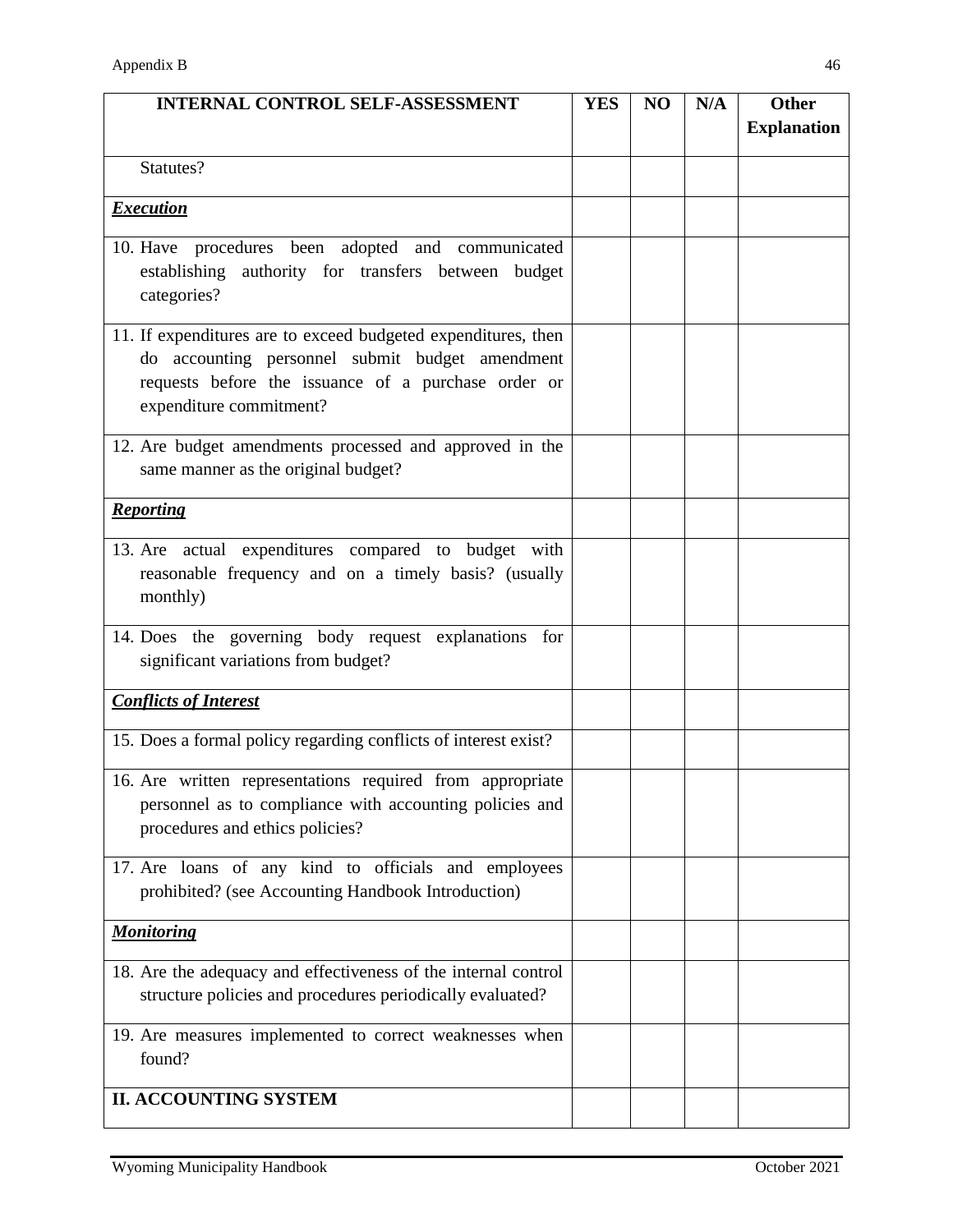| <b>INTERNAL CONTROL SELF-ASSESSMENT</b>                                                                                                                                                           | <b>YES</b> | NO | N/A | <b>Other</b>       |
|---------------------------------------------------------------------------------------------------------------------------------------------------------------------------------------------------|------------|----|-----|--------------------|
|                                                                                                                                                                                                   |            |    |     | <b>Explanation</b> |
| <b>General</b>                                                                                                                                                                                    |            |    |     |                    |
| 1. Does the entity have adequate written statements and                                                                                                                                           |            |    |     |                    |
| explanations of its accounting policies and procedures for                                                                                                                                        |            |    |     |                    |
| the following?                                                                                                                                                                                    |            |    |     |                    |
| Chart of accounts<br>a.                                                                                                                                                                           |            |    |     |                    |
| Computer system documentation<br>$\mathbf{b}$ .                                                                                                                                                   |            |    |     |                    |
| c. General ledger documentation                                                                                                                                                                   |            |    |     |                    |
| Transaction approval and authorization<br>d.                                                                                                                                                      |            |    |     |                    |
| e. Bad debt write off procedure                                                                                                                                                                   |            |    |     |                    |
| Closing journal entries/procedures<br>f.                                                                                                                                                          |            |    |     |                    |
| (If the processes and policies within the Wyoming<br>Governmental Entity Budgeting, Accounting, and Reporting<br>Manual (Manual) are adopted, the accounting manual would<br>serve this purpose.) |            |    |     |                    |
| 2. Are accounting manuals updated as necessary?                                                                                                                                                   |            |    |     |                    |
| 3. Do procedures exist to ensure that only authorized persons<br>can alter or establish a new accounting policy or<br>procedure?                                                                  |            |    |     |                    |
| 4. Are the principal accounting, treasury, and custody<br>functions segregated?                                                                                                                   |            |    |     |                    |
| 5. Are the responsibilities for maintaining the general ledger<br>segregated from those for maintaining subsidiary ledgers?<br>As well as segregated from those for custody of assets?            |            |    |     |                    |
| 6. Are records maintained in a secure facility such as fire-<br>resistant locked cabinets in limited access areas, with<br>alarms and detection devices?                                          |            |    |     |                    |
| 7. If records are maintained in a secure facility, does the<br>facility have alarms or detection devices?                                                                                         |            |    |     |                    |
| 8. Is insurance coverage reviewed and adjusted on a yearly<br>basis? Are equipment, programs, and data files covered                                                                              |            |    |     |                    |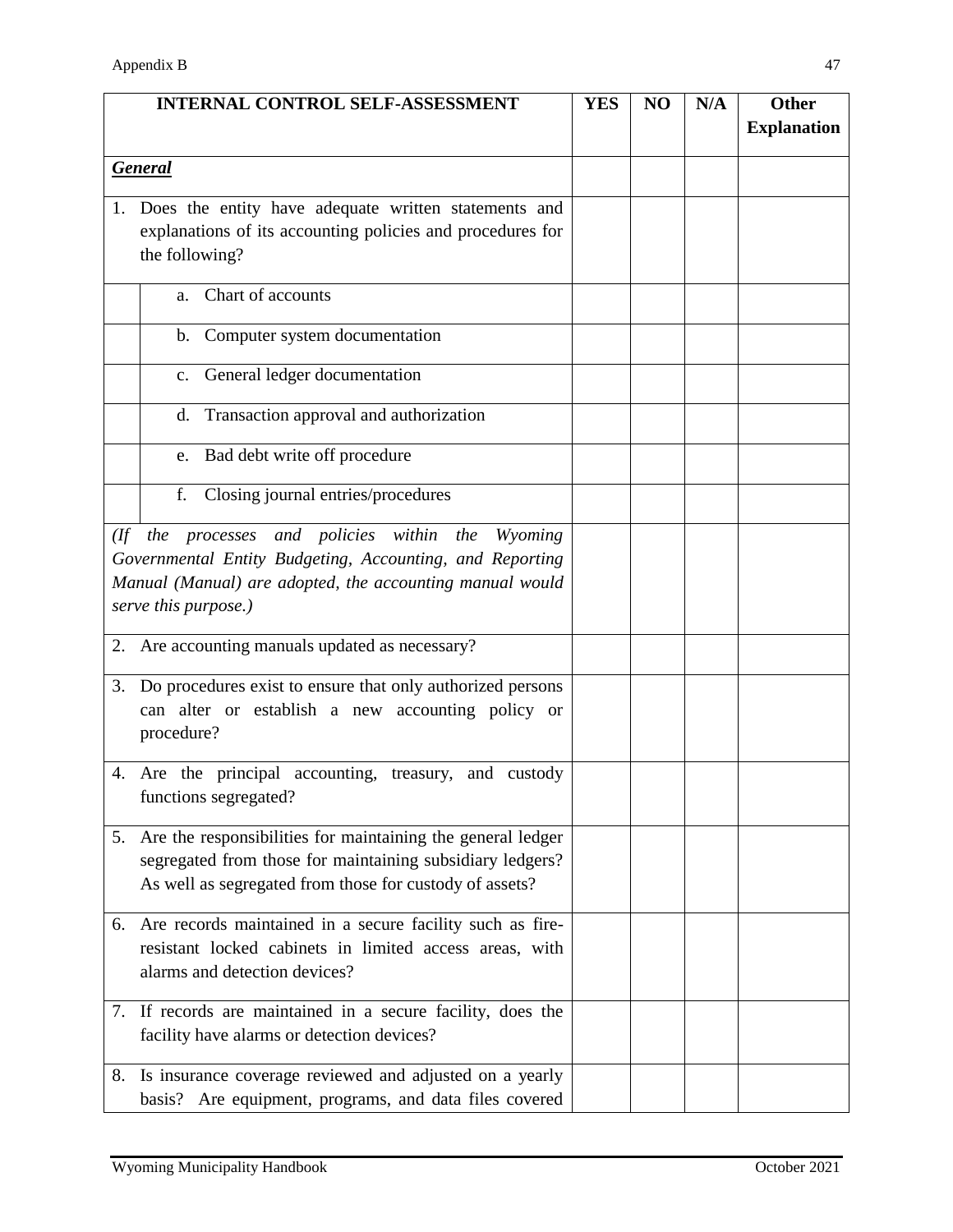| <b>INTERNAL CONTROL SELF-ASSESSMENT</b>                                                                                                                         | <b>YES</b> | NO | N/A | <b>Other</b><br><b>Explanation</b> |
|-----------------------------------------------------------------------------------------------------------------------------------------------------------------|------------|----|-----|------------------------------------|
|                                                                                                                                                                 |            |    |     |                                    |
| by insurance?                                                                                                                                                   |            |    |     |                                    |
| Are journal entries properly approved, adequately<br>9.<br>explained, and in accordance with management's<br>authorization?                                     |            |    |     |                                    |
| 10. Are all journal entries reviewed, approved, and supported<br>by adequate descriptions or documentation?                                                     |            |    |     |                                    |
| 11. Were gifts or donations provided (except for "necessary<br>support of the poor"), or support for any political activity<br>by use of public funds?          |            |    |     |                                    |
| <b>Computerized Data Processing</b>                                                                                                                             |            |    |     |                                    |
| 12. Is the data processing system documented such that the<br>organization could continue to operate if important data<br>processing employees leave?           |            |    |     |                                    |
| <b>Financial Reporting</b>                                                                                                                                      |            |    |     |                                    |
| 13. Do procedures exist providing reasonable assurance that<br>all data required to be included in legal, as well as public<br>reports, are properly disclosed? |            |    |     |                                    |
| 14. Are financial reports reviewed and approved by the<br>governing body before public release?                                                                 |            |    |     |                                    |
| 15. Are there procedures to ensure that all requirements for<br>filing of financial reports are met?                                                            |            |    |     |                                    |
| <b>III. CASH</b>                                                                                                                                                |            |    |     |                                    |
| <b>Receipts</b>                                                                                                                                                 |            |    |     |                                    |
| collection<br>deposit<br>preparation<br>and<br>functions<br>1.<br>Are<br>segregated from those for recording cash receipts and<br>general ledger entries?       |            |    |     |                                    |
| Are responsibilities for cash receipts functions segregated<br>2.                                                                                               |            |    |     |                                    |
| From those for cash disbursements?<br>a.                                                                                                                        |            |    |     |                                    |
| b. From those for voucher preparation?                                                                                                                          |            |    |     |                                    |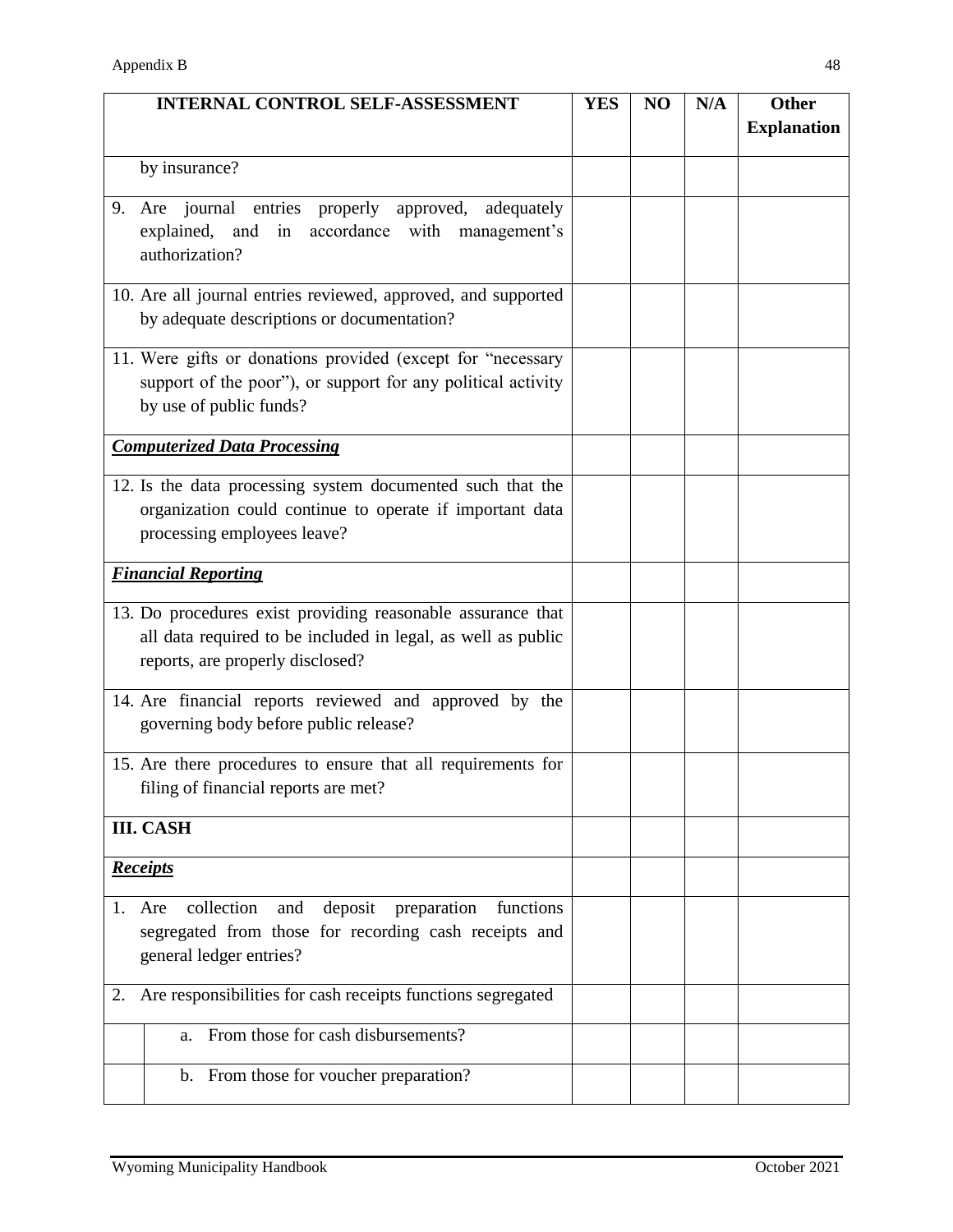| <b>INTERNAL CONTROL SELF-ASSESSMENT</b>                                                                                                                                          | <b>YES</b> | NO | N/A | <b>Other</b>       |
|----------------------------------------------------------------------------------------------------------------------------------------------------------------------------------|------------|----|-----|--------------------|
|                                                                                                                                                                                  |            |    |     | <b>Explanation</b> |
| From those for bank reconciliations?<br>C <sub>1</sub>                                                                                                                           |            |    |     |                    |
| d. From those for journal entry process?                                                                                                                                         |            |    |     |                    |
| From those for accounts receivable utility and<br>e.<br>assessments posting?                                                                                                     |            |    |     |                    |
| 3. Are all receipts deposited on a timely basis (preferably<br>daily and at the end of each month)?                                                                              |            |    |     |                    |
| 4. Are the same controls for receipt requirements and<br>deposits maintained and enforced in all collection<br>locations?                                                        |            |    |     |                    |
| 5. Are receipts and bank deposits compared and balanced<br>daily?                                                                                                                |            |    |     |                    |
| 6. Is a restrictive endorsement placed on each incoming<br>check upon receipt?                                                                                                   |            |    |     |                    |
| 7. Are receipts written for every payment of money to the<br>entity?                                                                                                             |            |    |     |                    |
| 8. Are "not sufficient funds" checks delivered to someone<br>independent of processing and recording of cash receipts?<br>Are they monitored to make sure that they are clear?   |            |    |     |                    |
| 9. Are receipts pre-numbered and recorded consecutively in<br>the Receipts Journal? Are the originals of "voids"<br>retained?                                                    |            |    |     |                    |
| 10. Do facilities exist for protecting undeposited receipts?                                                                                                                     |            |    |     |                    |
| 11. Do controls exist providing reasonable assurances that<br>restricted revenues are expended only for restricted<br>purposes (e.g., deposited to separate bank accounts)?      |            |    |     |                    |
| 12. Are the deposits made complete and intact with no cash<br>being withheld?                                                                                                    |            |    |     |                    |
| <b>Disbursements</b>                                                                                                                                                             |            |    |     |                    |
| 13. Are claims only paid after "the claim is certified under<br>penalty of perjury by the vendor or by an authorized<br>person employed by the entity receiving the items or for |            |    |     |                    |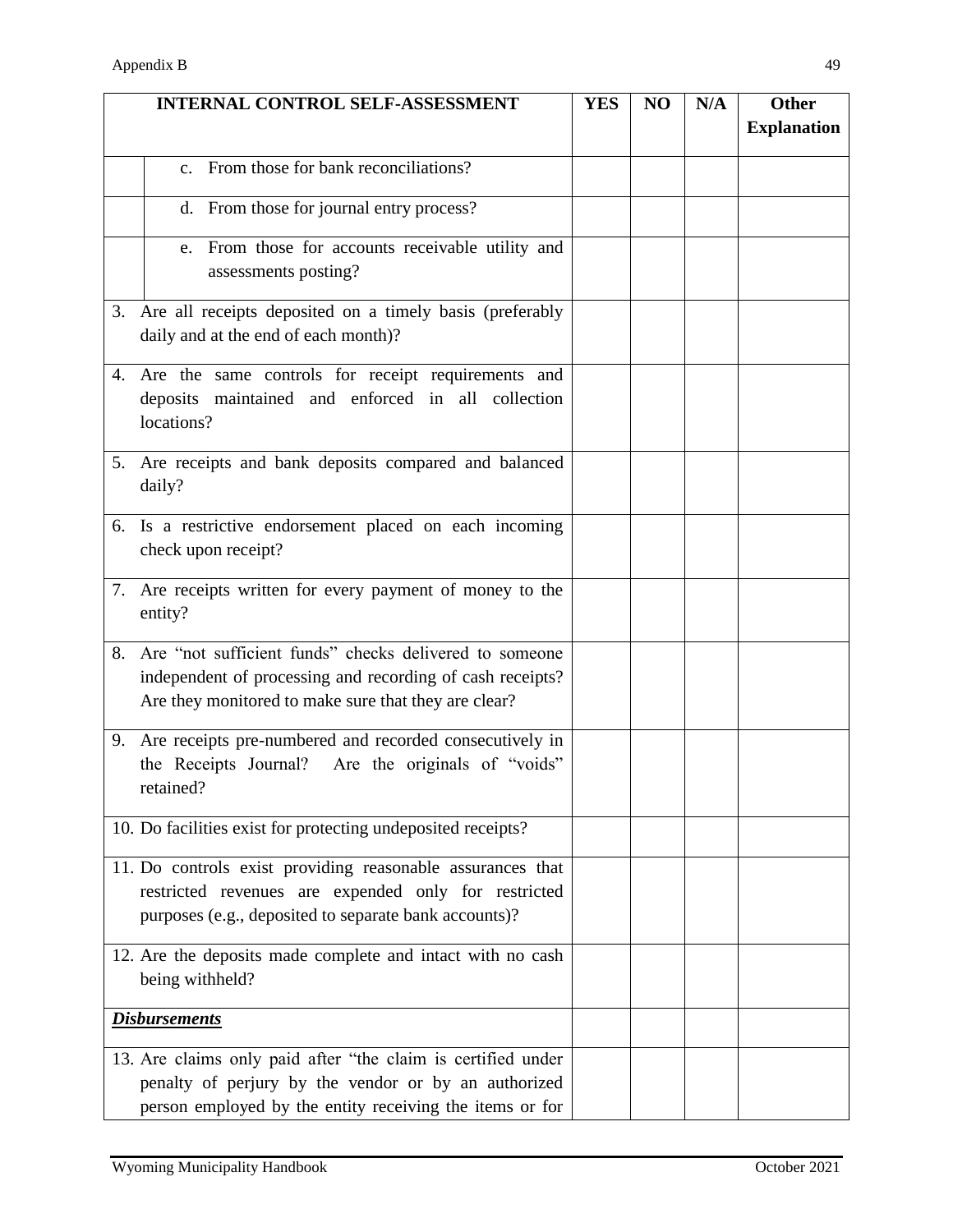| <b>INTERNAL CONTROL SELF-ASSESSMENT</b>                                                                                                                                          | <b>YES</b> | NO | N/A | <b>Other</b><br><b>Explanation</b> |
|----------------------------------------------------------------------------------------------------------------------------------------------------------------------------------|------------|----|-----|------------------------------------|
| whom the services were rendered," per Wyoming<br>Constitution, Article 16, Section 7?                                                                                            |            |    |     |                                    |
| 14. Are bills paid only from original invoices<br>(not<br>statements)?                                                                                                           |            |    |     |                                    |
| 15. Does control exist over warrant or check-signing machines<br>as to signature plates and usage?                                                                               |            |    |     |                                    |
| 16. Are the facsimile signatures registered with the Secretary<br>of State? Is the facsimile signature plate in custody of the<br>person whose signature it is, when not in use? |            |    |     |                                    |
| 17. Are procedures provided for immediate notification to<br>banks when check signers leave the unit or are no longer<br>authorized to sign?                                     |            |    |     |                                    |
| 18. Are invoices and vouchers furnished to check signer at the<br>time of signing? Are invoices supporting documents<br>cancelled or marked "Paid" to prevent reuse?             |            |    |     |                                    |
| 19. Is the drawing of warrants or checks to "cash or bearer"<br>always prohibited?                                                                                               |            |    |     |                                    |
| 20. Are unused checks and voided checks adequately secured?                                                                                                                      |            |    |     |                                    |
| 21. Does anyone ever sign blank checks?                                                                                                                                          |            |    |     |                                    |
| <b>Bank Accounts</b>                                                                                                                                                             |            |    |     |                                    |
| 22. Are signature cards and depository agreements reviewed<br>and updated at least yearly?                                                                                       |            |    |     |                                    |
| 23. Are there adequate controls and security over petty cash?                                                                                                                    |            |    |     |                                    |
| 24. Are separate bank accounts maintained for each fund<br>legally required to be segregated?                                                                                    |            |    |     |                                    |
| 25. Are bank transfers reviewed each month<br>and the<br>transactions authorized/approved by the governing body?                                                                 |            |    |     |                                    |
| 26. Are check number sequences checked for completeness in<br>the bill approval or check signing process with all checks<br>used in sequence and accounted for?                  |            |    |     |                                    |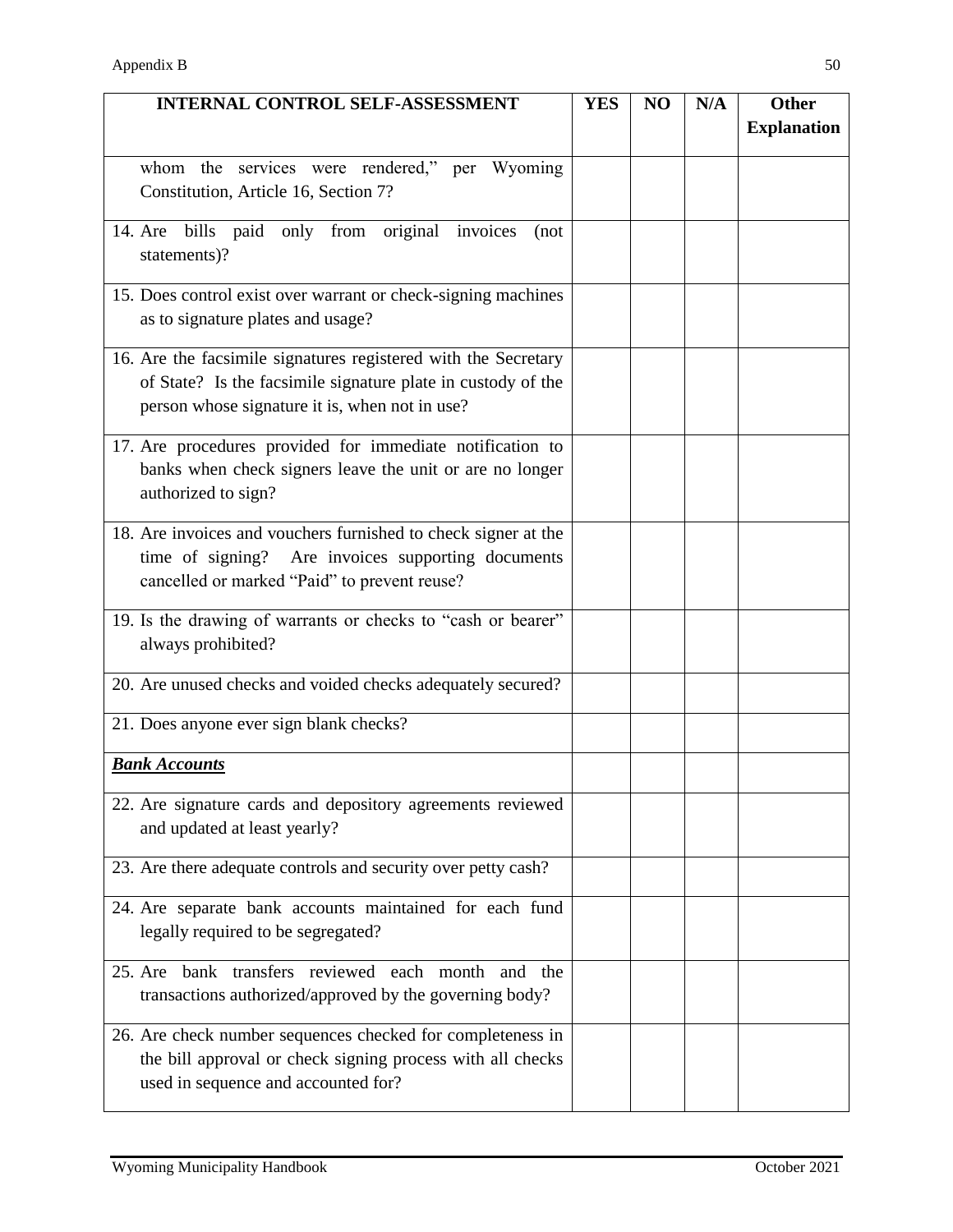| <b>INTERNAL CONTROL SELF-ASSESSMENT</b>                                                      | <b>YES</b> | NO | N/A | <b>Other</b><br><b>Explanation</b> |
|----------------------------------------------------------------------------------------------|------------|----|-----|------------------------------------|
|                                                                                              |            |    |     |                                    |
| 27. Has any member of the governing body reviewed an                                         |            |    |     |                                    |
| unopened bank statement (for each bank account) at least<br>(Check for unauthorized vendors, |            |    |     |                                    |
| once this year?<br>unauthorized transfers, and authorized payer signatures.)                 |            |    |     |                                    |
|                                                                                              |            |    |     |                                    |
| 28. Do procedures exist for steps essential to an effective 2nd                              |            |    |     |                                    |
| person financial statement reconciliation, such as:                                          |            |    |     |                                    |
| Comparison of warrants or checks in appropriate<br>а.                                        |            |    |     |                                    |
| detail with disbursements records?                                                           |            |    |     |                                    |
| b. Examination of signature and endorsement, at                                              |            |    |     |                                    |
| least on a test basis?                                                                       |            |    |     |                                    |
| numerical<br>c. Accounting for<br>of<br>sequence                                             |            |    |     |                                    |
| warrants/checks used?                                                                        |            |    |     |                                    |
| d. Comparison<br>balances<br>of<br>book<br>used<br>in                                        |            |    |     |                                    |
| reconciliations with general ledger accounts?                                                |            |    |     |                                    |
| Comparison of deposit amounts and dates with<br>e.                                           |            |    |     |                                    |
| cash receipts entries?                                                                       |            |    |     |                                    |
| Footing of cash books?<br>f.                                                                 |            |    |     |                                    |
| 29. Are all reconciliations and investigations of unusual                                    |            |    |     |                                    |
| reconciling items reviewed and approved by an official                                       |            |    |     |                                    |
| who is not responsible for receipts and disbursements? Is                                    |            |    |     |                                    |
| there evidence of the review and approval by signing on<br>the reconciliation?               |            |    |     |                                    |
|                                                                                              |            |    |     |                                    |
| checks outstanding<br>for a<br>considerable<br>30. Are<br>time                               |            |    |     |                                    |
| periodically reviewed for propriety?                                                         |            |    |     |                                    |
| 31. Has the Unclaimed Property - Annual Reporting been                                       |            |    |     |                                    |
| completed and timely filed?                                                                  |            |    |     |                                    |
| <b>Investments</b>                                                                           |            |    |     |                                    |
|                                                                                              |            |    |     |                                    |
| 32. Are custodial responsibilities for documents evidencing                                  |            |    |     |                                    |
| ownership assigned to an official who has no accounting<br>duties?                           |            |    |     |                                    |
|                                                                                              |            |    |     |                                    |
| policy guidelines<br>investment<br>consistent<br>33. Are<br>with                             |            |    |     |                                    |
| Wyoming Statutes, formally established, and periodically                                     |            |    |     |                                    |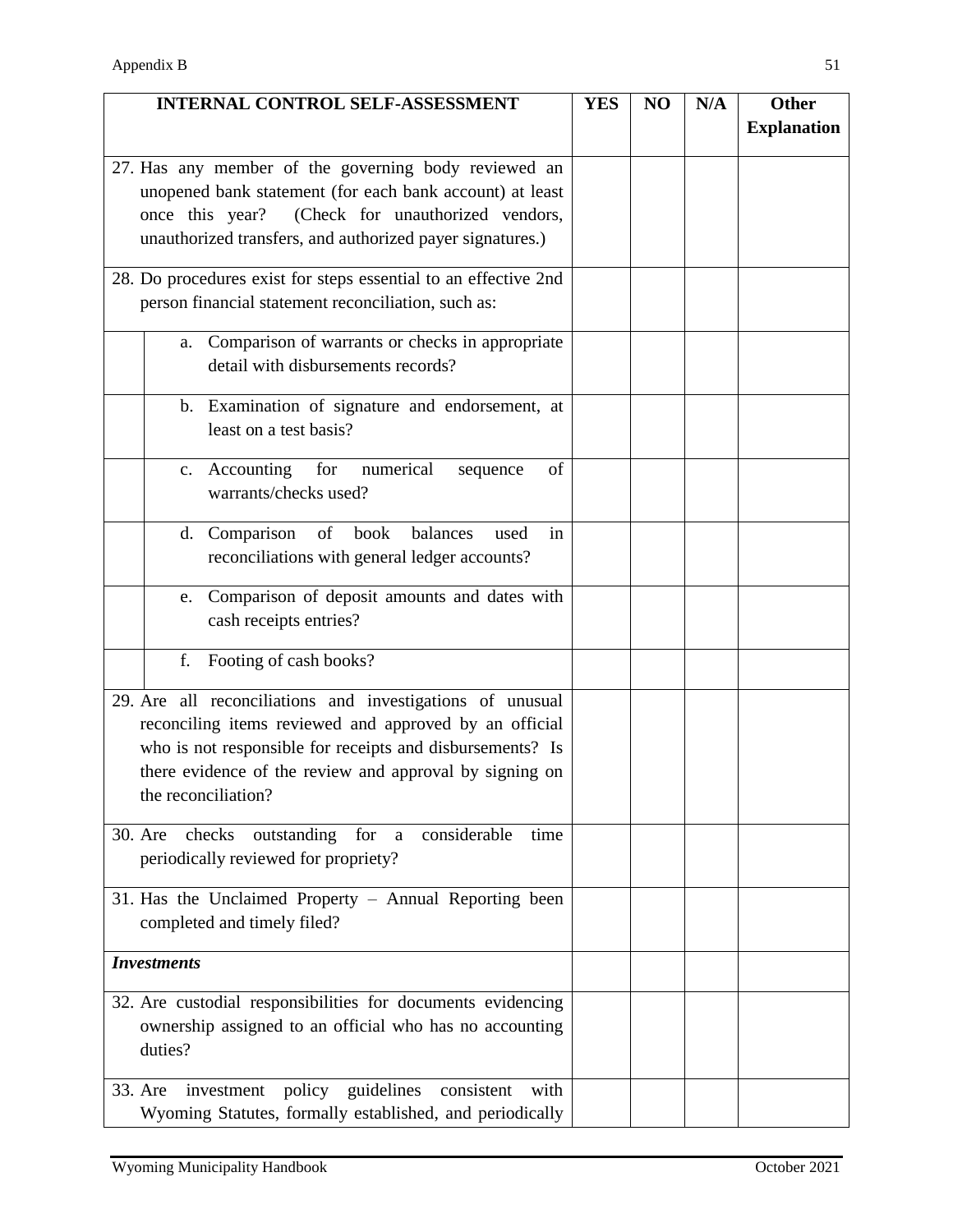| <b>INTERNAL CONTROL SELF-ASSESSMENT</b>                                                                                                                                                                   | <b>YES</b> | NO | N/A | <b>Other</b>       |
|-----------------------------------------------------------------------------------------------------------------------------------------------------------------------------------------------------------|------------|----|-----|--------------------|
|                                                                                                                                                                                                           |            |    |     | <b>Explanation</b> |
| reviewed?                                                                                                                                                                                                 |            |    |     |                    |
| 34. Are competitive bids sought for bank certificate                                                                                                                                                      |            |    |     |                    |
| purchases?                                                                                                                                                                                                |            |    |     |                    |
| 35. Are individuals with access to safe deposit boxes bonded?                                                                                                                                             |            |    |     |                    |
| 36. Are periodic comparisons made between income received<br>and the amount specified by the terms of the security?                                                                                       |            |    |     |                    |
| 37. Does the governing body receive a monthly detailed report<br>of the securities and certificates of deposit held? (These<br>should include the original bank or investment statements)                 |            |    |     |                    |
| <b>Accounts Receivable</b>                                                                                                                                                                                |            |    |     |                    |
| receivable<br>collections<br>38. Are<br>aggregate<br>accounts<br>on<br>reconciled against posting to<br>individual<br>receivable<br>accounts?                                                             |            |    |     |                    |
| 39. Are totals of individual accounts receivable balanced to a<br>GL Control account each month, by someone other than<br>the accounts receivable clerk, and records maintained of<br>the reconciliation? |            |    |     |                    |
| <b>IV. GRANTS</b>                                                                                                                                                                                         |            |    |     |                    |
| 1. Is responsibility for monitoring grant activities properly<br>fixed? The Compliance Monitor is                                                                                                         |            |    |     |                    |
| Do procedures exist to monitor compliance with:<br>2.                                                                                                                                                     |            |    |     |                    |
| Financial reporting requirements?<br>a.                                                                                                                                                                   |            |    |     |                    |
| Use of funds and other conditions in accordance<br>$\mathbf{b}$ .                                                                                                                                         |            |    |     |                    |
| with grant terms?                                                                                                                                                                                         |            |    |     |                    |
| Timely billing of amounts due under grants?<br>c.                                                                                                                                                         |            |    |     |                    |
| 3. Is all grant activity/financial transactions, separated from<br>the accounting for local funds, or as required by the grant                                                                            |            |    |     |                    |
| agreement?                                                                                                                                                                                                |            |    |     |                    |
| Are grant revenues and disbursements processed under the<br>4.<br>same degree of controls applicable to the entity's other                                                                                |            |    |     |                    |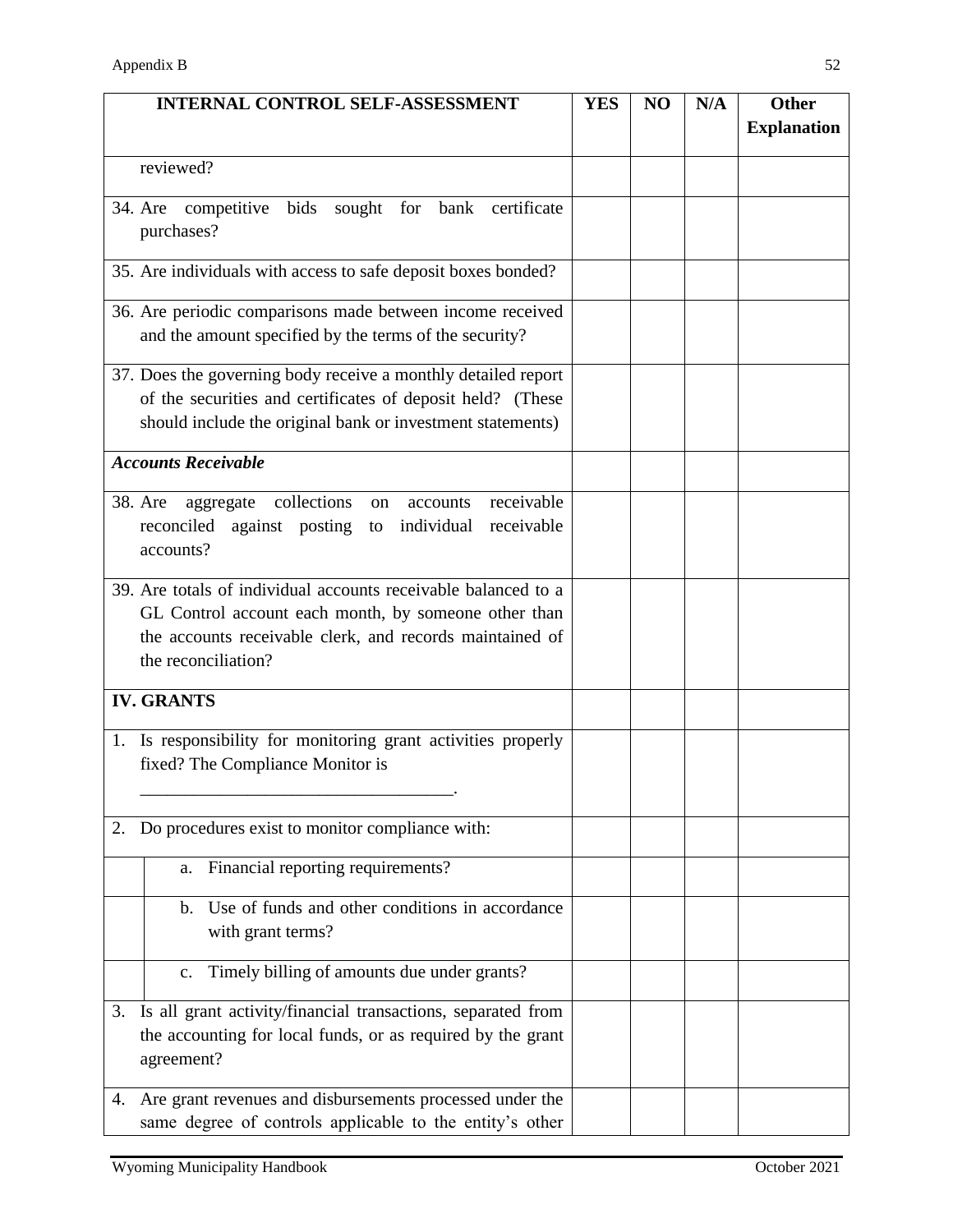|    | <b>INTERNAL CONTROL SELF-ASSESSMENT</b>                         | <b>YES</b> | NO | N/A | <b>Other</b><br><b>Explanation</b> |
|----|-----------------------------------------------------------------|------------|----|-----|------------------------------------|
|    |                                                                 |            |    |     |                                    |
|    | transactions or under more stringent control standards?         |            |    |     |                                    |
|    | 5. Are procedures in place that ensures that all General        |            |    |     |                                    |
|    | Requirements, as well as all Specific Compliance                |            |    |     |                                    |
|    | Requirements are being met, according to rules established      |            |    |     |                                    |
|    | by OMB Circular A-133 for all Federal Grants?                   |            |    |     |                                    |
|    | 6. Has the district reviewed all State Land and Investment      |            |    |     |                                    |
|    | Board rules and regulations, when receiving any SLIB            |            |    |     |                                    |
|    | money?                                                          |            |    |     |                                    |
| 7. | When applicable, do sub-grantee agreements contain the          |            |    |     |                                    |
|    | same compliance requirements as the primary grantee's           |            |    |     |                                    |
|    | agreement and are they being monitored for compliance,          |            |    |     |                                    |
|    | by the primary grantee?                                         |            |    |     |                                    |
|    | <b>V. CAPITAL ASSETS</b>                                        |            |    |     |                                    |
|    | 1. Is a separate capital project's budget prepared?             |            |    |     |                                    |
|    | 2. Do procedures exist for approving decisions regarding        |            |    |     |                                    |
|    | financing alternatives and accounting principles, practices,    |            |    |     |                                    |
|    | and methods?                                                    |            |    |     |                                    |
|    | 3. Are grant-funded acquisitions subject to the same controls   |            |    |     |                                    |
|    | as internally funded acquisitions?                              |            |    |     |                                    |
|    |                                                                 |            |    |     |                                    |
|    | 4. Are project cost records established and maintained for      |            |    |     |                                    |
|    | capital expenditures and repair projects?                       |            |    |     |                                    |
|    | 5. Are detailed property records maintained for all significant |            |    |     |                                    |
|    | self-constructed, donated, purchased, or leased assets?         |            |    |     |                                    |
|    |                                                                 |            |    |     |                                    |
|    | 6. Is the accountability for each asset established?            |            |    |     |                                    |
|    | 7. Do procedures exist for periodic inventory of documents      |            |    |     |                                    |
|    | evidencing property rights (for example: deeds, leases,         |            |    |     |                                    |
|    | $etc.$ )?                                                       |            |    |     |                                    |
| 8. | Do physical safeguards over all assets exist?                   |            |    |     |                                    |
| 9. | Are detailed property records periodically compared with        |            |    |     |                                    |
|    | existing assets and differences investigated and resolved?      |            |    |     |                                    |
|    |                                                                 |            |    |     |                                    |
|    | 10. Is equipment properly identified by metal numbered tags,    |            |    |     |                                    |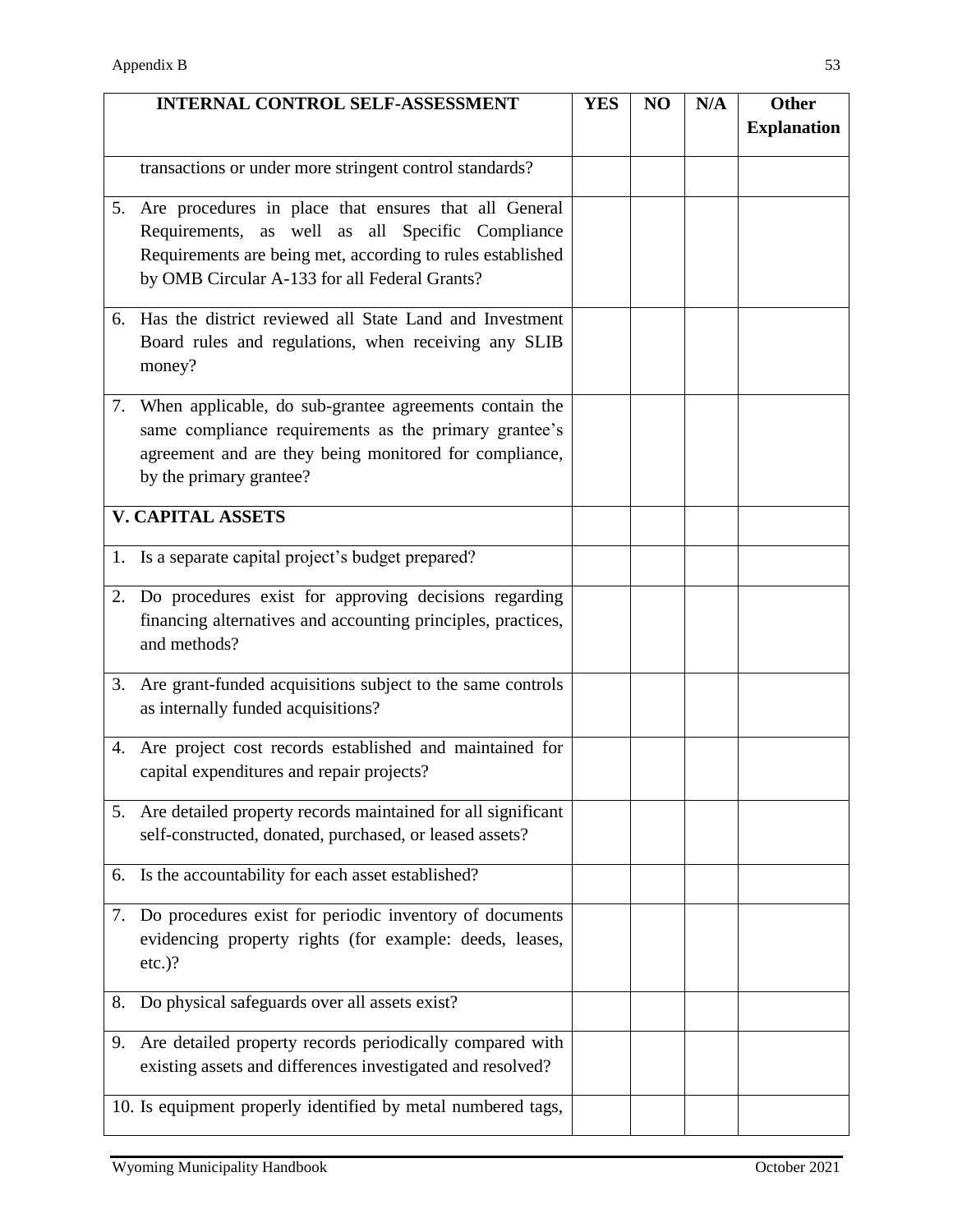| <b>INTERNAL CONTROL SELF-ASSESSMENT</b>                                                                               | <b>YES</b> | NO | N/A | <b>Other</b>       |
|-----------------------------------------------------------------------------------------------------------------------|------------|----|-----|--------------------|
|                                                                                                                       |            |    |     | <b>Explanation</b> |
| engraved ID #s, or other means of positive identification?                                                            |            |    |     |                    |
| 11. Are all items purchased with Federal funding so identified                                                        |            |    |     |                    |
| on the item and in the property records?                                                                              |            |    |     |                    |
| 12. Do procedures exist for the proper disposition of assets in<br>compliance with State and Federal laws?            |            |    |     |                    |
| 13. Has the governing body established a policy which                                                                 |            |    |     |                    |
| governs depreciation rates, capitalization of assets, and<br>determines leasing policies?                             |            |    |     |                    |
| <b>VI. PURCHASING</b>                                                                                                 |            |    |     |                    |
| 1. Are responsibilities for the requisitioning, purchasing, and                                                       |            |    |     |                    |
| receiving functions<br>segregated from the<br>invoice<br>processing, accounts payable, and general<br>ledger          |            |    |     |                    |
| functions?                                                                                                            |            |    |     |                    |
| Are responsibilities for the disbursement preparation and<br>2.                                                       |            |    |     |                    |
| disbursement approval functions segregated from those for<br>recording cash disbursements and general ledger entries? |            |    |     |                    |
| 3. Are responsibilities for the disbursement approval function                                                        |            |    |     |                    |
| segregated from those for the disbursement preparation<br>function?                                                   |            |    |     |                    |
| Are policies regarding conflicts of interest and business<br>4.                                                       |            |    |     |                    |
| practice policies established, documented, and distributed?                                                           |            |    |     |                    |
| 5. Are procedures modified when funds disbursed under                                                                 |            |    |     |                    |
| grant or loan agreements and related regulations impose<br>requirements that differ from the organization's normal    |            |    |     |                    |
| policies?                                                                                                             |            |    |     |                    |
| 6. Do approval procedures and bidding procedures exist for                                                            |            |    |     |                    |
| purchase order and contract issuance?                                                                                 |            |    |     |                    |
| 7. If construction contracts are to be awarded, are bid and<br>performance bonds considered and used?                 |            |    |     |                    |
|                                                                                                                       |            |    |     |                    |
| 8. Is a record of suppliers who have not met quality or other<br>performance standards by the purchasing department   |            |    |     |                    |
| maintained?                                                                                                           |            |    |     |                    |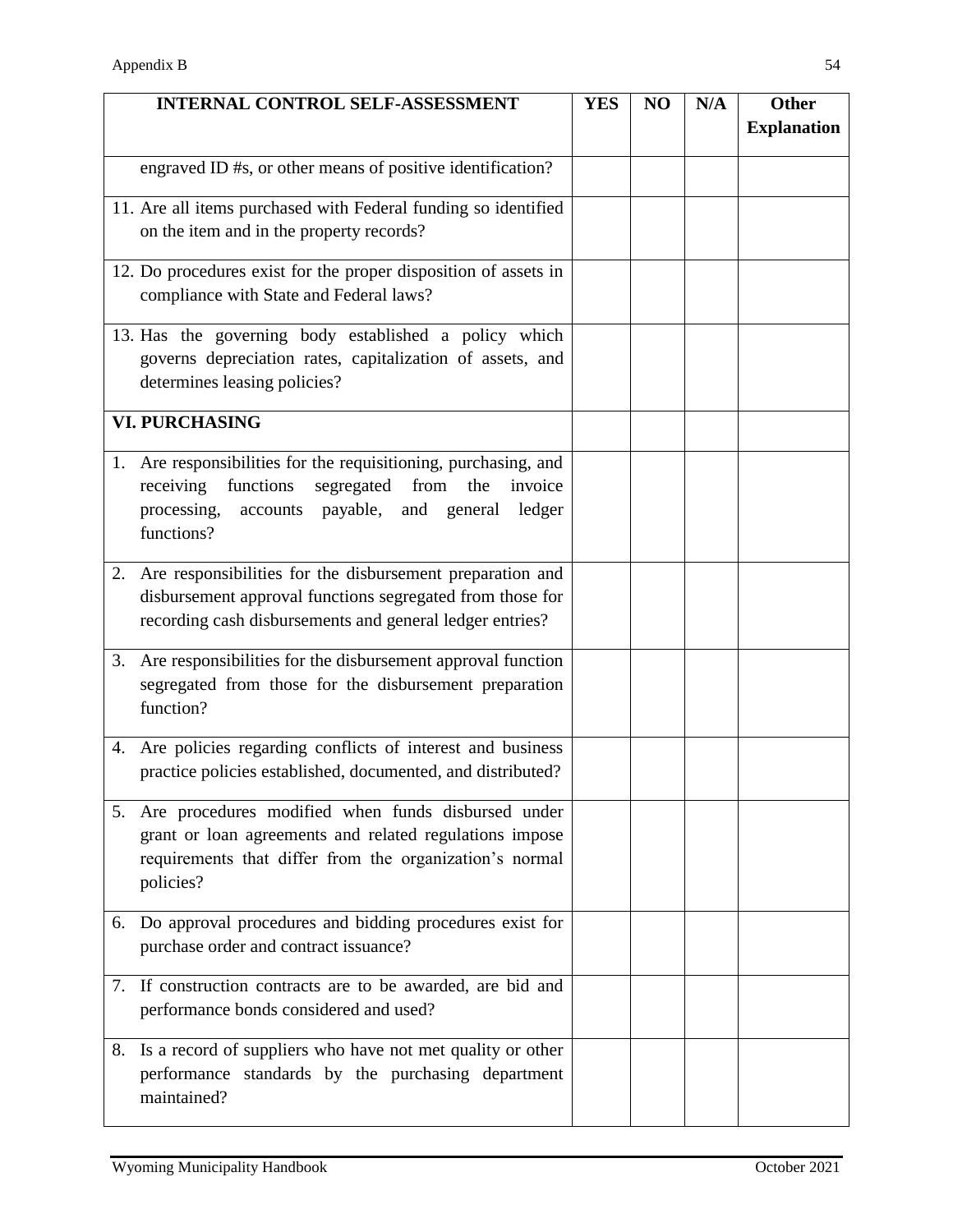| <b>INTERNAL CONTROL SELF-ASSESSMENT</b>                                                                                                                                          | <b>YES</b> | NO | N/A | <b>Other</b><br><b>Explanation</b> |
|----------------------------------------------------------------------------------------------------------------------------------------------------------------------------------|------------|----|-----|------------------------------------|
| Are invoices (vouchers) reviewed and approved by a<br>9.<br>senior employee for completeness of<br>supporting<br>documents and required clerical checking?                       |            |    |     |                                    |
| 10. If an invoice is received from a supplier not previously<br>dealt with, are steps taken to ascertain that the supplier<br>actually exists?                                   |            |    |     |                                    |
| 11. Is responsibility fixed for seeing that all cash discounts are<br>taken and if applicable, that exemptions from sales, federal<br>excise, and other taxes are claimed?       |            |    |     |                                    |
| <b>VII. PAYROLL AND PERSONNEL</b>                                                                                                                                                |            |    |     |                                    |
| 1. Are all changes in employment (additions<br>and<br>terminations), salary and wage rates, and payroll<br>deductions<br>properly authorized,<br>approved,<br>and<br>documented? |            |    |     |                                    |
| records<br>maintained<br>appropriate<br>payroll<br>2.<br>Are<br>for<br>accumulated employee benefits (sick leave, vacations, and<br>retirement)?                                 |            |    |     |                                    |
| 3. Do written personnel policies exist?                                                                                                                                          |            |    |     |                                    |
| Are controls established to ensure that payroll costs<br>4.<br>grants are in compliance with grant<br>charged to<br>agreements?                                                  |            |    |     |                                    |
| 5. Are hours worked, overtime hours, compensatory time,<br>and other special benefits reviewed and approved by the<br>employee's supervisor?                                     |            |    |     |                                    |
| Are time cards or other time reports reviewed for<br>6.<br>completeness and approved by the employee's supervisor?                                                               |            |    |     |                                    |
| 7. Do procedures exist for authorizing, approving, and<br>recording vacations, holidays, and sick leave?                                                                         |            |    |     |                                    |
| Is a separate,<br>imprest-basis, payroll bank<br>8.<br>account<br>maintained?                                                                                                    |            |    |     |                                    |
| Are payroll checks periodically distributed by the internal<br>9.<br>auditors (or others) to ascertain that employees exist for all                                              |            |    |     |                                    |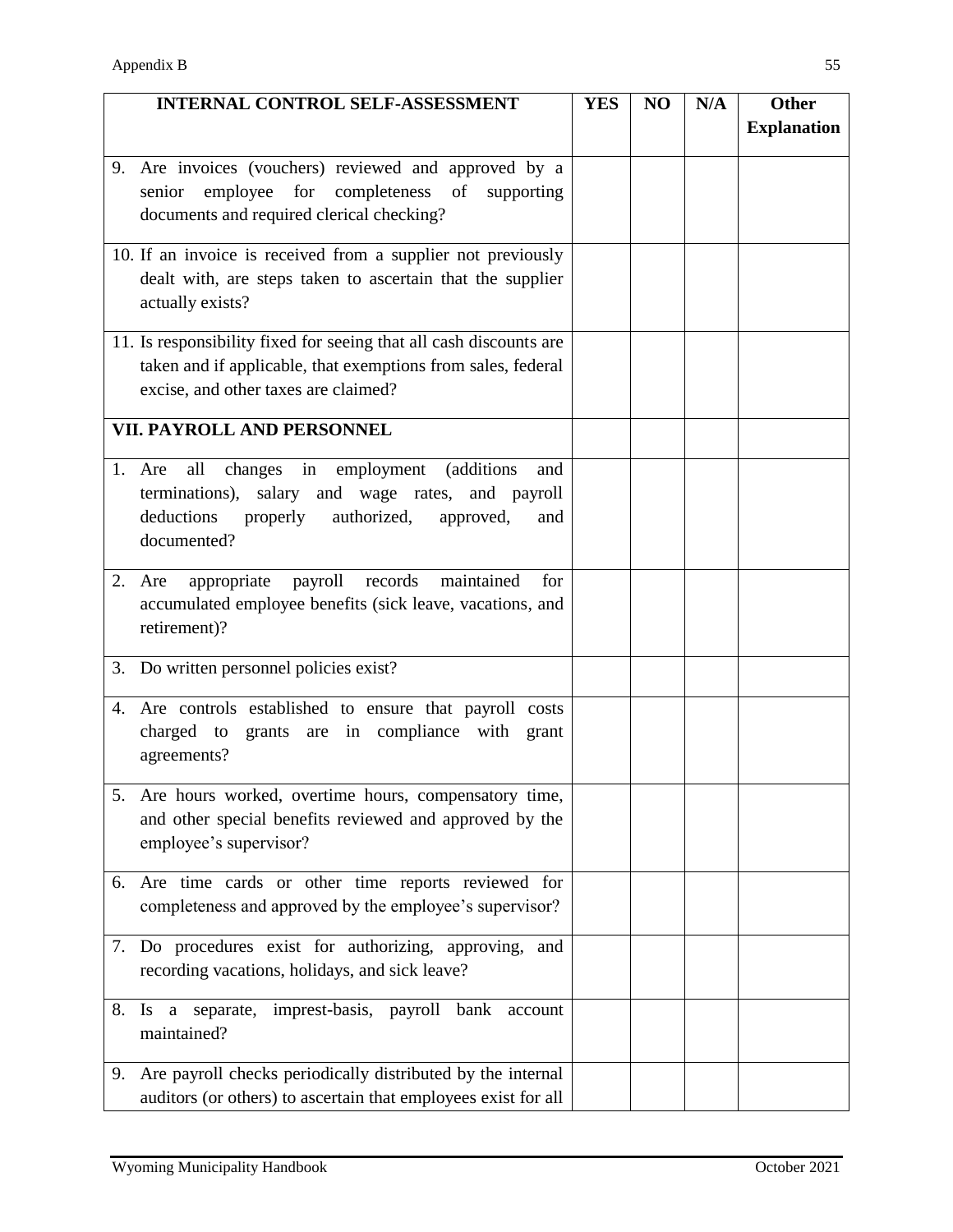| <b>INTERNAL CONTROL SELF-ASSESSMENT</b>                                                                                                                                                                                         | <b>YES</b> | NO | N/A | <b>Other</b>       |
|---------------------------------------------------------------------------------------------------------------------------------------------------------------------------------------------------------------------------------|------------|----|-----|--------------------|
|                                                                                                                                                                                                                                 |            |    |     | <b>Explanation</b> |
| checks prepared?                                                                                                                                                                                                                |            |    |     |                    |
| 10. Are accrued liabilities for unpaid employee compensation                                                                                                                                                                    |            |    |     |                    |
| and benefit costs properly recorded or disclosed?                                                                                                                                                                               |            |    |     |                    |
| 11. Are employer payroll liabilities being paid on a regular<br>basis and are reports being timely filed?                                                                                                                       |            |    |     |                    |
| <b>VIII. GENERAL PROCEDURES</b>                                                                                                                                                                                                 |            |    |     |                    |
| 1. Is there a formal plan of organization for the unit of<br>government under which reporting responsibilities are<br>clearly defined and reasonably aligned?                                                                   |            |    |     |                    |
| 2. Is the principal accounting officer over accounting records<br>and accounting employees supervising at all locations?                                                                                                        |            |    |     |                    |
| Are employees in positions of trust bonded in amounts<br>3.<br>required by statutes or organization policy?                                                                                                                     |            |    |     |                    |
| 4. Are written accounting, policy, and procedural manuals<br>distributed to appropriate personnel?                                                                                                                              |            |    |     |                    |
| 5. Do procedures exist to ensure that financial reports are<br>prepared on a consistent basis?                                                                                                                                  |            |    |     |                    |
| Are the adequacy and effectiveness of the internal<br>6.<br>accounting controls related to<br>the<br>organization's<br>transaction<br>systems<br>(procurement,<br>revenues<br>and<br>receivables, etc.) periodically evaluated? |            |    |     |                    |
| 7. Has a drug-awareness policy been adopted by the<br>governing body?                                                                                                                                                           |            |    |     |                    |
| 8. Has a continuing procedure for drug-awareness been<br>implemented and followed up on for all employees?                                                                                                                      |            |    |     |                    |
| 9. Does the governmental entity have a written plan<br>addressing the provisions of the Americans<br>with<br>Disabilities Act?                                                                                                  |            |    |     |                    |
| 10. Has someone in the organization been designated as the<br><b>ADA</b> Coordinator?                                                                                                                                           |            |    |     |                    |
| 11. Have any sexual harassment issues been brought to the                                                                                                                                                                       |            |    |     |                    |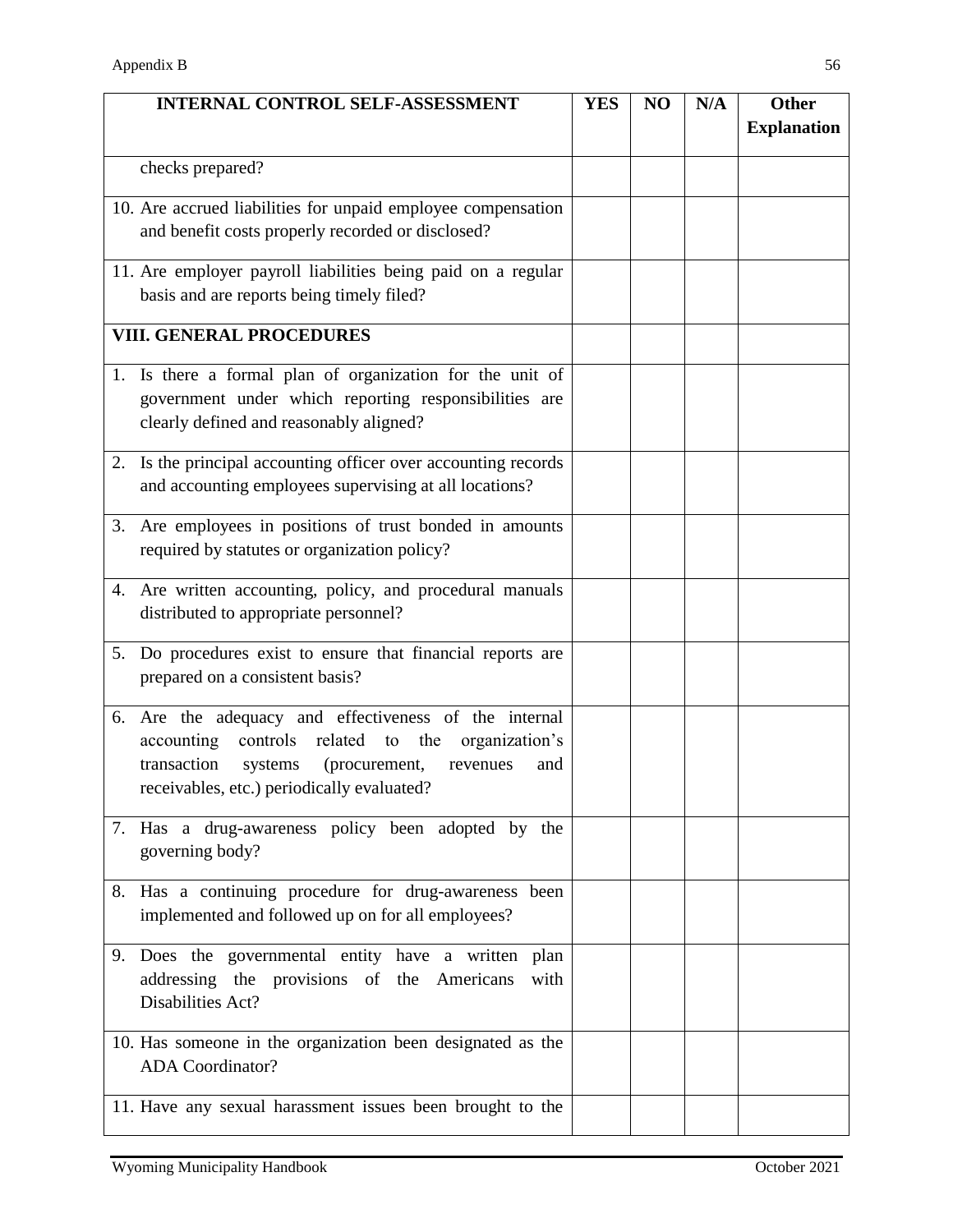| <b>INTERNAL CONTROL SELF-ASSESSMENT</b>  |                                                                                                          | <b>YES</b> | NO | N/A | <b>Other</b><br><b>Explanation</b> |
|------------------------------------------|----------------------------------------------------------------------------------------------------------|------------|----|-----|------------------------------------|
|                                          |                                                                                                          |            |    |     |                                    |
|                                          | attention of anyone in the entity's organization?                                                        |            |    |     |                                    |
|                                          | 12. If yes to question #11, has the district's attorney been                                             |            |    |     |                                    |
|                                          | informed of all the details disclosed?                                                                   |            |    |     |                                    |
| IX. INFORMATION TECHNOLOGY (IT) CONTROLS |                                                                                                          |            |    |     |                                    |
| 1.<br>manual?                            | Does the entity have written IT policies and procedures                                                  |            |    |     |                                    |
| <b>Physical Security</b>                 |                                                                                                          |            |    |     |                                    |
|                                          | How is physical access to the computer system controlled?                                                |            |    |     |                                    |
| 3.                                       | How is access to the above location monitored (are there<br>sign-in sheets, video surveillance, etc.)?   |            |    |     |                                    |
| <b>Logical Security</b>                  |                                                                                                          |            |    |     |                                    |
|                                          | 4. Are usernames and passwords required to access the<br>network? If so, answer the following questions. |            |    |     |                                    |
| a.                                       | Is there a required format for passwords and what is it?                                                 |            |    |     |                                    |
| $\mathbf{b}$ .                           | Is the format enforced?                                                                                  |            |    |     |                                    |
| $\mathbf{c}$ .                           | Are passwords required to be changed regularly?                                                          |            |    |     |                                    |
| d.                                       | Is this enforced?                                                                                        |            |    |     |                                    |
| e.                                       | Are users locked out after a number of failed login<br>attempts?                                         |            |    |     |                                    |
| f.                                       | Are users logged off after a short period of inactivity?                                                 |            |    |     |                                    |
|                                          | 5. Does each computer user have a unique username and<br>password that is restricted only to their use?  |            |    |     |                                    |
|                                          | 6. Are there procedures for adding, modifying, and deleting<br>users promptly?                           |            |    |     |                                    |
|                                          | 7. Are there firewalls in place to protect email and<br>applications accessible via the internet?        |            |    |     |                                    |
| <b>Disaster Recovery</b>                 |                                                                                                          |            |    |     |                                    |